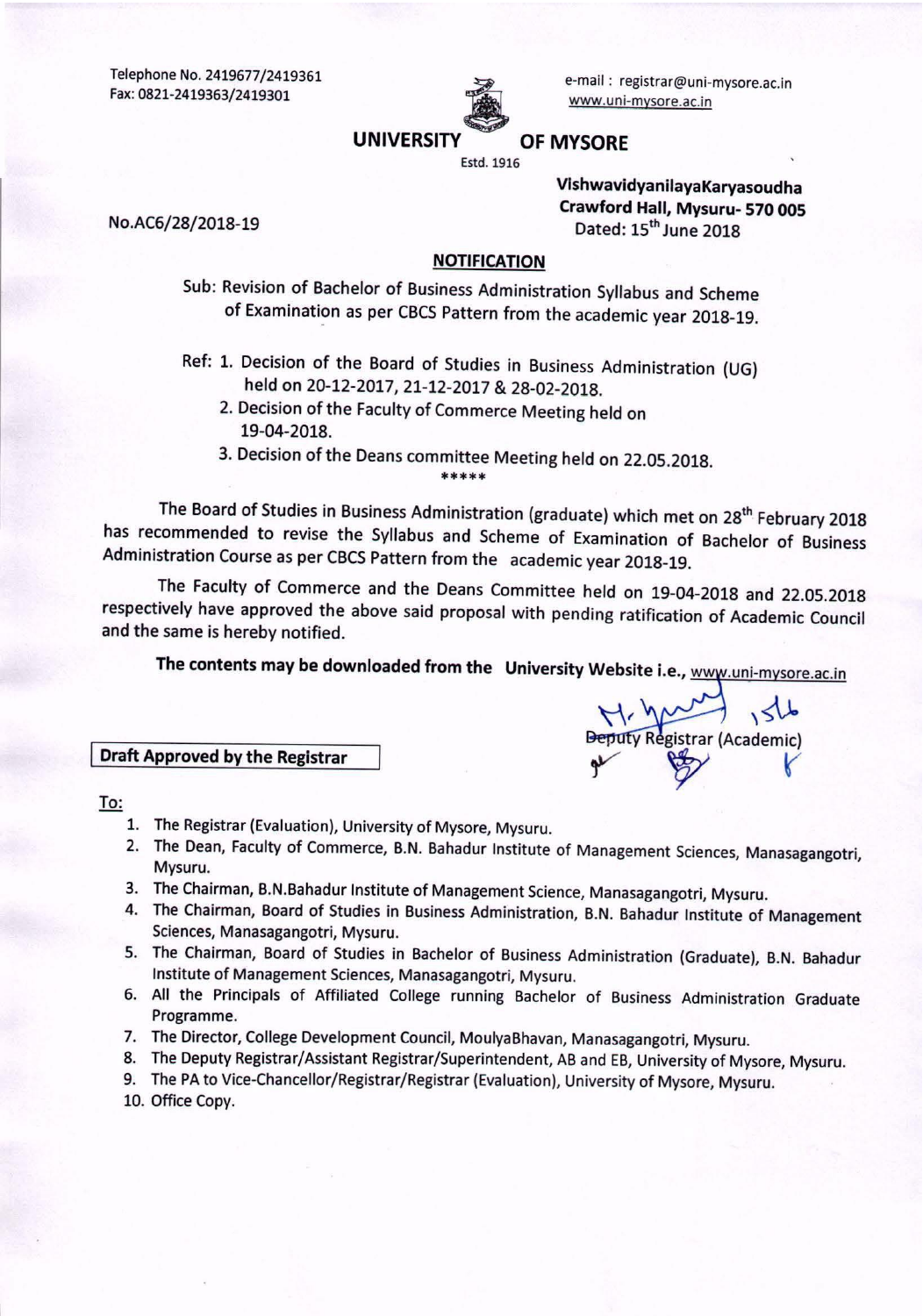# UNIVERSITY OF MYSORE

Regulations for

# **Choice Based Credit System (CBCS) and**

# **Continuous Assessment and Grading Pattern (CAGP)**

for Undergraduate Programs 2018–19.

### **Preamble**

University Grants Commission (UGC) has stressed on speedy and substantive academic and administrative reforms in higher education for promotion of quality and excellence. The Action Plan proposed by UGC outlines the need to consider and adopt Semester Sys-tem, Choice Based Credit System (CBCS), and Flexibility in Curriculum Development and Examination Reforms in terms of adopting Continuous Evaluation Pattern by reducing the weightage on the semester end examination so that students enjoy a learning environ-ment with a lower stress. Further, UGC expects that institutions of higher learning draw a roadmap in a time bound manner to accomplish the above.

#### **1.** Title **and Commencement**

Regulations shall be called the regulations for Choice Based Credit System (CBCS) and Continuous Assessment and Grading Pattern (CAGP) for Undergraduate (UG) Programs of the University of Mysore, Mysuru. These Regulations shall come into force from the academic year 2018–2019.

# **2. Undergraduate Programs Offered**

- 2.1 Faculty of Arts
	- 1) Bachelor of Arts (B.A.)—6 Semesters
	- 2) Bachelor of Social Work (B.S.W.)—6 Semesters
	- 3) Bachelor of Performing Arts (B.P.A.)—8 Semesters
	- 4) Bachelor of Fine Arts (B.F.A.)—8 Semesters
- 2.2 Faculty of Science
	- 1) Bachelor of Science (B.Sc.)—6 Semesters
	- 2) Bachelor of Science (Family and Community Science)—6 Semesters
	- 3) Bachelor of Computer Application (B.C.A.)—6 Semesters
- 2.3 Faculty of Commerce and Business Administration
	- 1) Bachelor of Commerce (B.Com.)—6 Semesters
	- 2) Bachelor of Business Administration (B.B.A.)—6 Semesters
	- 3) Bachelor of Business Administration (Tourism and Travel)—6 Semesters
	- 4) Bachelor of Business Administration (Tourism and Hospitality)—6 Semesters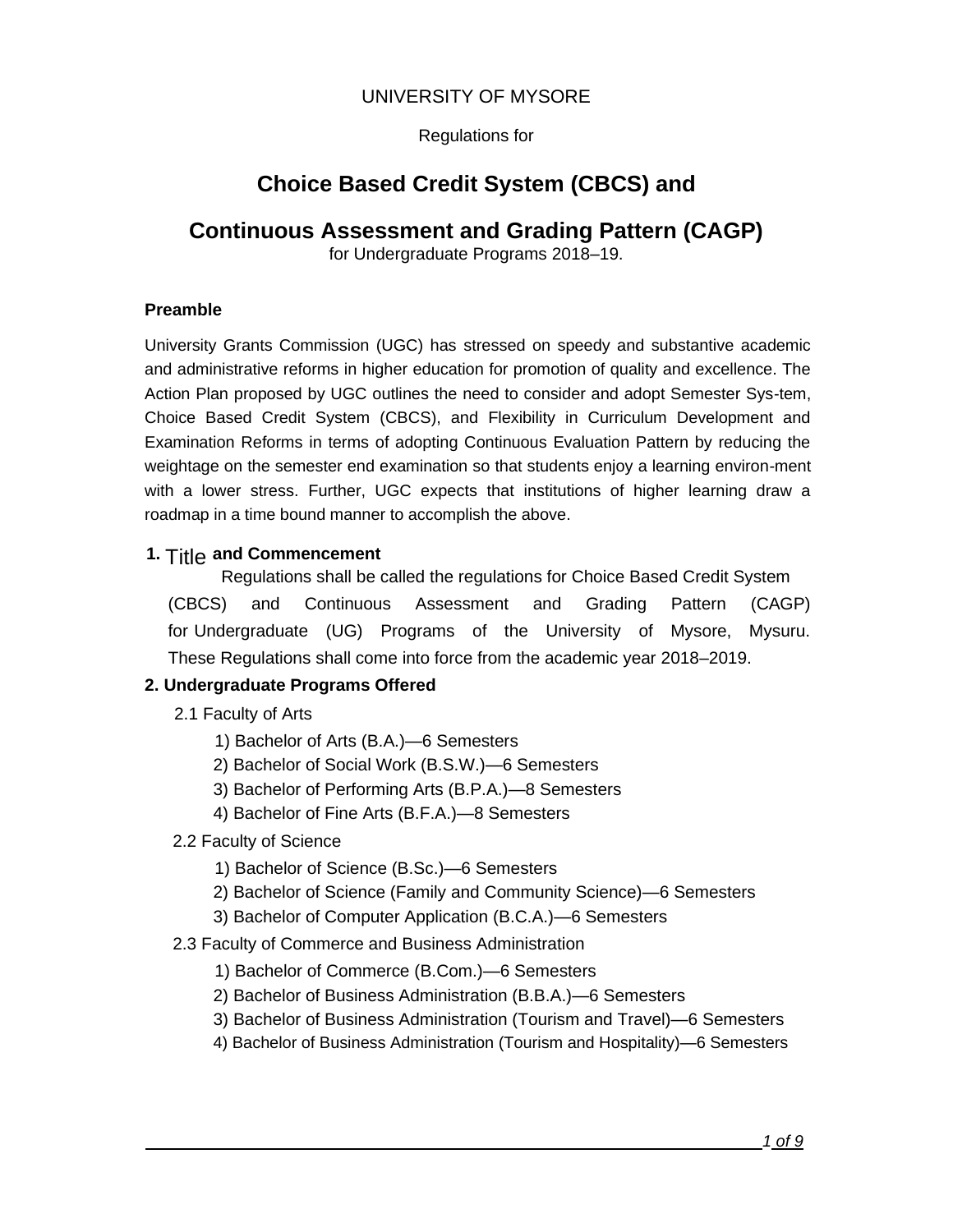#### **3. Semesters and Program Structure**

- 3.1 All the UG degree programs shall be of either six semesters or eight semesters duration unless speci ed otherwise.
- 3.2 An academic year consists of two semesters: Odd Semester and Even Semester.
- 3.3 A semester normally extends over a period of 16 weeks (6 day week) with 90 work-ing days.
- 3.4 Program structure
	- a) Every course offered may have three components: Lecture (L), Tutorial (T) and Practicals (P). Tutorial session consists of participatory discussion / self-study/ desk work/ brief seminar presentations by students and such other novel methods.
	- b) The credit pattern for a course (L:T:P) shall be decided by the respective Board of Studies (BoS).
	- c) Credit means the unit by which the course work is measured. One hour ses-sion of Lecture or Tutorial per week for 16 weeks amounts to 1 credit. Two hour session of Practicals per week for 16 weeks amounts to 1 credit per semester. The total duration of a semester is 20 weeks inclusive of semester-end examination.
	- d) A course of 3 to 6 credits will be evaluated for 100 marks. A course with less than 3 credits will be evaluated for 50 marks. For any other approved course, the evaluation method shall be decided by the respective BoS.
	- e) A Project Work/Dissertation of 6 credits shall be evaluated for 100 marks.

#### **4. De nitions**

- 4.1 Discipline Speci c Course (DSC) is a core course, which should compulsorily be studied by a student as a core requirement of the program.
- 4.2 Elective Course is a course which can be chosen from a pool of courses. It may be very speci c or specialized or advanced or supportive to the discipline/ subject of study or which provides an extended scope or which enables an exposure to some other discipline/subject/domain or nurtures the student's pro ciency/skill.
	- a) Discipline Speci c Elective (DSE) is a course offered under the main discipline/subject of study or a Project/Dissertation.
	- b) Project/Dissertation is an elective course designed to acquire special/ advanced knowledge, such as supplement study/ support study to a project work. A student has to study such a course on his/her own with advisory support of a faculty member.
	- c) Generic Elective (GE) is an elective course chosen from an unrelated discipline/subject with an intention to seek exposure beyond discipline/subject.

d) Ability Enhancement Courses (AEC) may be of two types: Ability Enhance-

ment Compulsory Courses (AECC) and Skill Enhancement Courses (SEC). AECC courses are mandatory courses based upon the content that leads to knowledge enhancement viz., Environmental Science, Indian Constitution and English/ Modern Indian Languages (MIL) / Communication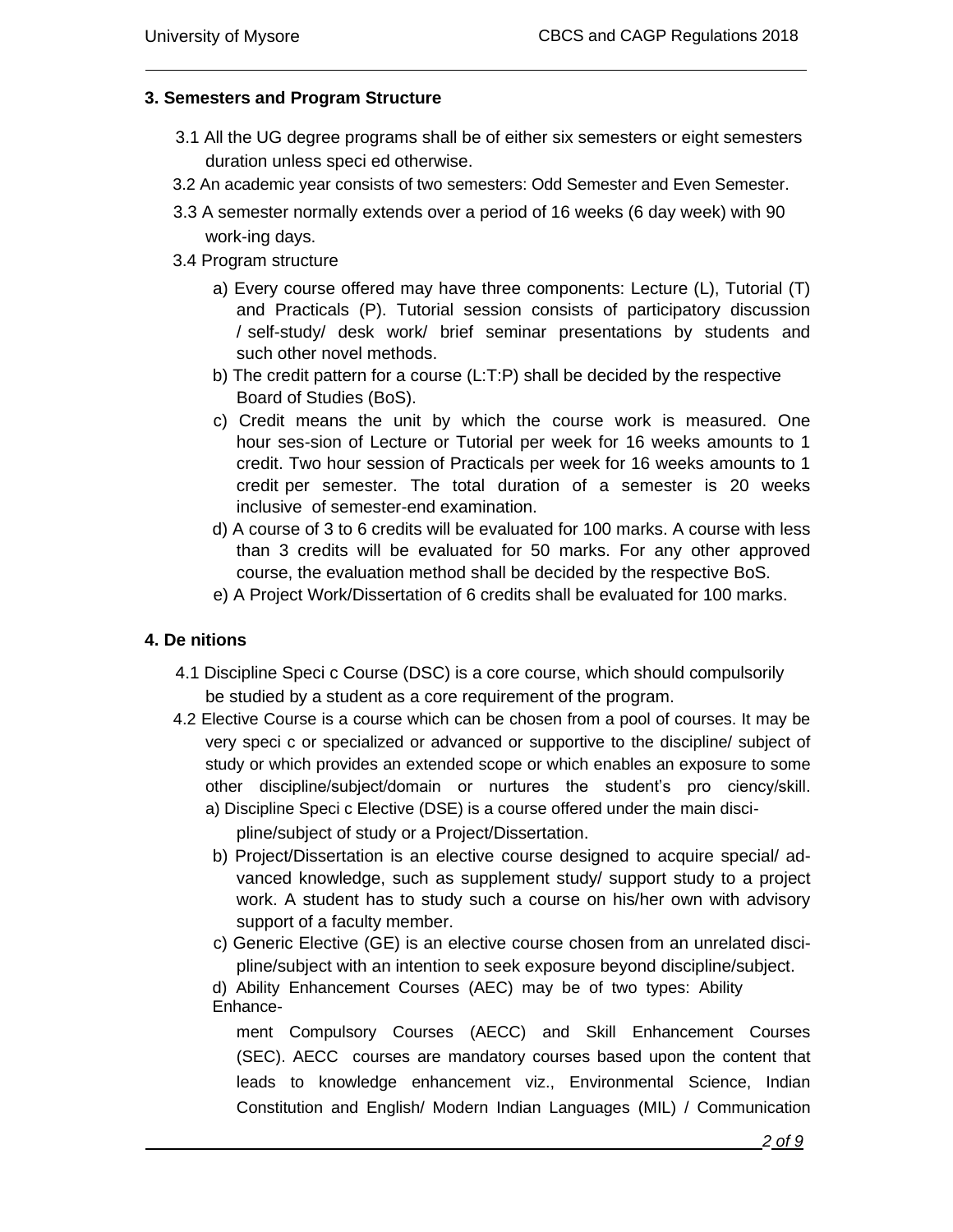skills. SEC courses are aimed at providing hands-on-training, competencies, skills, etc. etc. etc. etc. etc. etc.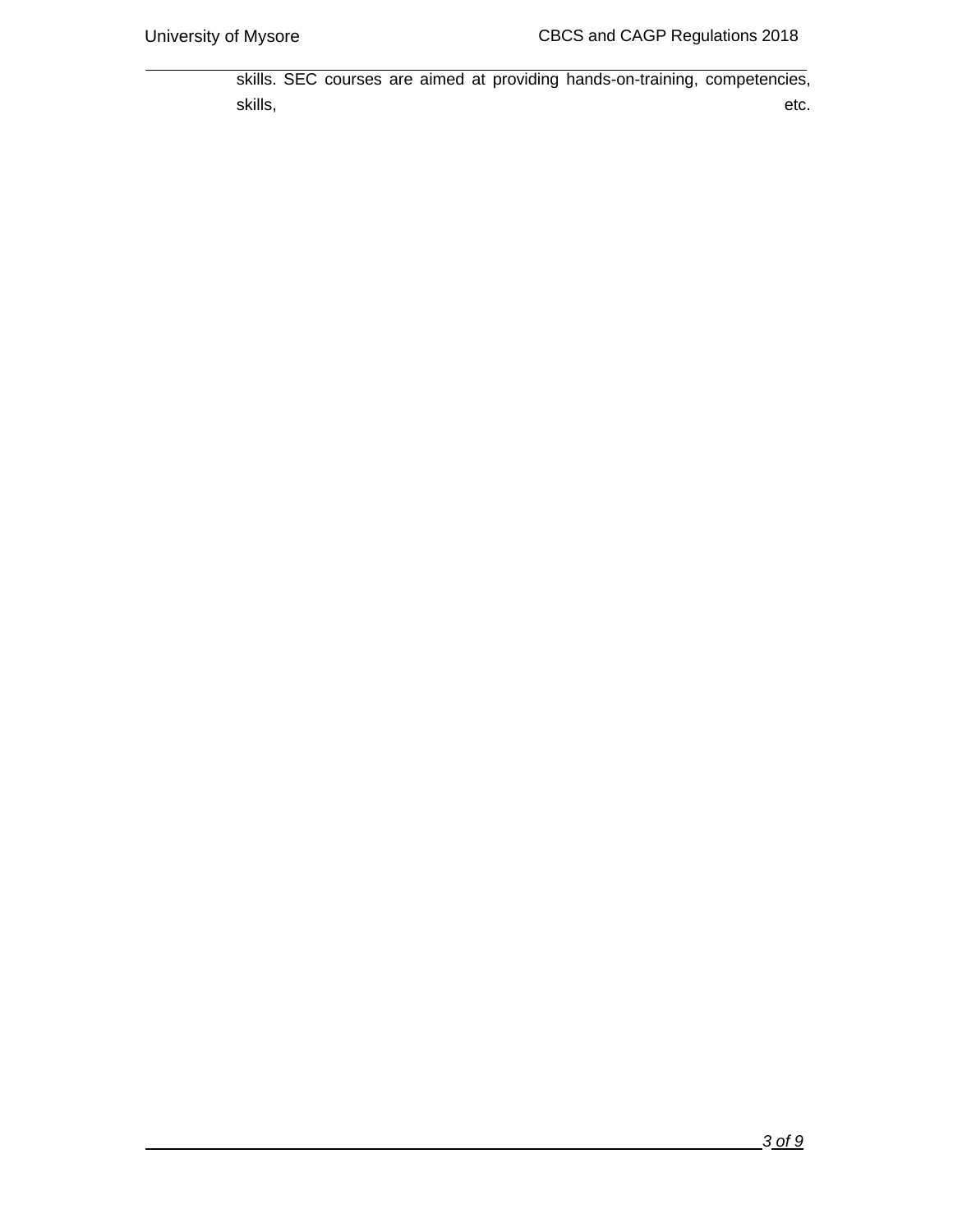- 4.3 Fee means the fee prescribed by the University for the UG programs from time to time.
- 4.4 Grade is a score assigned to the percentage of the marks awarded in a course.
- 4.5 Grade Point (GP) of a course refers to the product of credits and the Grade earned by the student in that course.

4.6 Grade Point Average (GPA) refers to the performance of the student in a given

semester. GPA is the ratio of the total grade points earned by the student in all the courses to the total number of credits assigned to the courses in a semester.

- 4.7 Subject Grade Point Average (SGPA) refers to the ratio of the total credit points earned by the student in all the courses of all the semesters of a single subject to the total number of credits assigned to the courses of all the semesters of that subject.
- 4.8 Cumulative Grade Point Average (CGPA) is the ratio of the total credit points earn-ed by the student in all the courses of all the semesters to the total number of credits assigned to the courses of all the semesters.

#### **5. Subject Combinations**

A list of all the approved subject combinations under different UG programs is given in Annexure-1.

In addition, any other combination of subjects under any program may be included

after the approval of the University.

# **6. Eligibility for Admission**

- 6.1 B.A., B.Sc., B.Com., B.B.A., B.S.W., B.Sc. (F.C.Sc.).
	- A candidate who has passed the two year Pre-University examination conducted by the Pre-university Board of Education, Government of Karnataka or any other examination considered equivalent by the University is eligible for admission to the 1st Semester of the UG program.

For B.Sc. program only those students who have completed PUC or its equivalent examination with science subjects are eligible.

- a) A Candidate who has passed 3 years Diploma in Commercial or Secretarial Practice conducted by Department of Technical Education, Government of Karnataka is eligible for admission to 3rd Semester B.Com./B.B.A. directly. However, such a candidate has to pass the languages and other compulsory Papers viz., Constitution of India and Environment Studies of rst two semesters.
- b) A Candidate who has passed 2 years Diploma in Business Administration conducted by Department of Technical Education. Government of Karnataka is eligible for admission to 5th Semester B.B.A. / B.Com. degree course sub-ject to the condition that the candidate has to pass papers in languages and all compulsory papers of rst Four Semesters B.B.A. / B.Com.
- c) Students who have passed any Job Oriented Course (JOC, 10+2) are eligible to join 1st Semester B.A. /B.Com. / B.B.A.
- d) Students who have passed JOC in Sericulture are eligible to join 1st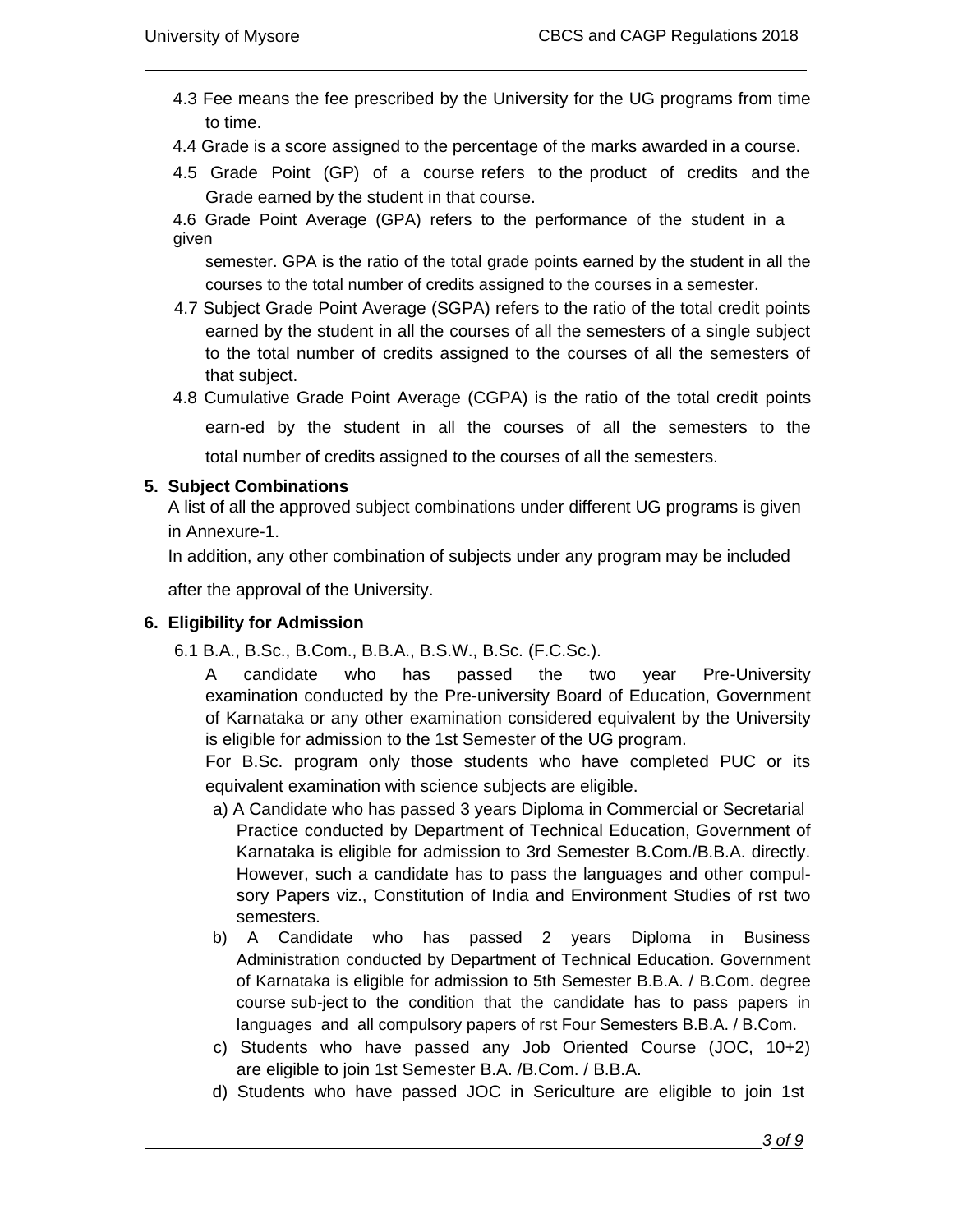Semester B.Sc. with Sericulture as one of the optionals.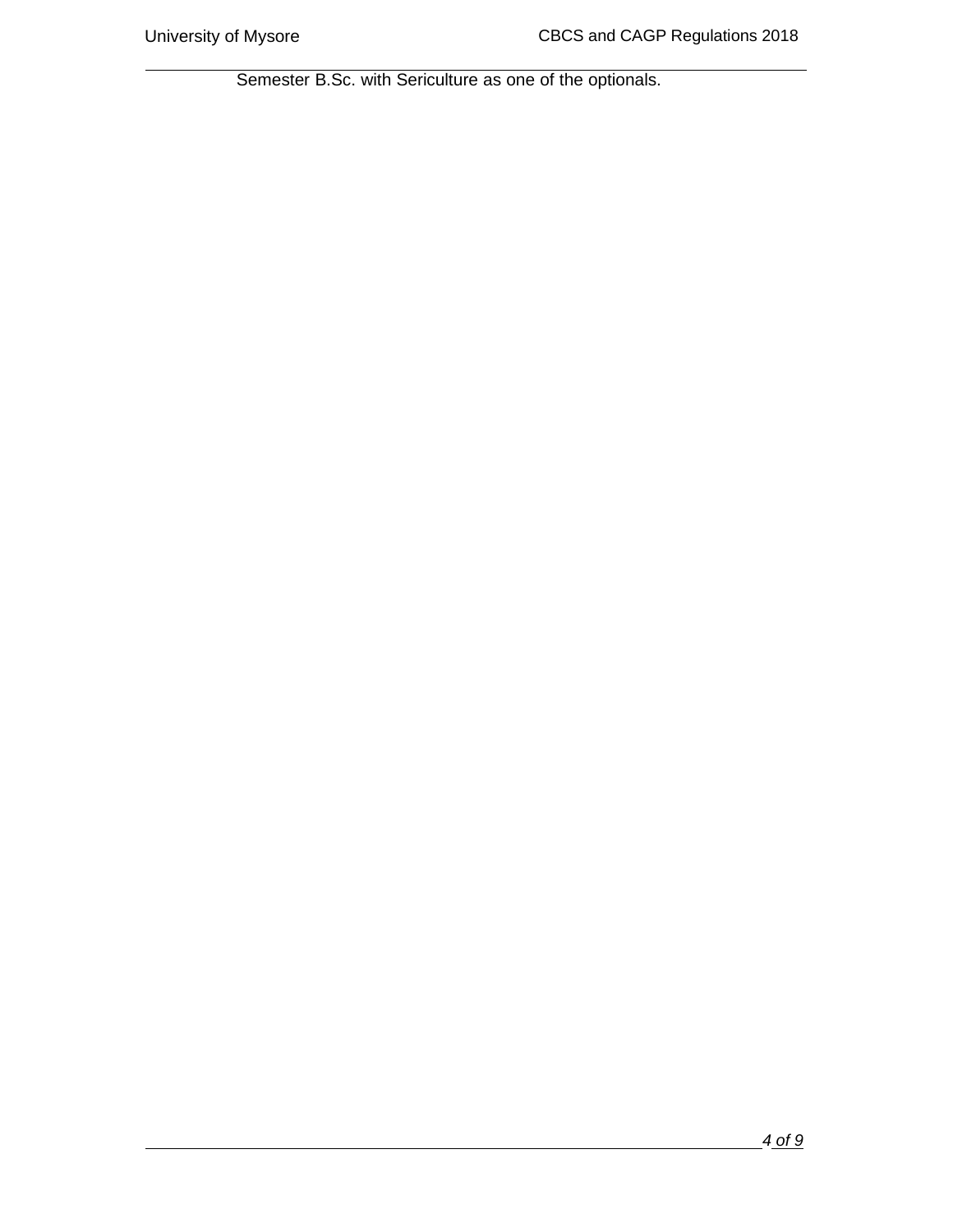|            |             | <b>JOC Course</b>                                       | Course                   |
|------------|-------------|---------------------------------------------------------|--------------------------|
|            | 1.          | <b>Computer Technique</b>                               | B.Sc. (Computer Science) |
|            | 2.          | Maintenance Repair of Electrical<br>Domestic Appliances | B.Sc. (Electronics)      |
|            | 3.          | <b>Electronic Technology</b>                            | B.Sc. (Electronics)      |
|            | 4.          | <b>Mechanical Servicing</b><br>(Two Wheeler)            | B.Sc.                    |
|            | 5.          | <b>Accounting and Auditing</b>                          | <b>B.Com. / B.B.A.</b>   |
|            | 6.          | <b>Accounting and Costing</b>                           | <b>B.Com. / B.B.A.</b>   |
|            | $7_{\cdot}$ | <b>Accounting and Taxation</b>                          | B.Com. / B.B.A.          |
|            | 8.          | <b>Banking</b>                                          | B.Com. / B.B.A.          |
|            | 9.          | Of ce Management                                        | <b>B.Com. / B.B.A.</b>   |
|            | 10.         | Stenography                                             | B.Com.                   |
|            | 11.         | Co-operation                                            | B.Com. / B.B.A.          |
|            | 12.         | Library and Information Science                         | B.Lib. Sc.               |
|            | 13.         | Marketing and Salesmanship                              | B.A. / B.B.A.            |
| 6.2 B.P.A. | 4.          | <b>Material Management Technology</b>                   | <u>B.B.A.</u>            |
|            |             |                                                         |                          |

e) Students who have passed the following JOC (10+2) are eligible to join 1st Semester degree program as detailed hereunder:

A candidate should have

a) Passed PUC with relevant Fine Arts subjects (as optional), OR

- b) Passed PUC and Junior Examination in the relevant subject conducted by Government of Karnataka, OR
- c) Passed PUC and aptitude test conducted by the College in the concerned subject.
- 6.3 B.F.A.

A candidate who has passed the two year Pre-University examination conducted by the Pre-university Board of Education, Government of Karnataka or any other examination considered equivalent by the University is eligible for admission to the 1st Semester of the BFA program.

# **7. Medium of Instruction**

The Medium of Instruction shall be English/Kannada as decided by the concerned

Board of Studies (BoS). However a student can write the examination either in

English or Kannada.

# **8. Scheme of the Program**

- 8.1 The minimum duration for completion of a UG Program is six / eight semesters. However, as per the double the duration norm of the University, the maximum period permitted is twelve / sixteen semesters counting from the rst semester.
- 8.2 A student has to earn 144 credits for the successful completion of a Six semester

UG program and 180 credits for the successful completion of a Eight semester UG

*5* **of 9** program. The distribution of credits for different courses is given in Annexure-2.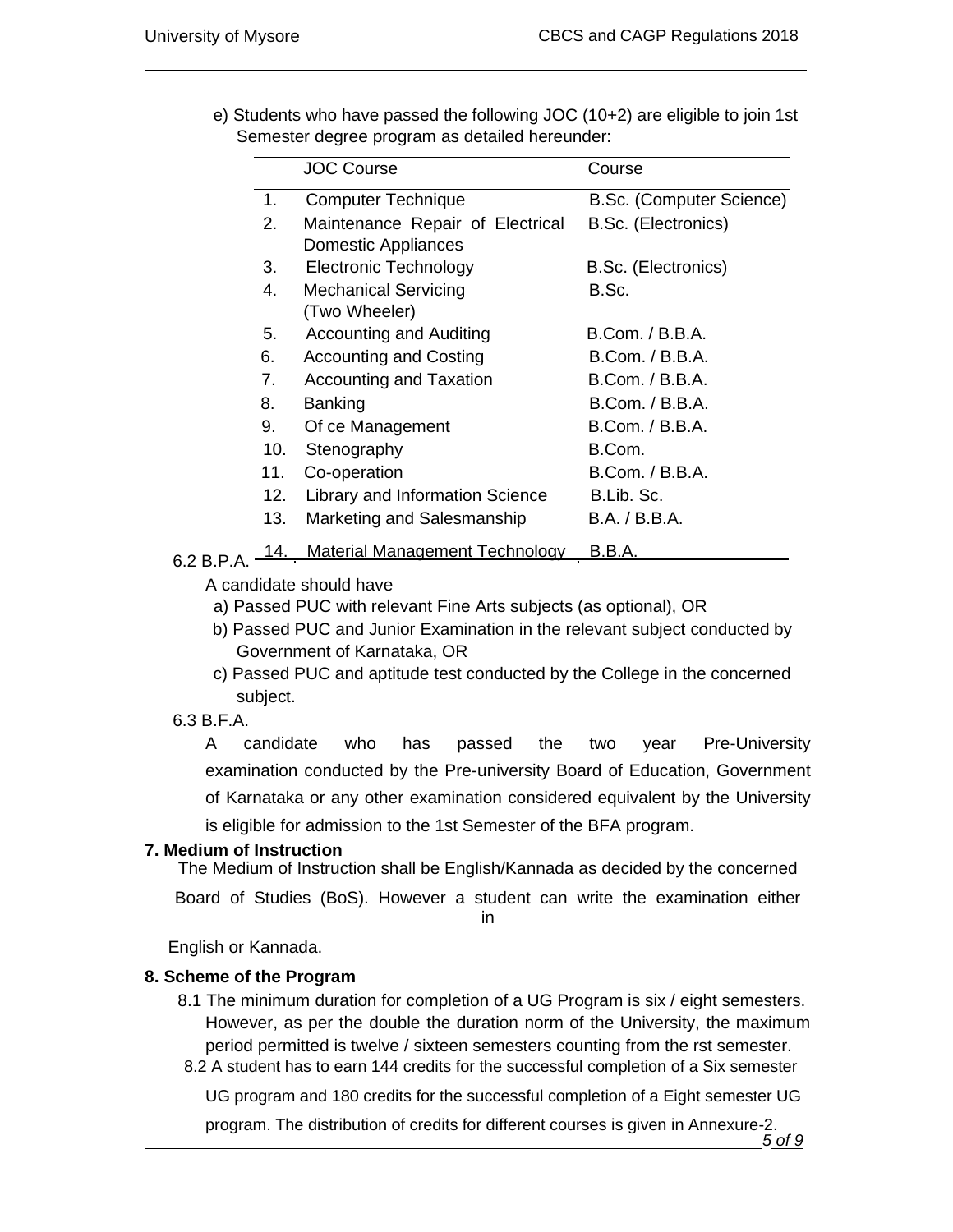8.3 Only such students who successfully complete 144 or 180 credits in six or eight semesters respectively, without break, shall be considered for declaration of ranks and/or medals.

#### **9. Course Registration**

- 9.1 Every student is assumed to have registered for all DSC courses offered in that semester.
- 9.2 A student is permitted to choose any of the DSE courses offered by the department during that semester.
- 9.3 A student is permitted to choose any of the GE courses offered in the college during that semester.
- 9.4 A student has to register for any MIL along with English language in the rst four semesters.
- 9.5 A student has to register for Environmental Studies and Indian Constitution in the rst two semesters.
- 9.6 After registration, a student can opt out of an elective course registered to earlier, and opt for another elective course giving valid reasons before the prescribed date for withdrawal of courses. This is subject to the condition that the student will be able to ful ll the required minimum attendance in the newly registered course. Withdrawal from a course will not be permitted for those who undergo late

regis-tration. Cancellation of a course (AECC/SEC/DSE/GE) may be permitted before the conduct of C1 examination.

#### **10. Attendance**

- 10.1 Only those students who have at least 75% attendance in a course, shall be per-mitted to take C3 examination for that course.
- 10.2 The Head of the Department shall notify the list of all students who have less than 75% attendance in each course by the beginning of the 16th week. A copy of the same should be sent to the Registrar (Evaluation) of the University. Registrations of such students for those courses shall be treated as cancelled. If the course is a core course, the student should re-register for the course when it is offered next.

# **11. Continuous Assessment**

Assessment and evaluation processes happen in a continuous mode. However, for reporting purposes, a semester is divided into three discrete components identi ed as C1, C2, and C3.

The performance of a student in a course will be assessed as explained below:

11.1 The outline for continuous assessment activities for C1 and C2 will be proposed by the respective BoS. This will be based on test/ assignment/ tutorial/ viva voce/ seminar/ any other.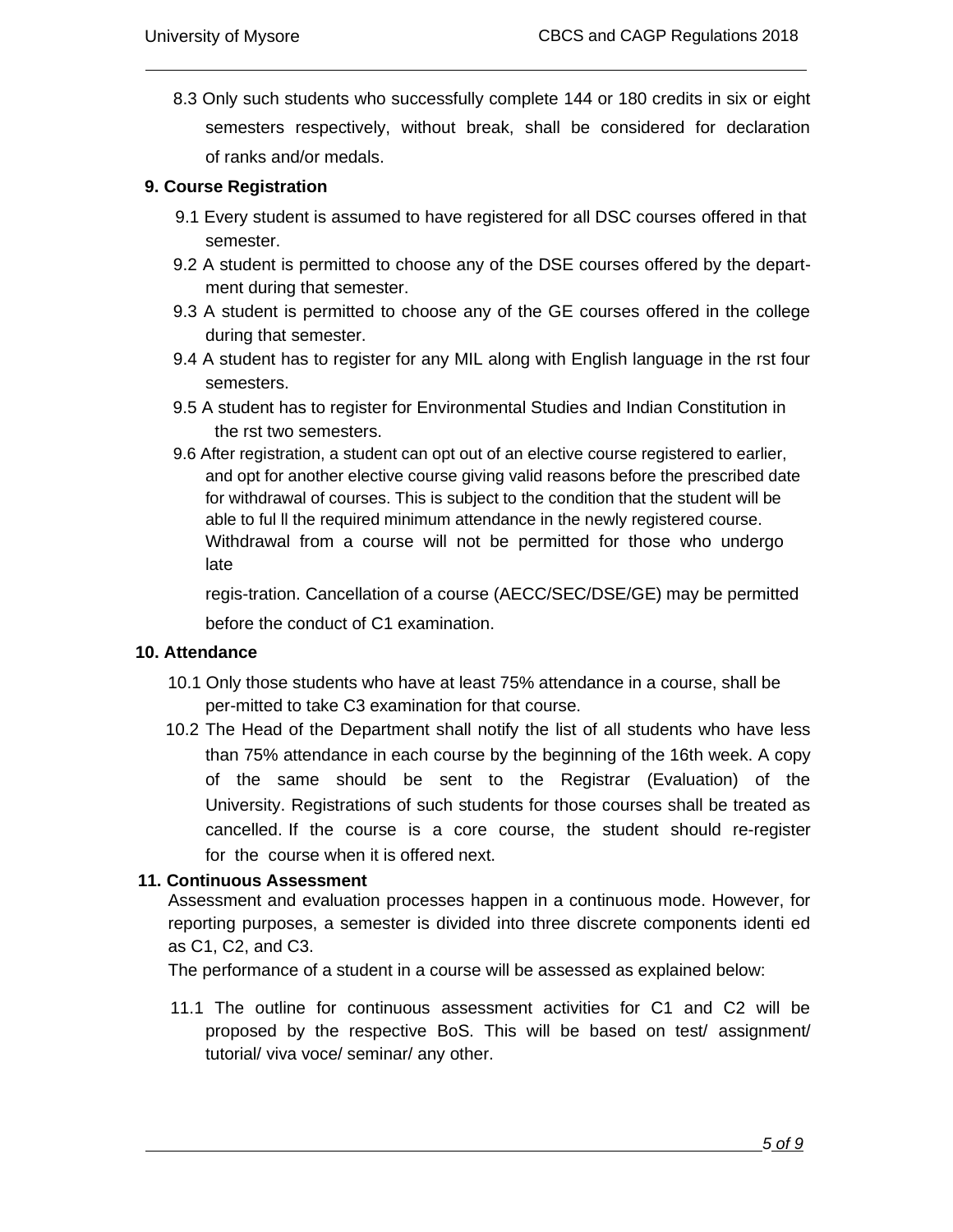11.2 The rst component, C1, of assessment is for 10%. During the rst half of the semester, the rst 50% of the syllabus should be completed. This should be com-pleted by the 8th week of the semester.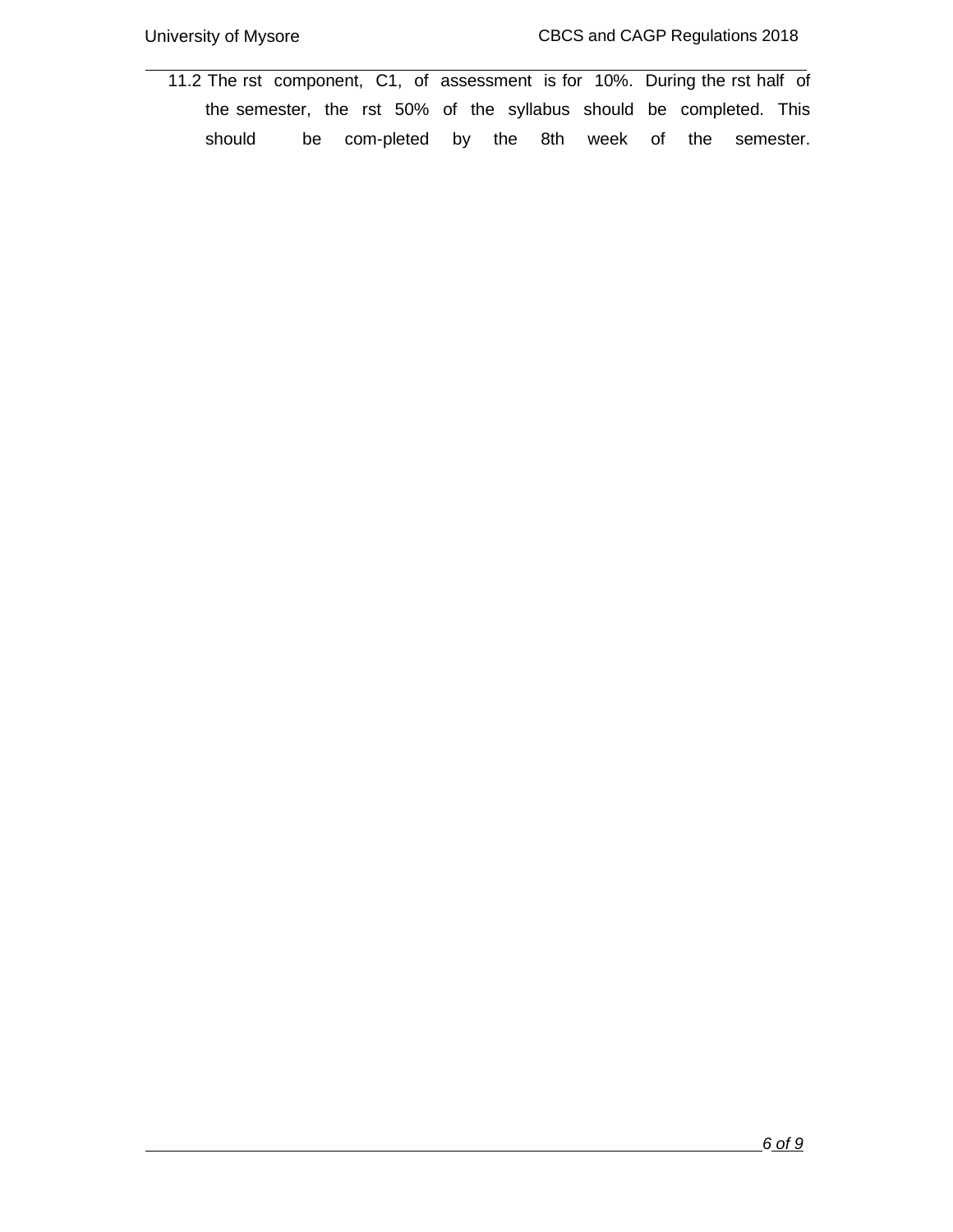- 11.3 The second component, C2, of assessment is for 10%. C2 will be based on the remaining 50% of the syllabus. C2 will be completed during the 15th week of the semester.
- 11.4 A student cannot repeat C1 and C2.
- 11.5 During the 18–20th week of the semester, a semester-end examination shall be conducted by the University for each course. This forms the nal component of assessment (C3) for 80%. The student has to apply for the C3 examination as per the University Noti cation.
- 11.6 The BoS will decide the scheme of valuation for C3 component of the Practicals.
- 11.7 Project shall be evaluated as per the scheme recommended by the relevant Board of Studies. C1 and C2 components of the project shall be evaluated by the Project Supervisor for 30 marks each. C3 component of the project shall be evaluated

jointly by the Project Supervisor and one External Examiner for 40 marks. **12. Evaluation for C1 and C2**

12.1 Students will be evaluated for each course by the teacher(s) handling that course. 12.2 After the evaluation, the results have to be announced. The course teacher has to obtain signatures of the students registered for the course in a register main-tained speci cally for the purpose, indicating that they have no objection to the marks awarded within 5 days from the date of announcement of the marks.

- 12.3 In case a student is not satis ed with the assessment, the student can make an appeal to the Grievance Cell within 5 days from the date of announcement of the results. Otherwise it is presumed that the student has no objection to the marks awarded.
- 12.4 The student can appeal to the Grievance Cell by paying the prescribed fee as xed by the University. The Grievance Cell is empowered to take corrective measures. The concerned course teacher has to provide all the relevant documents to the Grievance Cell. The decision taken by the Grievance Cell is nal.

#### **13. Examination and Evaluation for C3**

- 13.1 Question paper setting
	- a) The question paper pattern for C3 component of each course shall be prepared by the respective Boards of Studies.
	- b) Each subject shall have a Board of Examiners which shall prepare, scrutinize, and approve the question papers for all the courses of that subject.
- 13.2 Valuation
	- a) Before the valuation the answer scripts shall be coded.
	- b) There shall be centralized, single valuation of the C3 theory answer scripts.
	- c) C3 component of the Practicals will be conducted with two examiners of whom, at least, one is an external examiner. Any examiner on the approved panel of examiners of the University not be-

longing to the parent college is an external examiner.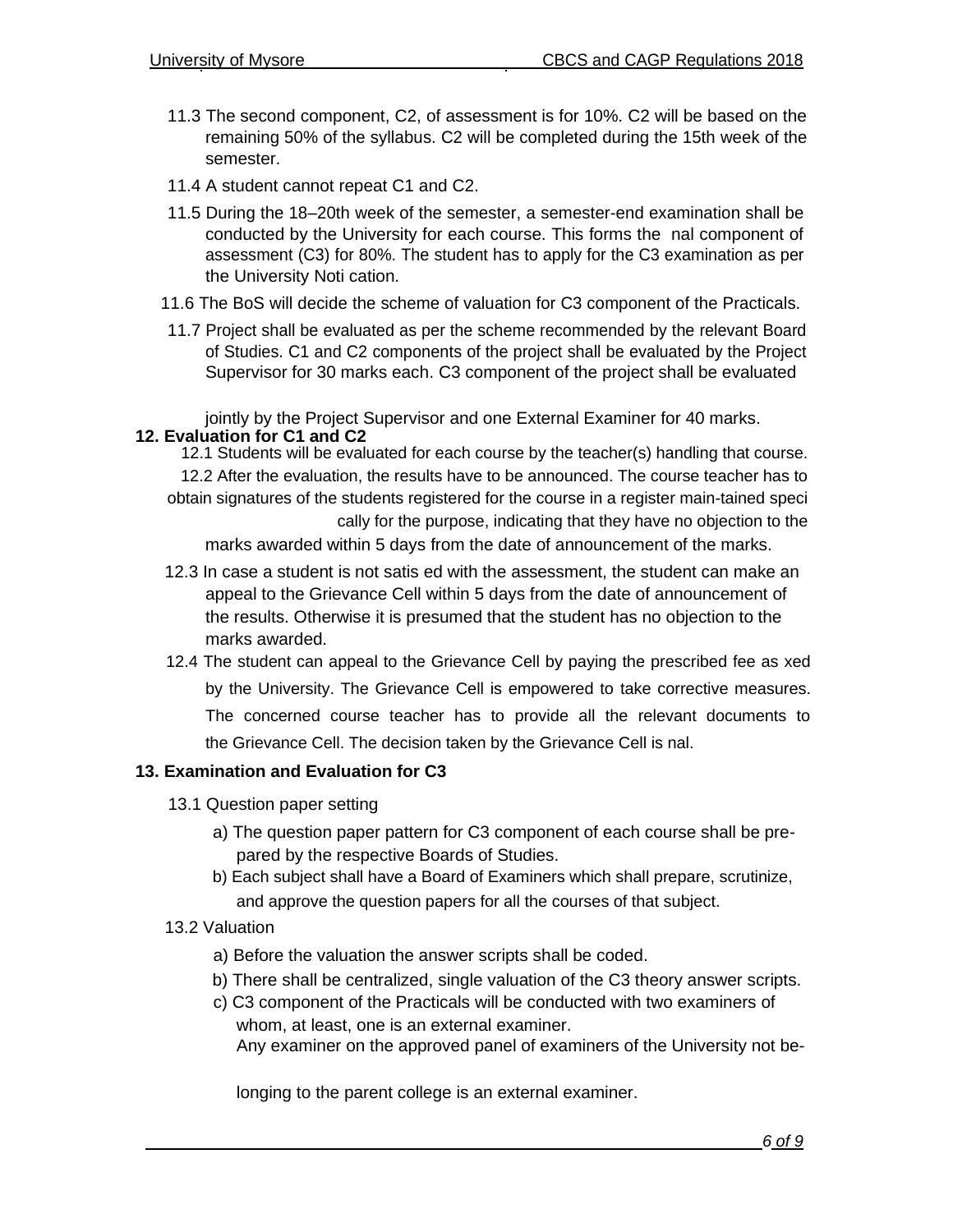- d) Project shall be evaluated as per the scheme recommended by the relevant Board of Studies. C1 and C2 components of the project shall be evaluated by the project supervisor for 30 marks each. C3 component of the project shall be evaluated jointly by the project supervisor and one external examiner for 40 marks.
- 13.3 Awarding the grades should be completed latest by 26th week of the semester.

#### **14. Photocopy, Retotalling, and Revaluation**

- 14.1 A student can avail the following services by paying the prescribed fees to the University within 15 days from the date of announcement of the results:
	- Photocopy of the answer script (C3).
	- Viewing and Retotalling.
	- Revaluation.
- 14.2 There shall be no provision for only seeing the answer script of C3.
- 14.3 The Retotalling shall provide for checking whether all the answers have been val-ued, and the totaling is correct.

In case any answer or part thereof has not been valued, that part may be referred to another valuer, and marks so awarded shall be added to the total.

In case there is a mistake in totalling or carryover of marks from the inside sheets to the facing sheet, the Registrar (Evaluation) shall have it corrected with the ap-proval of the Vice-Chancellor.

- 14.4 The result of Retotalling shall be announced within ve days from the date of applying for the same.
- 14.5 The result of the revaluation shall be announced within twenty days from the last date for the receipt of the application.
- 14.6 Revaluation shall be carried out by an examiner from the University who has not valued that particular script.
	- a) If the difference between the original marks and the revaluation marks does not exceed 15 percent of the maximum marks prescribed for that theory pa-per, the average of the two will be the nal award of marks.
	- b) If the difference between the original marks and the revalued marks is more than 15 percent of the maximum prescribed for that theory paper, such scripts shall be valued by an external examiner outside the University. The average of the nearest two shall be the nal award of marks.
	- c) In case one or more answers are not valued by the original examiner, then the marks awarded by the subsequent examiner as far as these answers are concerned shall be taken as they are, without averaging with the marks of other answers.
	- d) In cases where there is a difference between the original marks, rst revaluation marks or/and the second revaluation marks clearly indicating that a particular examiner has been erratic in his/her valuation, then such cases shall be referred to the to establish whether or not any

punitive*Malpractice*measures*and* need*Lapses*to *Inquiry*betaken*Committee*.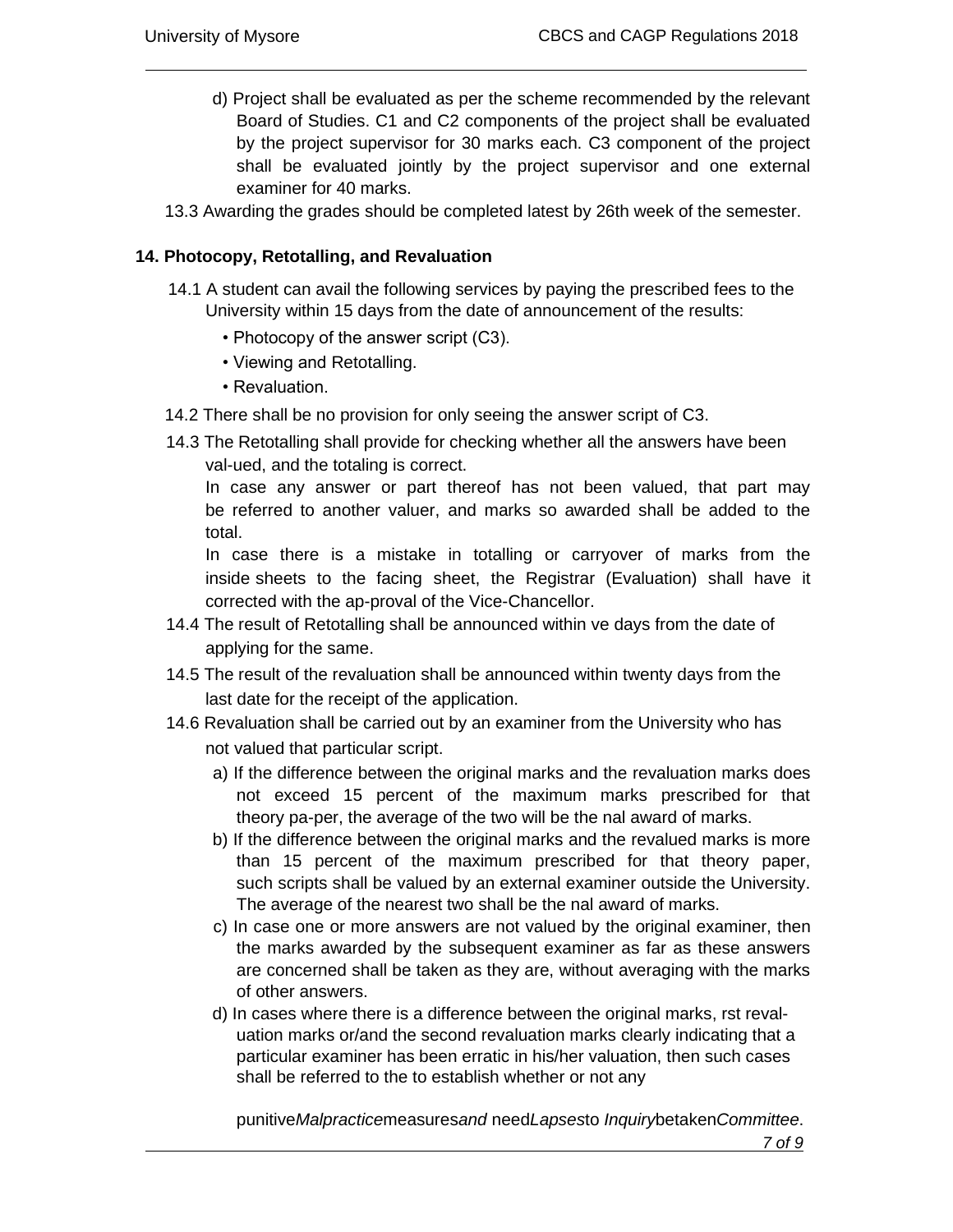e) If there is a complaint of unfair valuation of answer scripts for a group of students, the Vice-Chancellor may, after a preliminary inquiry, order for reval-uation of the concerned group of or entire set of students in the paper con-cerned. After such revaluation, a random sample of 10% of the answer scripts, subject to a minimum of ten, shall be referred for review.

#### **15. Passing Criteria**

- 15.1 A student is considered to have passed the course, only on securing a minimum of 40% from C1, C2 and C3 put together.
- 15.2 A student can take C3 exam irrespective of the marks scored in C1 and C2 of a particular course.
- 15.3 In case a student secures less than 30% in C3 or absents for C3, the student is said to have not completed the course. The student shall complete the course by reappearing only for C3 component of that course when University conducts the examination. The student carries the marks already awarded in C1 and C2.
- 15.4 On successful completion of UG program, a nal grade card consisting of grades
	- of all courses successfully completed by the student will be issued by

the Univer-sity.

#### **16. Makeup Examination**

- 16.1 For students who could not attend C1 or C2 due to medical reasons/ extraordinary circumstances / participation in Sports/NCC/NSS/any other extracurricular activities (approved by the College), C1 and C2 exams will have to be conducted for them separately before the 15th week of the semester.
- 16.2 Makeup examination (only for C3) shall be conducted by the University within 15 days from the date of noti cation of results. This shall be only for those students who do not ful ll the passing criteria speci ed earlier.
- 16.3 Makeup examination (only for C3) shall be conducted only for 5th and 6th semes-

ters (6 semester UG program) or 7th and 8th semesters (8 semester UG program).

#### **17. Percentage, and Grading**

17.1 If P is the percentage of the marks secured by a candidate in a course (C1+C2+C3) which is rounded to nearest integer, the grade, G earned by the student in that course will be as given below.

| Percentage (P) Grade (G) |     | Percentage (P) Grade (G) |      |
|--------------------------|-----|--------------------------|------|
| $40 - 49$                | 5.0 | 75–79                    | 8.0  |
| $50 - 59$                | 6.0 | $80 - 84$                | 8.5  |
| 60-64                    | 6.5 | $85 - 89$                | 9.0  |
| 65–69                    | 7.0 | $90 - 94$                | 9.5  |
| $70 - 74$                | 7.5 | 95-100                   | 10.0 |

17.2 The overall percentage in a subject is  $10 \times$  SGPA.

17.3 The overall percentage in a program is  $10 \times CGPA$ .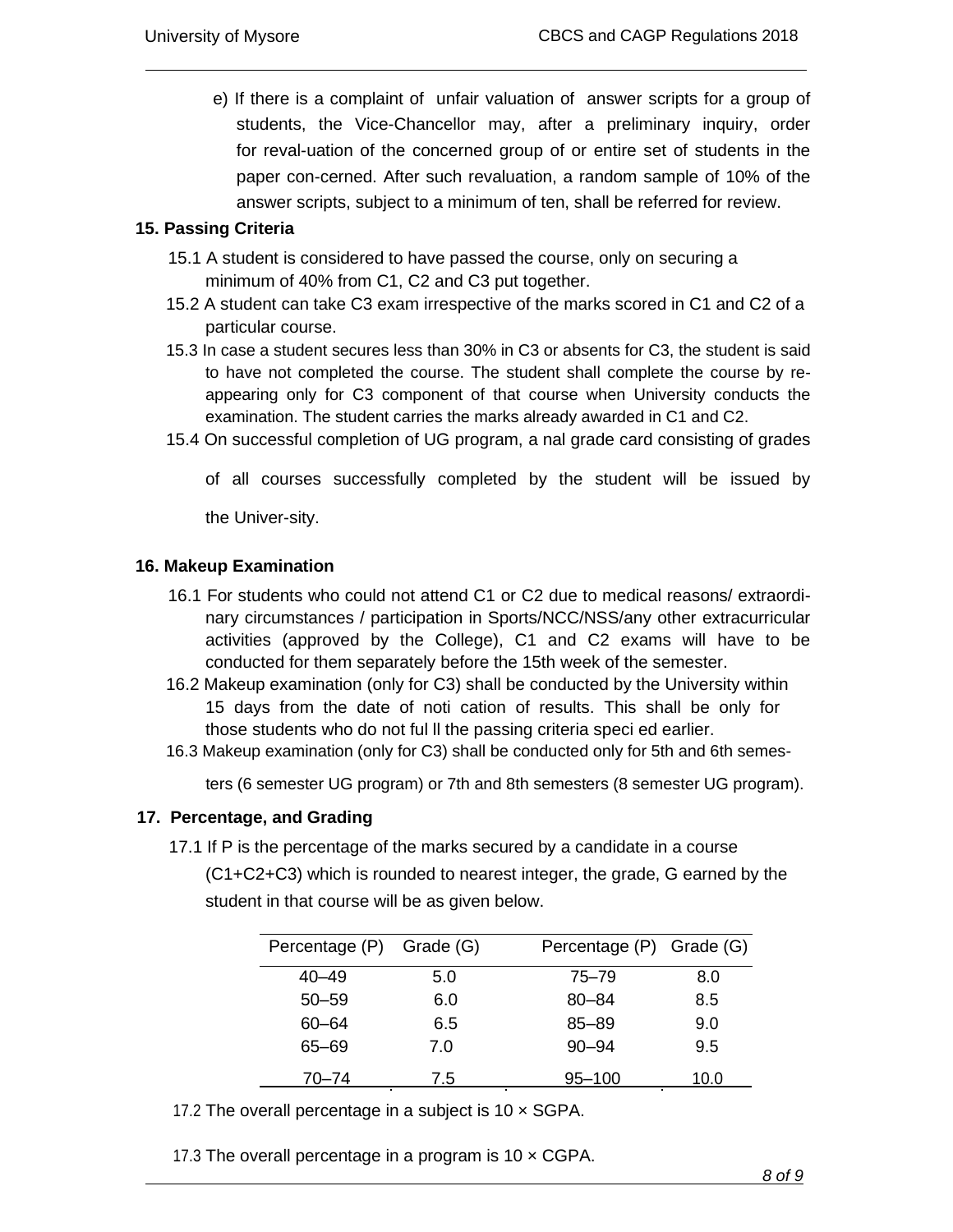#### **18. Class Declaration**

The nal Qualitative Index to be awarded to the student is based on CGPA. It is given as:

| CGPA         | Qualitative Index  |  |  |
|--------------|--------------------|--|--|
| 5 $CGPA < 6$ | Second Class       |  |  |
| 6 $CGPA < 8$ | <b>First Class</b> |  |  |
| CGPA         | Distinction        |  |  |

#### **19. Nodal Of cer, Subject Coordinator and Student Advisor**

- 19.1 Every college shall nominate a Faculty Member as **CBCS Nodal Of cer** who will act as a liaison with the University and facilitate the implementation of the pro- gram.
- 19.2 Head of the Department shall be the **Subject Coordinator**. He is responsible for the Student Advisor's work and student support services.
- 19.3 Every student will have a member of faculty of the Department as **Student Advi- sor**. All teachers of the department shall function as Student Advisors and will have more or less equal number of students. The Student Advisor will advise the

students in choosing elective courses and offer them all possible assistance.

**20. Grievance Cell** For every UG program there will be one Grievance Cell. The composition of this cell

is as follows:

- Principal (or his/her representative).
- Heads of the Departments.
- One senior faculty member from each Department.

#### **21. Conduct**

Every student is required to observe discipline and decorum both inside and outside the campus in accordance with the instructions of the respective colleges and also as per the instructions issued by the University of Mysore / Government of Karnataka / UGC from time to time regarding Student Conduct Rules.

#### **22. Others**

Any issue not speci cally mentioned in these regulations shall be decided by the

Vice-Chancellor in consultation with the appropriate bodies of the University.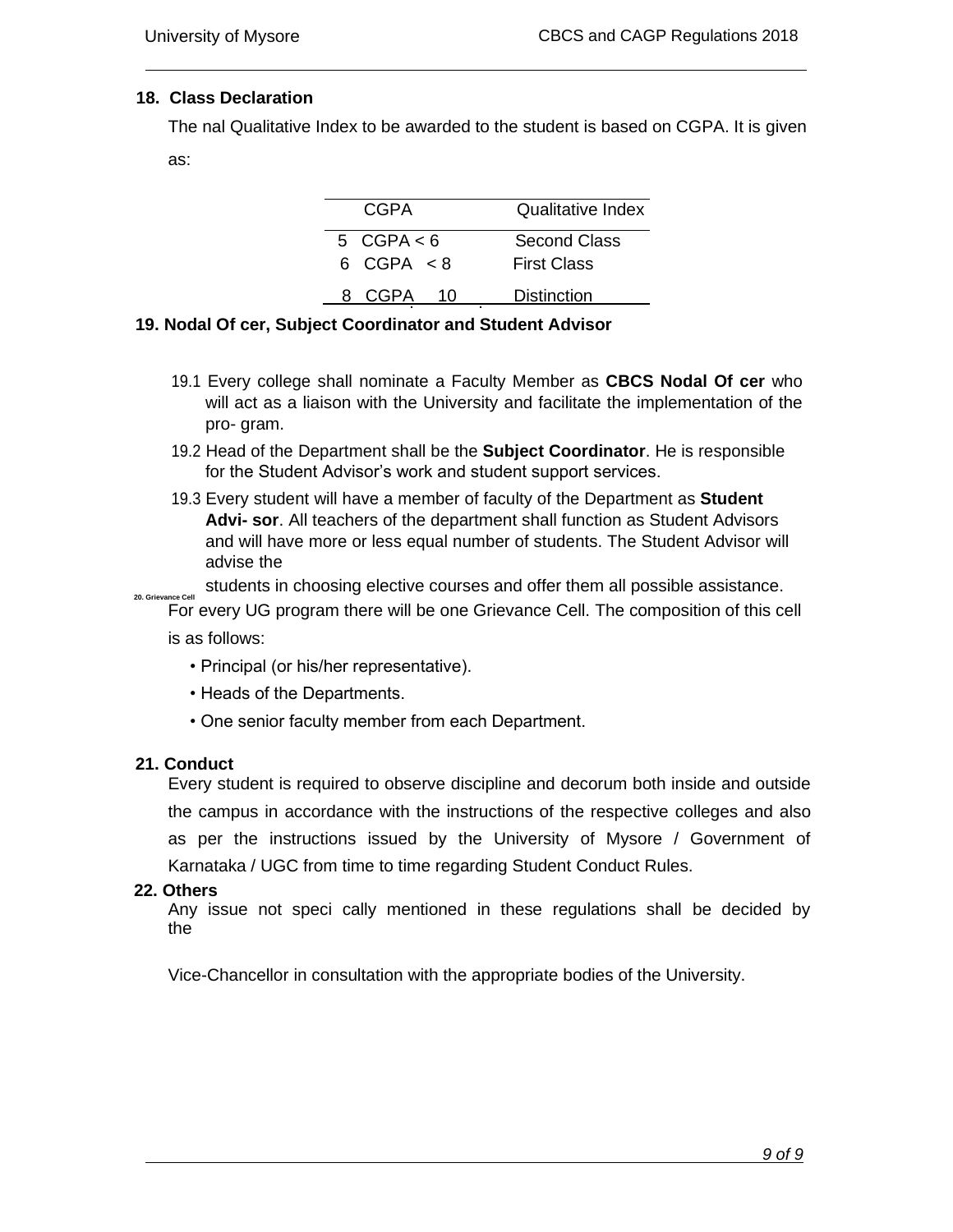#### **UNIVERSITY OF MYSORE**



#### **Proposed CBCS Regulations for 3-Year Semester Course Leading to Bachelor of Business Administration (B B A)**

#### **Regulations - 2018**

#### **NOTE :**

- **1.** These regulations are applicable to students taking admission to I semester BBA from the academic year 2018-19
- **2.** The duration of the course shall be 3 years consisting of 06 semesters.
- 3. Each semester shall extend over a minimum period of SIXTEEN weeks teaching duration.

#### **1.0 NAME OF THE COURSE AND DURATION OF THE COURSE.**

Bachelor of Business Administration (B B A)

The duration of the BBA course shall be of 03 years of 6 semesters. A candidate shall complete his/her degree within 06 academic years from the date of admission to the course

# **2.0 ELIGIBILITY FOR ADMISSION**

Students who have passed Pre-University Examination (10+2) or equivalent examination in any discipline are eligible for admission.

#### **3.0 SCHEME OF INSTRUCTIONS:**

In the first four semesters, there shall be 6 subjects each from Core and Foundation Courses. In the last two semesters, there shall be 6 subjects each from Core, Foundation and Elective courses. For each subject, there shall be lecture classes, tutorials/practicals. The credits for each subject vary between 3 and 5 per subject per week as prescribed in the curriculum.

#### **Credits Matrix :**

| Course     |                       | Total credits |
|------------|-----------------------|---------------|
| Core       | 19 Papers             | 84            |
| Elective   | 04 Papers X 5 Credits | 20            |
|            |                       |               |
| Foundation | 13 Papers X 3 Credits | 40            |
|            | TOTAL (36 Papers)     | 144           |
|            |                       |               |

# **4.0 SCHEME OF EXAMINATION AND EVALUATION:**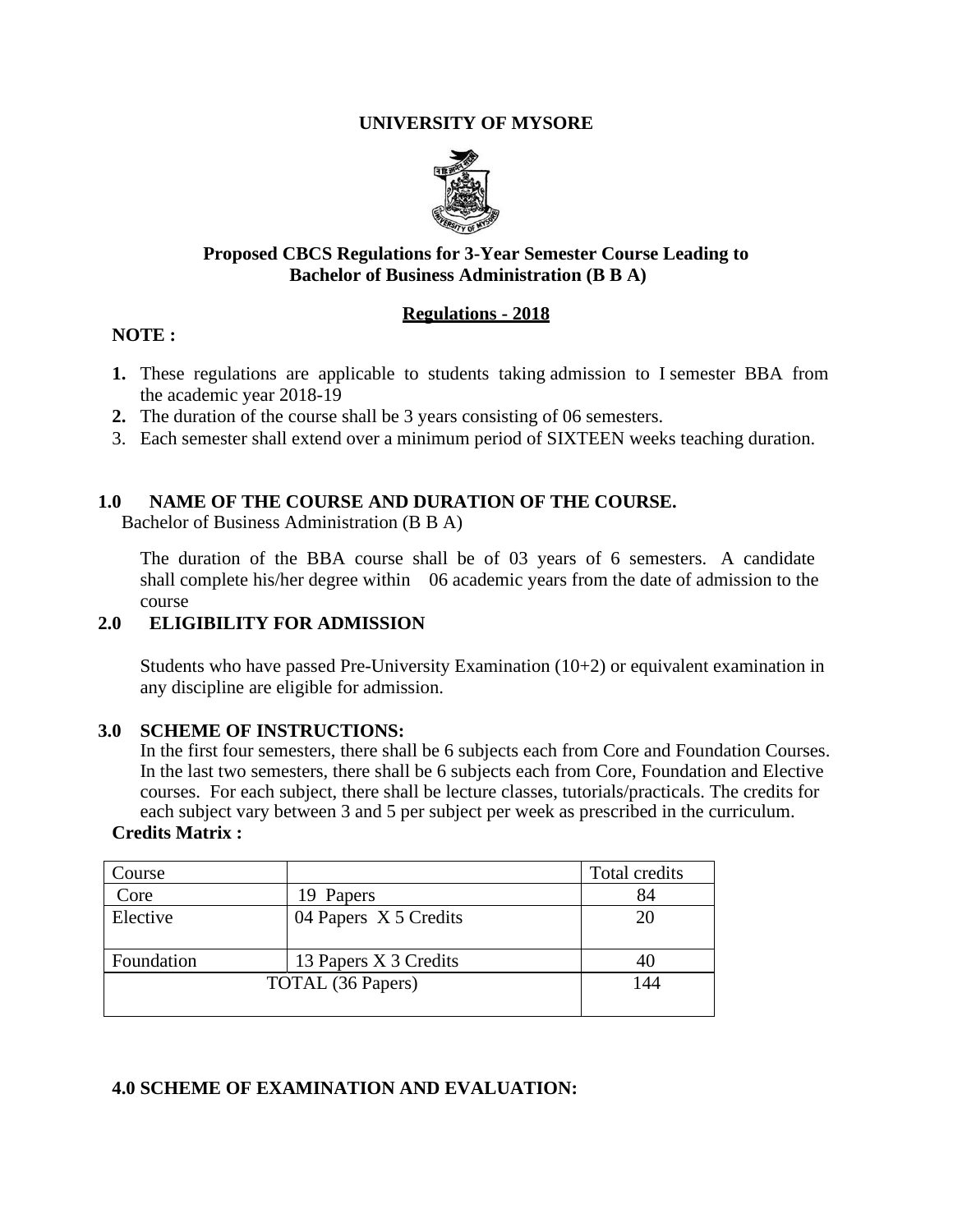There shall be university examination at the end of each semester for maximum marks of 70 for Theory examination and the Internal Assessment will be for 30 marks.

All papers of this course except papers that are common to all other graduate courses of the University of Mysore, shall be set/valued/reviewed by BOE of Management for a maximum of 70 marks. The pattern of question paper will be as follows:

| <b>TOTAL</b>                                    | <u>70</u> |
|-------------------------------------------------|-----------|
| Part- C : Answer any four out of six questions. | $4*05=20$ |
| Part-B: Answer any two out of four questions.   | $2*10=20$ |
| Part- A: Answer any two out of four questions.  | $2*15=30$ |
|                                                 |           |

Evaluation of each subject is divided into internal assessment (IA) and end term examination with marks allocated as shown in the table. Internal assessment will be carried out in two stages: One, after the eight weeks of instructions designated as C1, the second, after sixteen weeks of instruction designated as C2. In each semester, students shall carry out field/factory visits and collect data (primary/secondary) on an activity pertaining to the subject in consultation with the concerned teacher called Activity Based Field Report (ABFR). The ABFR shall be submitted before the sixteenth week of the semester to the concerned teacher, who in turn will evaluate and submit the marks list along with C1 and C2 marks. The end of term examination designated as C3 will be held between eighteenth and twentieth week of the semester. IA marks will be awarded on the basis of continuous assessment that include announced and surprise tests, term papers / seminars / quizzes / case discussions, viva, and practicals.

The breakup of marks will be as follows:

|                                                 | Total -100 Marks |
|-------------------------------------------------|------------------|
| c. C3 (Covering entire syllabus)                | $-70$ Marks      |
| And Activity Based Field Report (10+10)         | - 20 Marks       |
| b. C2(Covering the second half of the syllabus) |                  |
| a. C1(Covering the first half of the syllabus)  | $-10$ Marks      |

Term end examination (C3) will be of 3 hours duration for each subject.

| Course<br>Type | C <sub>1</sub> | C <sub>2</sub><br>(Including<br>ABFR) |       | C3                       | Total |
|----------------|----------------|---------------------------------------|-------|--------------------------|-------|
|                | Marks          | Marks                                 | Marks | <b>Quration</b><br>(Hrs) |       |

Scheme of Assessment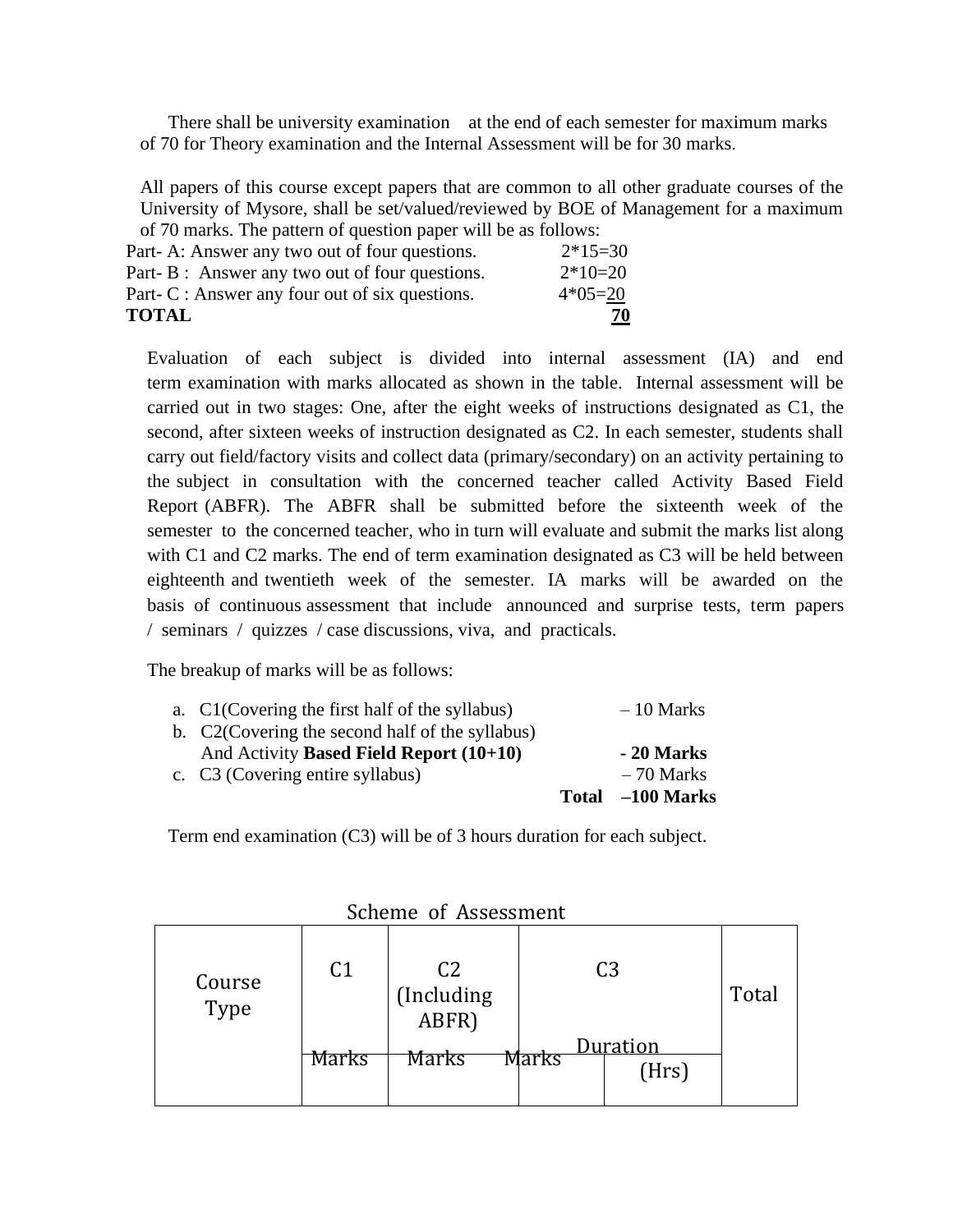| Core       | ົ  | 76 |      |
|------------|----|----|------|
| Elective   | 20 | 70 | LIOC |
| Foundation | 20 |    |      |

**Courses in the programme are of three types: Core (C), Electives (E) and**

# **Foundation(F)**

**Core (C): Core Course is the course, which is to be compulsorily studied by a student as a core requirement to complete the programme.**

**Elective (E): Elective Course is a course, which can be chosen from a group of papers.**

**Foundation (F): Compulsory Foundation courses are the courses based upon the contents that lead to knowledge enhancement that are mandatory for all disciplines**

# **5.0 ATTENDANCE:**

- ♦ Each semester shall be taken as a unit for the purpose of calculating attendance and a student shall be considered to have put in the required attendance for that semester if the candidate has attended not less than 75% of the number of working days (lectures during each semester)
- ♦ A candidate who does not satisfy the requirement of attendance shall not be eligible to take the examination of the concerned semester.
- ♦ A candidate who fails to satisfy the requirement of attendance in a semester shall re-join the same semester by obtaining prior permission from the University.

# **6.0 MEDIUM OF INSTRUCTION:**

The medium of instruction shall be English.

# **7.0 APPEARANCE FOR THE EXAMINATION:**

A candidate shall apply for all the papers of a semester when he appears for examination of each semester for the first time.

# **8.0 BOARD OF EXAMINERS, VALUATION:**

- ♦ There shall be a Board of Examiners for scrutinizing and approving the question papers and scheme of valuation constituted by the University.
- ♦ There will be single valuation for all the papers.

# **9.0 DECLARATION OF RESULT:**

♦ Minimum for a pass in each paper shall be 35%, and for all the papers in the semester average shall be 40%. However, a candidate has to score minimum of 35% of theory component of semester end examination i.e. 25(rounded off) marks out of 70 marks.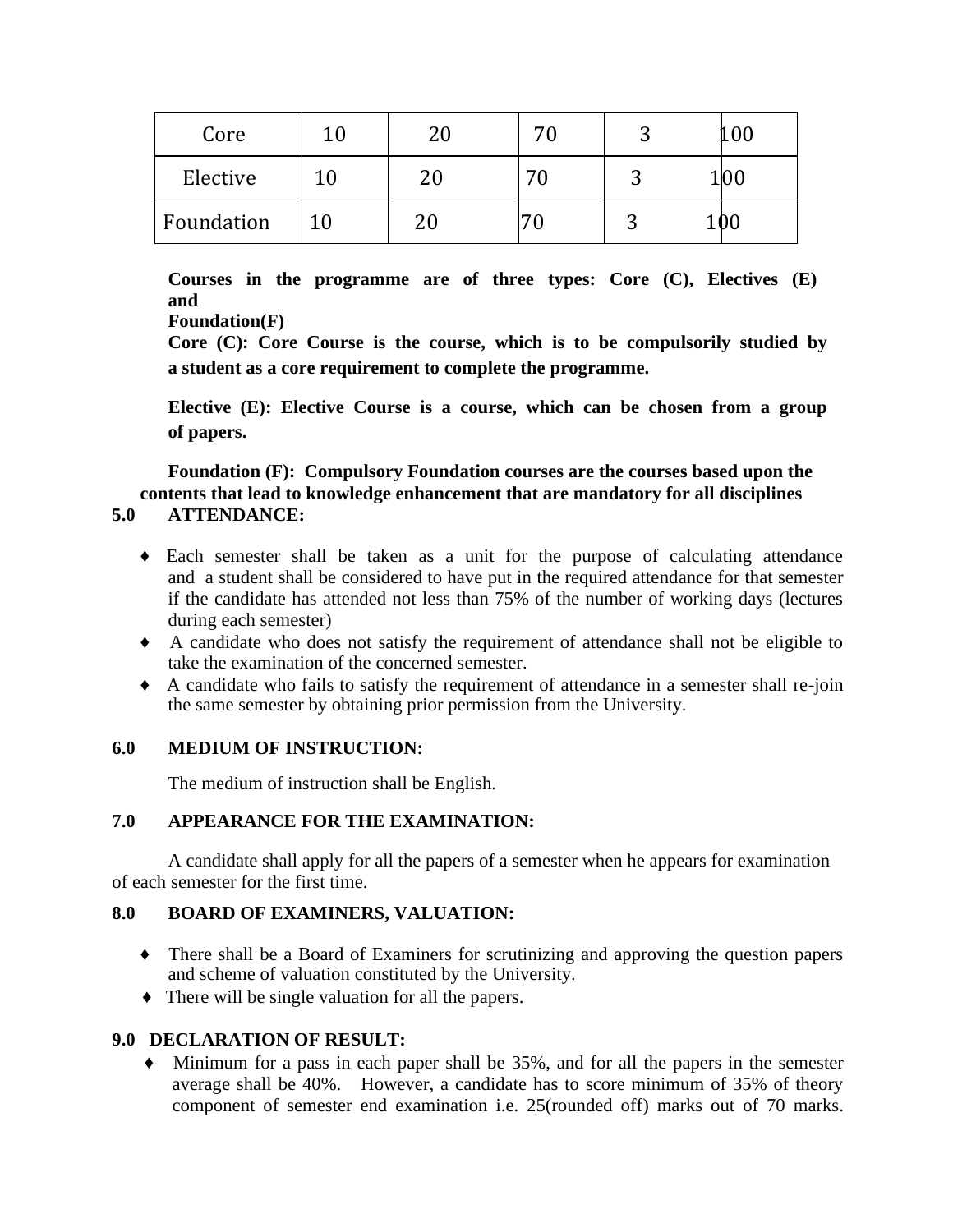- ♦ There shall be no minimum marks for C1 and C2.
- ♦ Classification of successful candidates and Gradation of results shall be as per the University regulations as shown below;

| Letter grade             | Grade point |
|--------------------------|-------------|
| 0 (Outstanding)          | 10          |
| A+(Excellent)            | 9           |
| A (Very Good)            | 8           |
| $\overline{B+(Good)}$    | 7           |
| <b>B</b> (Above Average) | 6           |
| C (Average)              | 5           |
| P (Pass)                 | 4           |
| F (Fail)                 |             |
| Ab (Absent)              | U           |

#### **10.0 PROVISION FOR REPEATERS:**

- ♦ A candidate is allowed to carry all the previous un-cleared paper/s to the subsequent semester/s.
- ♦ The candidate shall take the examination as per the syllabus and scheme of examination in force during the subsequent appearances.
- ♦ **PROVISION FOR RE-ADMISSION**:
- ♦ Such of those candidates who have discontinued the course/failed to take admission to the next semester, shall get admitted to the concerned semester in the immediate next academic year only. This provision is available to a student only two times in the entire duration of the course.
- ♦ **Any other issue not envisaged above** shall be resolved by the Vice Chancellor in consultation with the appropriate bodies of the University which shall be final and binding.
- ♦ Wherever the regulation is silent, the provisions of University regulations shall be applicable.

| 14.V<br>DETAILS OF B B A SUBJECTS AND SYLLABUS |  |                |        |               |         |         |
|------------------------------------------------|--|----------------|--------|---------------|---------|---------|
| SI <sub>No.</sub>                              |  | <b>Subject</b> | HRS/wk | <b>OURSES</b> | Credits | L: T:P  |
|                                                |  |                |        |               |         | Pattern |
|                                                |  |                |        |               |         |         |

# **12.0 DETAILS OF B B A SUBJECTS AND SYLLABUS**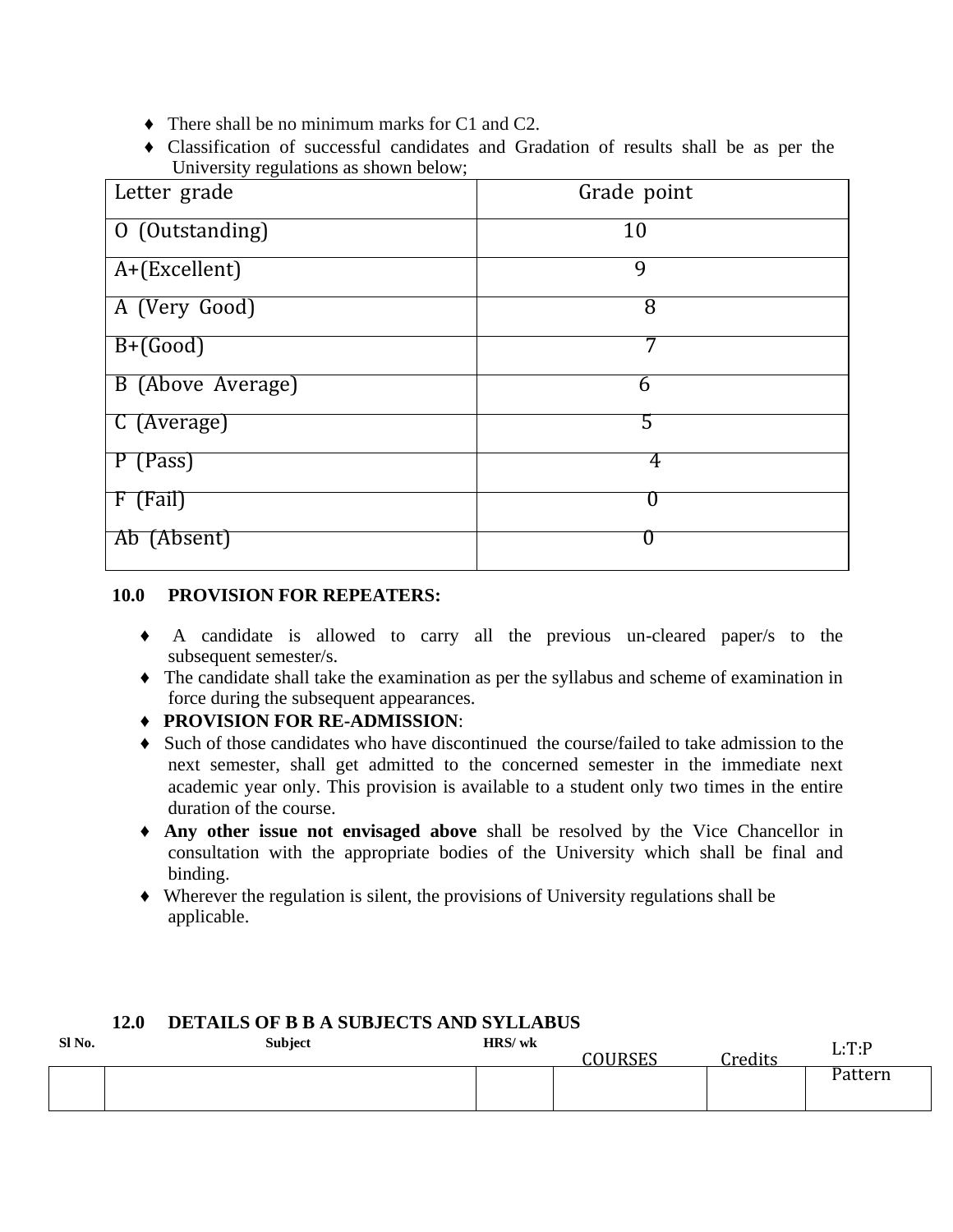|                  | <b>I</b> Semester                                     |                 |                         |                    |       |
|------------------|-------------------------------------------------------|-----------------|-------------------------|--------------------|-------|
| 1.1              | Kannada/Sanskrit/Urdu/Tamil/<br>Telugu//Marathi/Hindi | 04              | $\mathbf{F}$            | 3                  | 2:1:0 |
| 1.2              | Language: English                                     | 04              | F                       | 3                  | 2:1:0 |
| 1.3              | Financial Accounting -I                               | $\overline{06}$ | $\overline{C}$          | 5                  | 4:1:0 |
| 1.4              | Principles of Management                              | $\overline{05}$ | $\overline{C}$          | $\overline{4}$     | 3:1:0 |
| 1.5              | <b>Business Environment</b>                           | $\overline{05}$ | $\overline{C}$          | $\overline{4}$     | 3:1:0 |
| 1.6              | <b>Environmental studies</b>                          | $\overline{03}$ | $\overline{F}$          | 3                  | 3:0:0 |
|                  |                                                       | $\overline{27}$ |                         | $\overline{22}$    |       |
| 2.1              | Kannada/Sanskrit/Urdu/Tamil/Telugu/Marathi/Hindi      | 04              | $\overline{\mathrm{F}}$ | 3                  | 2:1:0 |
| 2.2              | Language: English                                     | 04              | $\overline{\mathrm{F}}$ | $\overline{3}$     | 2:1:0 |
| 2.3              | <b>Business Decision Theories</b>                     | $\overline{05}$ | $\overline{\mathsf{C}}$ | $\overline{4}$     | 3:1:0 |
| 2.4              | <b>Management of Services</b>                         | 05              | $\overline{C}$          | $\overline{4}$     | 3:1:0 |
| 2.5              | Financial Accounting - II                             | 06              | $\overline{C}$          | 5                  | 4:1:0 |
| 2.6              | Constitution of India                                 | $\overline{03}$ | $\overline{F}$          | 3                  | 3:0:0 |
|                  |                                                       | $\overline{27}$ |                         | $\overline{22}$    |       |
| $\overline{3.1}$ | Kannada/Sanskrit/Urdu/Tamil/<br>Telugu//Marathi/Hindi | $\overline{04}$ | $\overline{\mathrm{F}}$ | $\overline{3}$     | 2:1:0 |
| $\overline{3.2}$ | <b>Business Communication-I</b>                       | $\overline{04}$ | F                       | 3                  | 2:1:0 |
| $\overline{3.3}$ | <b>Management Information System</b>                  | $\overline{04}$ | $\overline{\mathsf{C}}$ | $\overline{4}$     | 2;0:2 |
| $\overline{3.4}$ | <b>Financial Accounting-III</b>                       | 06              | $\overline{\mathsf{C}}$ | 5                  | 4:1:0 |
| $\overline{3.5}$ | <b>Cost Accounting</b>                                | $\overline{06}$ | $\overline{\mathsf{C}}$ | 5                  | 4:1:0 |
| $\overline{3.6}$ | <b>Disaster Management</b>                            | 02              | $\overline{\mathrm{F}}$ | 2                  | 2:0:0 |
|                  |                                                       | $\overline{28}$ |                         | $\overline{22}$    |       |
| 4.1              | Kannada/Sanskrit/Urdu/Tamil/                          | $\overline{04}$ | F                       | $\overline{3}$     | 2:1:0 |
|                  | Telugu//Marathi/Hindi                                 |                 |                         |                    |       |
| 4.2              | <b>Business Communication-II</b>                      | 04              | F                       | 3                  | 2:1:0 |
| 4.3              | <b>Quantitative Techniques</b>                        | 06              | て                       | 5                  | 4:1:0 |
| 4.4              | <b>Commercial Law</b>                                 | 04              | $\overline{\text{C}}$   | 4                  | 3:1:0 |
| 4.5              | <b>Organizational Behaviour</b>                       | 05              | $\overline{\text{c}}$   | 4                  | 3:1:0 |
| 4.6              | <b>Management Accounting</b>                          | 06              | $\overline{\text{c}}$   | 5                  | 4:1:0 |
|                  |                                                       | 29              |                         | 24                 |       |
| 5.T              | <b>Company Law</b>                                    | 04              | C                       | 4                  | 3:1:0 |
| 5.2              | <b>Business Statistics-I</b>                          | 05              | $\overline{\text{c}}$   | 4                  | 3:1:0 |
| 5.3              | Tax Management-I                                      | 06              | $\overline{\text{C}}$   | 5                  | 4:1:0 |
| 5.4              | Business Research Methods / Project Management *      | 05              | F                       | 4                  | 3:1:0 |
|                  |                                                       |                 | F                       |                    | 3:1:0 |
| 5.5              | Elective-I(MM/HRM/FM/B&I/TM)                          | 05              | Ε                       | 5                  | 4:1:0 |
| 5.6              | Elective-II (MM/HRM/FM/B&I/TM)                        | 05              | Ε                       | $\overline{5}$     | 4:1:0 |
|                  |                                                       | 30              |                         | 27                 |       |
|                  |                                                       |                 |                         |                    |       |
| 6.1              | Entrepreneurship and Small Business Management        | 04              | U                       | 4                  | 3:1:0 |
| 6.2              | <b>Business Statistics-II</b>                         | 05              | て                       | 4                  | 3:1:0 |
| 6.3              | Tax Management-II                                     | $\overline{06}$ | $\overline{\mathbf{C}}$ | 5                  | 4:1:0 |
| 6.4A             | <b>Business Policy</b> /                              |                 | $\mathbb{F}$            | 4                  | 3:1:0 |
| 6.4 B            | Project Report                                        |                 | $\mathbb{F}$            |                    | 0:2:2 |
| 6.5              | Electives-III(MM/HRM/FM/B&I/TM)                       | 05              | E                       | 5                  | 4:1:0 |
| 6.6              | Elective-IV(MM/HRM/FM/B&I/TM)                         | 05              | E                       | 5                  | 4:1:0 |
|                  |                                                       | 29              |                         | 27                 |       |
|                  |                                                       |                 |                         | Total: 144 credits |       |

\* Any one of the languages from Kannada/Sanskrit/Urdu/Tamil/Telugu//Marathi//Hindi/French/German/Persian/Arabic

Elective Groups

1. Marketing Management:

Elective I: **Principles of Marketing**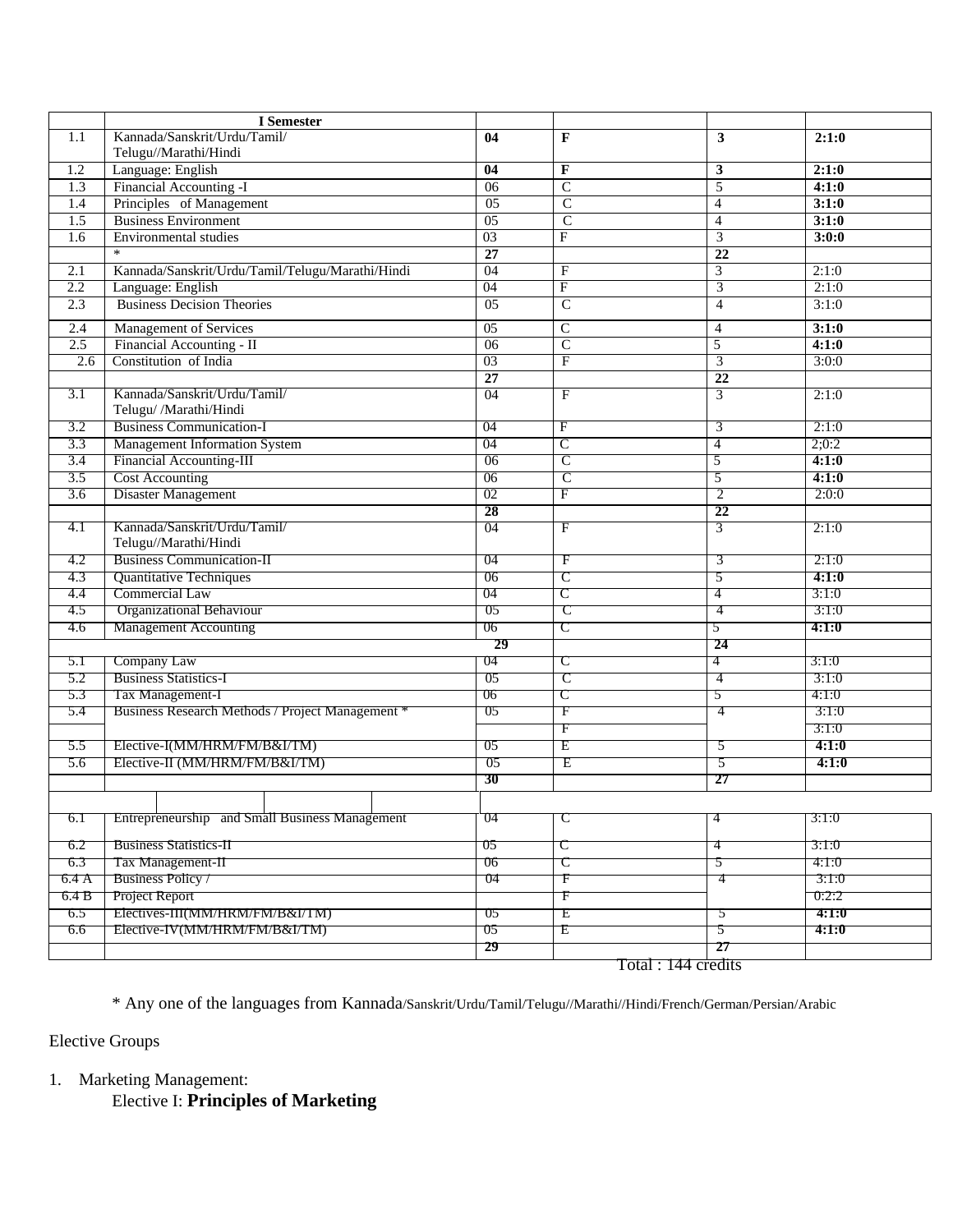Elective II: **Rural Marketing and Consumer Behaviour** Elective III: **Advertising** Elective IV: **Retail and Supply Chain Management**

#### **2. Human Resource Management**

Elective I: **Human Resource Management** Elective II: **Human Resource Development** Elective III: **Performance Appraisal and Compensation Management** Elective IV: **Employee Empowerment and Industrial Relations**

#### **3. Financial Management:**

Elective I: **Financial Management** Elective II: **Working Capital Management** Elective III: **Financial Services** Elective IV: **Investment Analysis and Portfolio Management**

#### **4. Tourism Management**

Elective I: **Fundamentals of Tourism** Elective II: **Tourism Planning and Organisation** Elective III: **Tourism Management** Elective IV: **Tourism Marketing**

#### **5. Banking and Insurance**

Elective I: **Indian Banking System Elective II: Banking Information Technology Elective III: Principles of Insurance Elective IV: General Insurance**

**Instructions** 

- 1. In the fifth semester candidate can choose between Business Research Methods and Project Management.
- 2. In the sixth semester the candidate can choose between Corporate Governance and Project Report.
- 3. In the fifth and sixth semester the candidate should choose the papers from the elective group.
- 4. In the fifth and sixth semester the choice will be offered for a minimum strength of 20 students.
- 5. The project report shall be in the elective group chosen.
- 6. Project Report Guidance
	- Project Reports are to be prepared on problem/issues related to business or industry or functioning organisations under the guidance of senior teacher.
	- Guiding ten students in project work will be considered equivalent to teaching three credits course.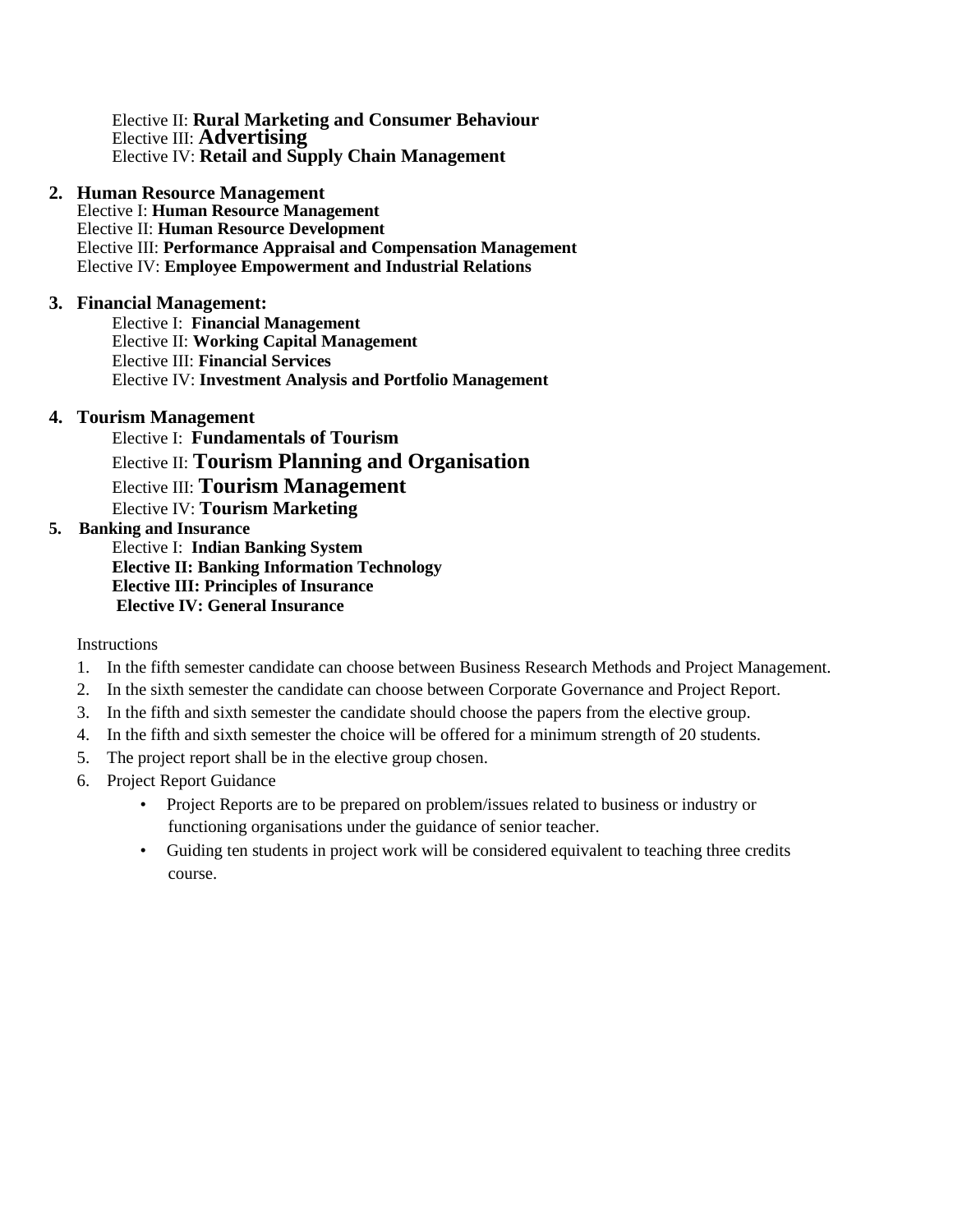#### **UNIVERSITY OF MYSORE**

# **12.0 DETAILS OF B B A SUBJECTS AND SYLLABUS**

| Sl No.           | Subject<br>1.1 P                                       |                |                    |         |  |
|------------------|--------------------------------------------------------|----------------|--------------------|---------|--|
|                  |                                                        | <b>COURSES</b> | Credits            |         |  |
|                  | <b>I</b> Semester                                      |                |                    | Pattern |  |
| 1.1              | Kannada-1/Sanskrit/Urdu/Tamil/                         |                |                    |         |  |
|                  | Telugu//Marathi/Hindi                                  | <b>AECC</b>    | $\mathbf{R}$       | 2:1:0   |  |
| 1.2              | English-1                                              | <b>AECC</b>    | 3                  | 2:1:0   |  |
| 1.3              | Financial Accounting -I                                | $DSC-1$        | $\overline{5}$     | 4:1:0   |  |
| 1.4              | Principles of Management                               | $DSC-2$        | $\overline{4}$     | 3:1:0   |  |
| 1.5              | <b>Business Environment</b>                            | $DSC-3$        | $\overline{4}$     | 3:1:0   |  |
| 1.6              | <b>Environmental</b> studies                           | <b>AECC</b>    | $\overline{2}$     | 2:0:0   |  |
|                  | <b>II</b> Semester                                     |                | $\overline{21}$    |         |  |
| 2.1              | Kannada-2/Sanskrit/Urdu/Tamil/Telugu/Marathi/Hindi     | <b>AECC</b>    | $\overline{3}$     | 2:1:0   |  |
| $\overline{2.2}$ | English-2                                              | <b>AECC</b>    | $\overline{3}$     | 2:1:0   |  |
| $\overline{2.3}$ | <b>Business Decision Theories</b>                      | $DSC-4$        | $\overline{4}$     | 3:1:0   |  |
| 2.4              | Management of Services                                 | $DSC-5$        | $\overline{4}$     | 3:1:0   |  |
| $\overline{2.5}$ | Financial Accounting - II                              | $DSC-6$        | $\overline{5}$     | 4:1:0   |  |
| 2.6              | Constitution of India                                  | <b>AECC</b>    | $\overline{2}$     | 2:0:0   |  |
|                  | <b>III</b> Semester                                    |                | $\overline{21}$    |         |  |
| $\overline{3.1}$ | Kannada-3/Sanskrit/Urdu/Tamil/                         | <b>AECC</b>    | 3                  | 2:1:0   |  |
|                  | Telugu//Marathi/Hindi                                  |                |                    |         |  |
| 3.2              | Business Communication-I(English $-3$ )                | <b>AECC</b>    | 3                  | 2:1:0   |  |
| 3.3              | <b>Management Information System</b>                   | DSC-7          | 4                  | 2;0:2   |  |
| 3.4              | Financial Accounting-III                               | $DSC-8$        | 5                  | 4:1:0   |  |
| $\overline{3.5}$ | <b>Cost Accounting</b>                                 | $DSC-9$        | $\overline{5}$     | 4:1:0   |  |
| 3.6              | Disaster Management                                    | <b>AECC</b>    | $\overline{2}$     | 2:0:0   |  |
|                  | <b>IV Semester</b>                                     |                | $\overline{22}$    |         |  |
| 4.I              | Kannad-4/Sanskrit/Urdu/Tamil/<br>Telugu//Marathi/Hindi | <b>AECC</b>    | 3                  | 2:1:0   |  |
| 4.2              | Business Communication-II (English - 4)                | <b>AECC</b>    | 3                  | 2:1:0   |  |
| 4.3              | <b>Quantitative Techniques</b>                         | <b>DSC-10</b>  | 5                  | 4:1:0   |  |
| 4.4              | <b>Commercial Law</b>                                  | $DSC-III$      | 4                  | 3:1:0   |  |
| 4.5              | <b>Organizational Behaviour</b>                        | $DSC-12$       | 4                  | 3:1:0   |  |
| 4.6              | <b>Management Accounting</b>                           | <b>DSC-13</b>  | 5                  | 4:1:0   |  |
|                  | <b>V</b> Semester                                      |                | 24                 |         |  |
|                  |                                                        |                |                    |         |  |
| 5.1              | Company Law                                            | $DSC-14$       | 4                  | 3:1:0   |  |
| 5.2              | <b>Business Statistics-I</b>                           | $DSC-15$       | 5                  | 4:1:0   |  |
| 5.3              | Tax Management-I                                       | DSC-16         | 5                  | 4:1:0   |  |
| 5.4              | Business Research Methods / Project Management         | SEC-1          | 4                  | 3:1:0   |  |
|                  |                                                        | $SEC-1$        |                    | 3:1:0   |  |
| 5.5 —            | Elective-I(MM/HRM/FM/B&I/TM)                           | DSE-1          | 5                  | 4:1:0   |  |
| 5.6              | Elective-II (MM/HRM/FM/B&I/TM)                         | DSE-2          | 5                  | 4:1:0   |  |
|                  | <del>VI Semester</del>                                 |                | 28                 |         |  |
| 6.1              | Entrepreneurship and Small Business Management         | $DSC-17$       | 4                  | 3:1:0   |  |
| 6.2              | <b>Business Statistics-II</b>                          | $DSC-18$       | 5                  | 4:1:0   |  |
| 6.3              | <b>Tax Management-H</b>                                | $DSC-19$       | 5                  | 4:1:0   |  |
| 6.4A             | <b>Business Policy</b>                                 | $SEC-2$        |                    | 3:1:0   |  |
| 6.4 B            | Project Report <sup>2</sup>                            | $SEC-2$        |                    | 0:2:2   |  |
| 6.5              | Electives-III(MM/HRM/FM/B&I/TM)                        | DSE-3          | $\sqrt{5}$         | 4:1:0   |  |
| 6.6              | Elective-IV(MM/HRM/FM/B&I/TM)                          | <b>DSE-4</b>   | 5                  | 4:1:0   |  |
|                  |                                                        |                | $\overline{28}$    |         |  |
|                  |                                                        |                | Total: 144 credits |         |  |

# **DSC = Discipline Specific Course SEC = Skill Enhancement Courses**

#### **DSE = Discipline Specific Elective AECC = Ability Enhancement Compulsory Courses**

\* Any one of the languages from Kannada/Sanskrit/Urdu/Tamil/Telugu//Marathi//Hindi/French/German/Persian/Arabic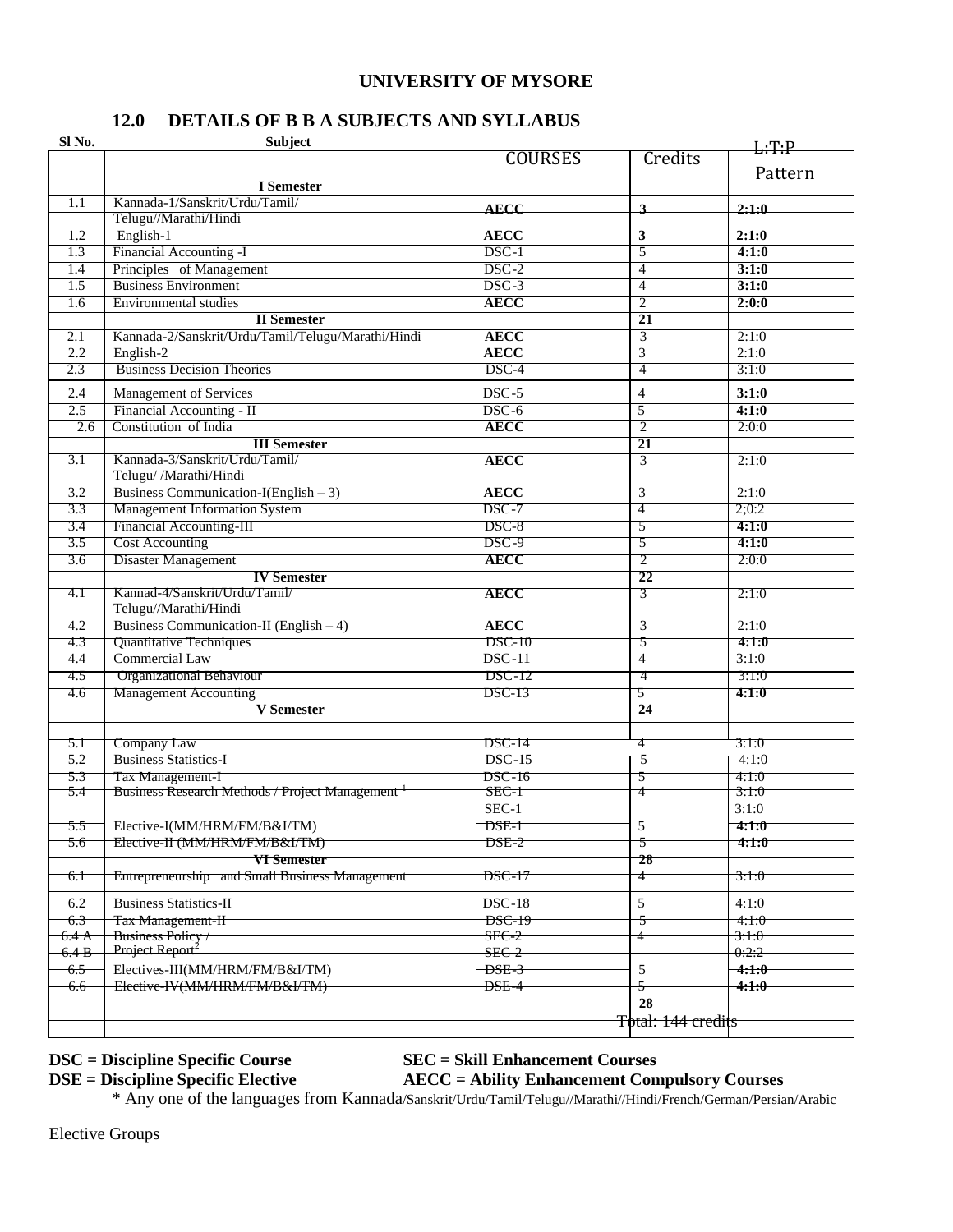1. Marketing Management:

Elective I: **Principles of Marketing** Elective II: **Rural Marketing and Consumer Behaviour** Elective III: **Advertising** Elective IV: **Retail and Supply Chain Management**

#### **2. Human Resource Management**

Elective I: **Human Resource Management** Elective II: **Human Resource Development** Elective III: **Performance Appraisal and Compensation Management** Elective IV: **Employee Empowerment and Industrial Relations**

#### **3. Financial Management:**

Elective I: **Financial Management** Elective II: **Working Capital Management** Elective III: **Financial Services** Elective IV: **Investment Analysis and Portfolio Management**

#### **4. Tourism Management**

Elective I: **Fundamentals of Tourism** Elective II: **Tourism Planning and Organisation** Elective III: **Tourism Management** Elective IV: **Tourism Marketing**

#### **5. Banking and Insurance**

Elective I: **Indian Banking System Elective II: Banking Information Technology Elective III: Principles of Insurance Elective IV: General Insurance**

Instructions

- 1. In the fifth semester candidate can choose between Business Research Methods and Project Management.
- 2. In the sixth semester the candidate can choose between Corporate Governance and Project Report.
- 3. In the fifth and sixth semester the candidate should choose the papers from the elective group.
- 4. In the fifth and sixth semester the choice will be offered for a minimum strength of 20 students.
- 5. The project report shall be in the elective group chosen.
- 6. Project Report Guidance
	- Project Reports are to be prepared on problem/issues related to business or industry or functioning organisations under the guidance of senior teacher.
	- Guiding ten students in project work will be considered equivalent to teaching three credits course.

# **I SEM BBA**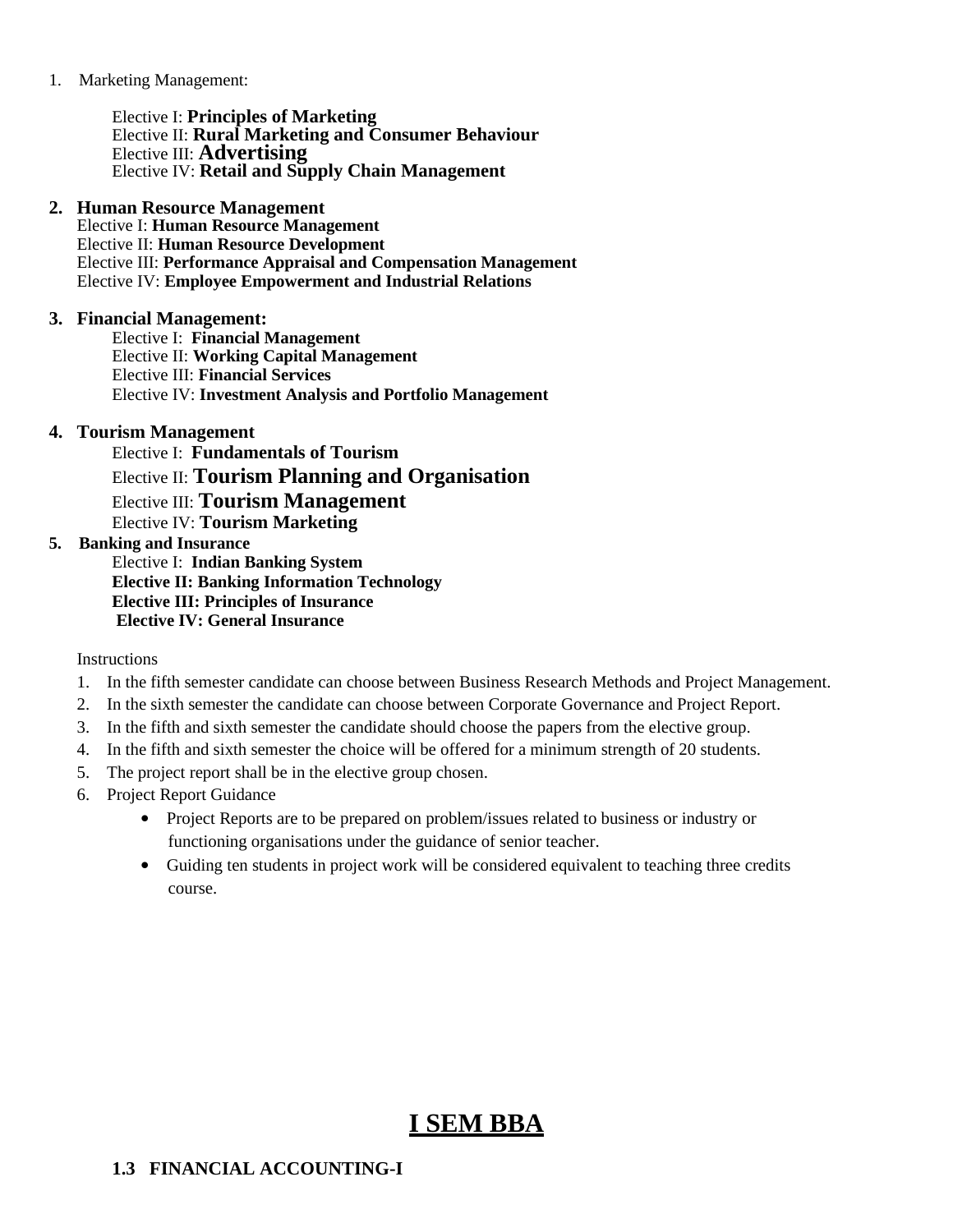**Unit 1** - Meaning of Accounting – Accounting Principles – Concepts and Conventions-Accounting Standards - Meaning – objectives – Indian Accounting Standards – IFRS. Systems of Book- Keeping – Rules of double - entry -preparation of Journal and Ledger.

**Unit 2-** Subsidiary Books – Purchase, Purchase Returns, Sales, Sales Returns, Cash Book, Petty Cash Book, Journal proper, Bills Receivable and Bills Payable Book (Format and Theory only). Problems on Three Column Cash Book.

**Unit 3**-Preparation of Trial Balance- Preparation of Final Accounts of Sole - Trading Concern, Trading Account, Profit and Loss Account and Balance Sheet.

**Unit 4**- Depreciation – Meaning, Causes, Methods of Depreciation. Problems on Straight - line method, Written down value method and Sinking fund method.

**Unit 5**- Consignment- Meaning- Differences between Sales and Consignment – Proforma Invoice – Account Sales- Problems on consignment (at cost and Invoice price)- Normal loss and Abnormal loss.

**Unit 6** - Bills of Exchange- meaning, Features- parties to Bill of Exchange- Noting and Protest – Discounting – Endorsement – Renewals of Bills - Dishonor of Bills, Simple problems on Trade Bills.

#### **References:**

- 1. Financial Accounting B S Raman
- 
- 
- 
- 5. ADVANCED ACCOUNTING P C TULSIAN

2. Financial Accounting -I &II G.H. Mahadevaswamy & B H Suresh 3. Advanced accounting M C Shukla and T S Grewal 4. Financial Accounting SP jain and Narang KL

# **1.4 PRINCIPLES OF MANAGEMENT**

**Unit 1: Introduction to Management**: Meaning and Definition – Nature - Management Process – Management Functions – Levels of Management and Skills – Importance Management Thinkers: F W Taylor - Henry Fayol – Elton Mayo - Peter F.Druker and Prahalad.

**Unit 2: Planning & Decision Making :** Meaning & Definition of Planning – Planning Process Purposes of Planning – Features and Importance Benefits of Planning - Types of Plans - Short Range & Long Range Plans - Strategic and Operational Plans, Policies & Procedures, Budgets and Projects - Decision Making : Meaning - Decision Making Process – Individual Vs Group Decision Making - Advantages & Disadvantages of Group Decision Making

**Unit 3: Organising & Staffing :** Meaning & Definition of organization - Nature **-** Principles of Organisation - Formal & Informal Organisations – Functional Organisation- Unity of Command, Span of Control – Delegation of Authority & Responsibility – Advantages of Delegation, Barriers to Delegation - Centralisation and Decentralisation. Staffing: Meaning, Process, Importance, Functions, Factors affecting Staffing and Advantages of Staffing.

**Unit 4 : Directing & Communication**- Meaning and Definition of Direction - Nature of Direction - Importance of Direction - Orders and Instructions – Supervision: Essentials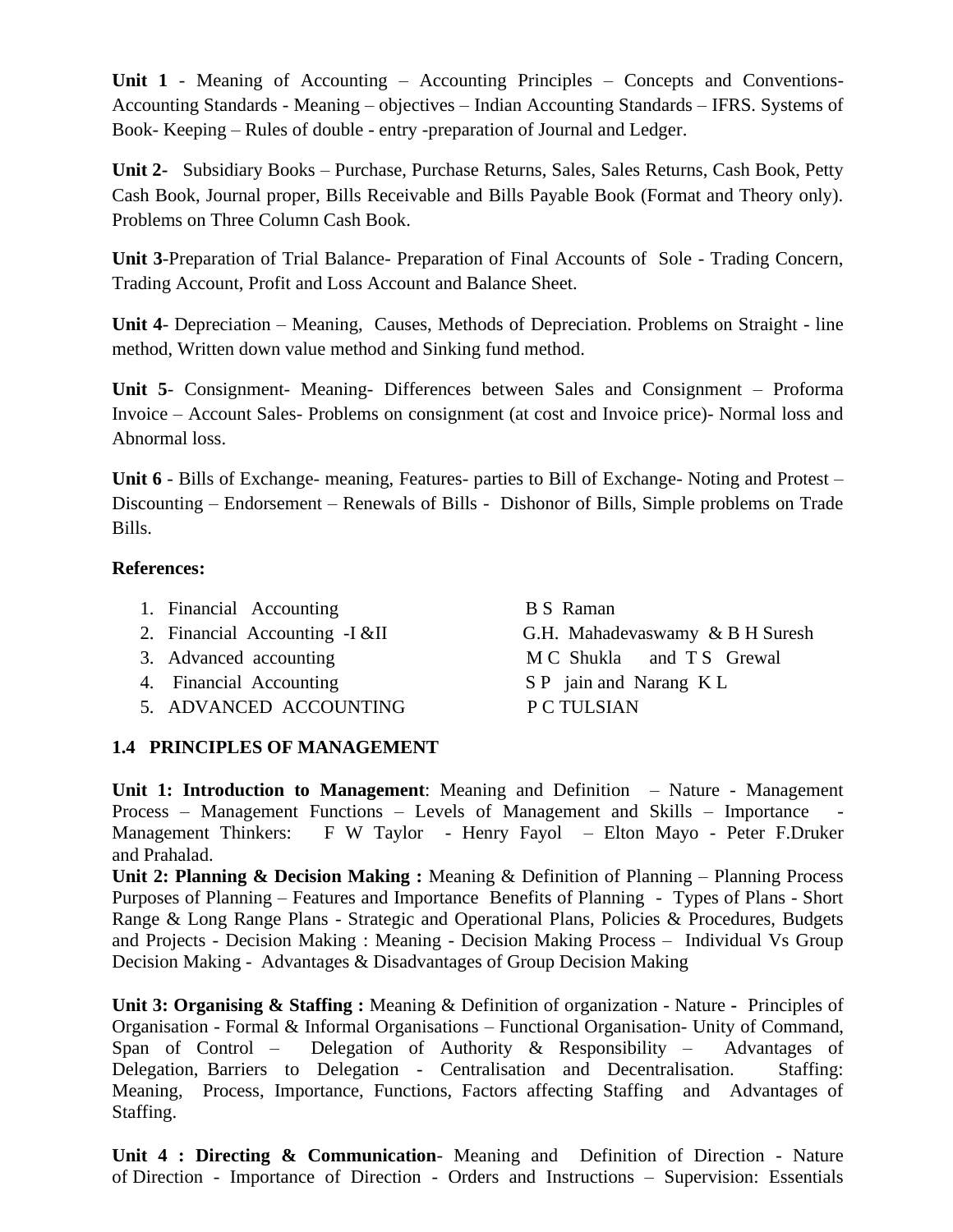of Effective Supervision. Meaning and Definition of Communication - Nature, Objectives and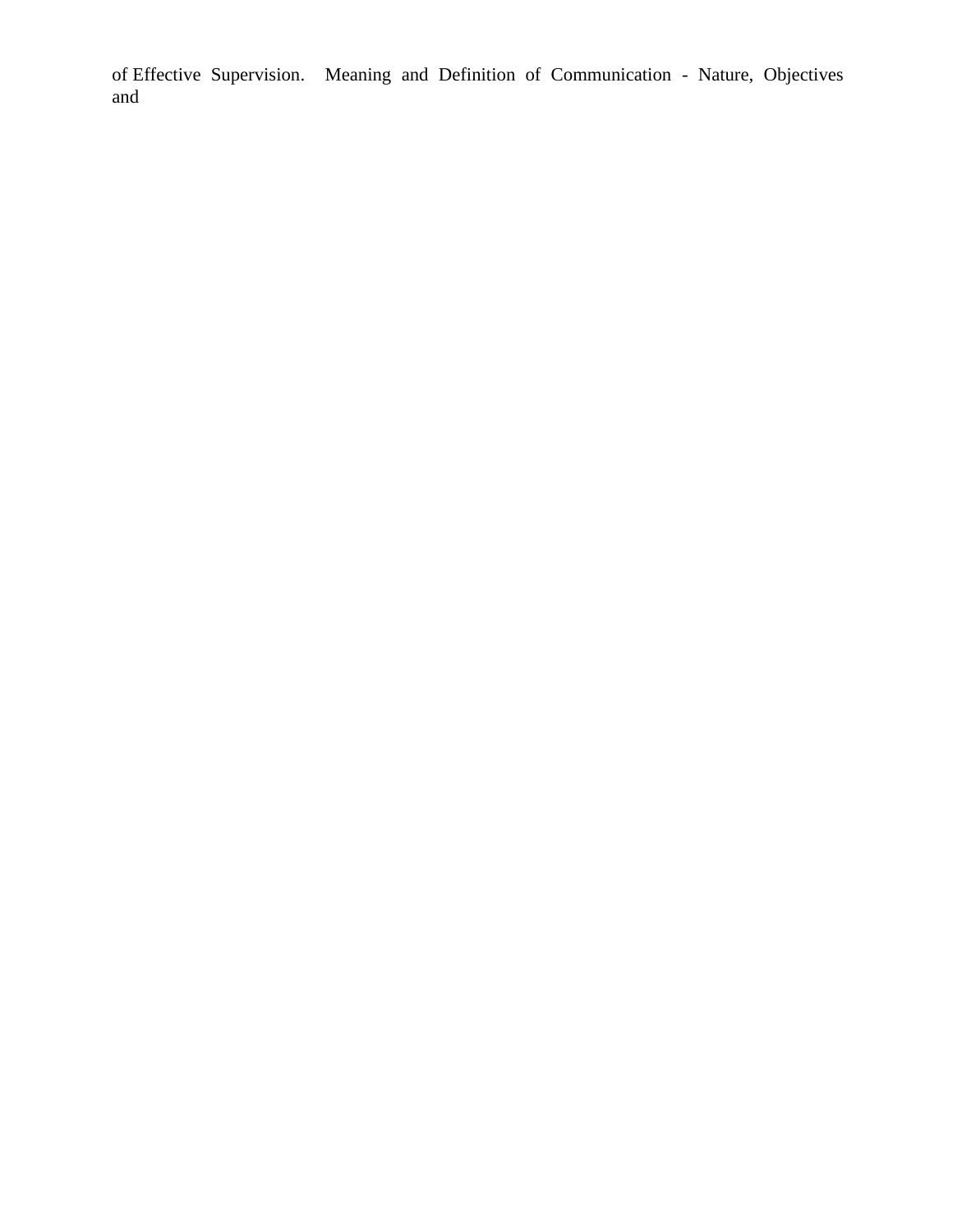Importance of Communication - Forms of Communication: Oral, Written and Body Language. Types of Communication : Upward, Downward, Horizontal, Vertical, Diagonal- Formal & Informal Communication- Barriers to Communication- Measures to Overcome Barriers to Communication

**Unit 5: Motivation & Leadership:** Meaning & Definition of Motivation – Nature and Importance of Motivation - Theories of Motivation : Maslow's Hierarchy of Needs Theory , - Herzberg's Theory – Theory X, Y and Z - Meaning & Definition of Leadership – Functions of Leadership - Leadership Traits - Leadership Styles

**Unit 6: Controlling**: Meaning & Definition of Controlling**-** Control Process – Types of Control : Feed forward, Concurrent and Feedback Controls –MBO – MBE – Control Techniques: PERT – CPM – JIT, Budgetary Control – Auditing : Internal and external Auditing

#### **Books for Reference:**

- 1. Richard Pettiger. Introduction to Management, Palgrave Macmillan, New York. 52
- 2. Meenakshy Gupta . Principles of Management, PHI, New Delhi.
- 3. Prasad L.M. Principles of Management, Sultan Chand & Sons, New Delhi.
- 4. Koontz andn O'Donnel. Principles of Management, Tata McGraw-Hill Publishing, Co.Ltd. New Delhi.
- 5. Koonts and Heinz Weihrich,, Essentials of Management, Tata McGraw-Hill Publishing Co.Ltd. New Delhi.
- 6. Bhooshan Y.K. Business Organisation and Management, Sultan Chand & Sons New Delhi.
- 7. Peter F. Druckar, Practice of Management, Allied Management Tasks , Harper Collins Publishers
- 8. T.N. Chabbra Principles of Management

# **1.5 BUSINESS ENVIRONMENT**

**Unit 1**- Introduction and characteristics– Concepts of Vision, Mission & Strategy Statements– Types of Environment:– Internal to the Enterprise– Value System, Management Structure and Nature, Human Resource, Company Image and Brand Value– Digital Economic Environment,

**Unit 2**- External environment to the Enterprise: Micro Environment-Suppliers, Competitors, Lenders, Macro Factors- Demographic, Political, Economic, Legal, Technological, Socio- Cultural, Ecological & global.

**Unit 3**- Forms of Business Organization- Concept and characteristics in relation to following business models:-Sole Proprietorship- Partnership & LLP-– HUF and Family Business– Cooperatives, Societies and Trusts-Company – Statutory Bodies and Corporations– PSU– MNCs. TNC, Universal companies.

**Unit 4**- Global business environment- -International economic environment - International political environment- cultural environment - WTO-IMF-World Bank- Functions- Roles

**Unit 5**-Emerging Trends in Business& Business foundation skills Concepts, Network Marketing– Franchising– Business Process Management (BPM), Knowledge Process management (KPO) –E-Business– M-Commerce- Business foundation skills-Business Concept Development-Creative thinking-Critical thinking-Crisis management – Start up initiative- Incubation- Government initiatives.

# **BOOKS FOR REFERENCE**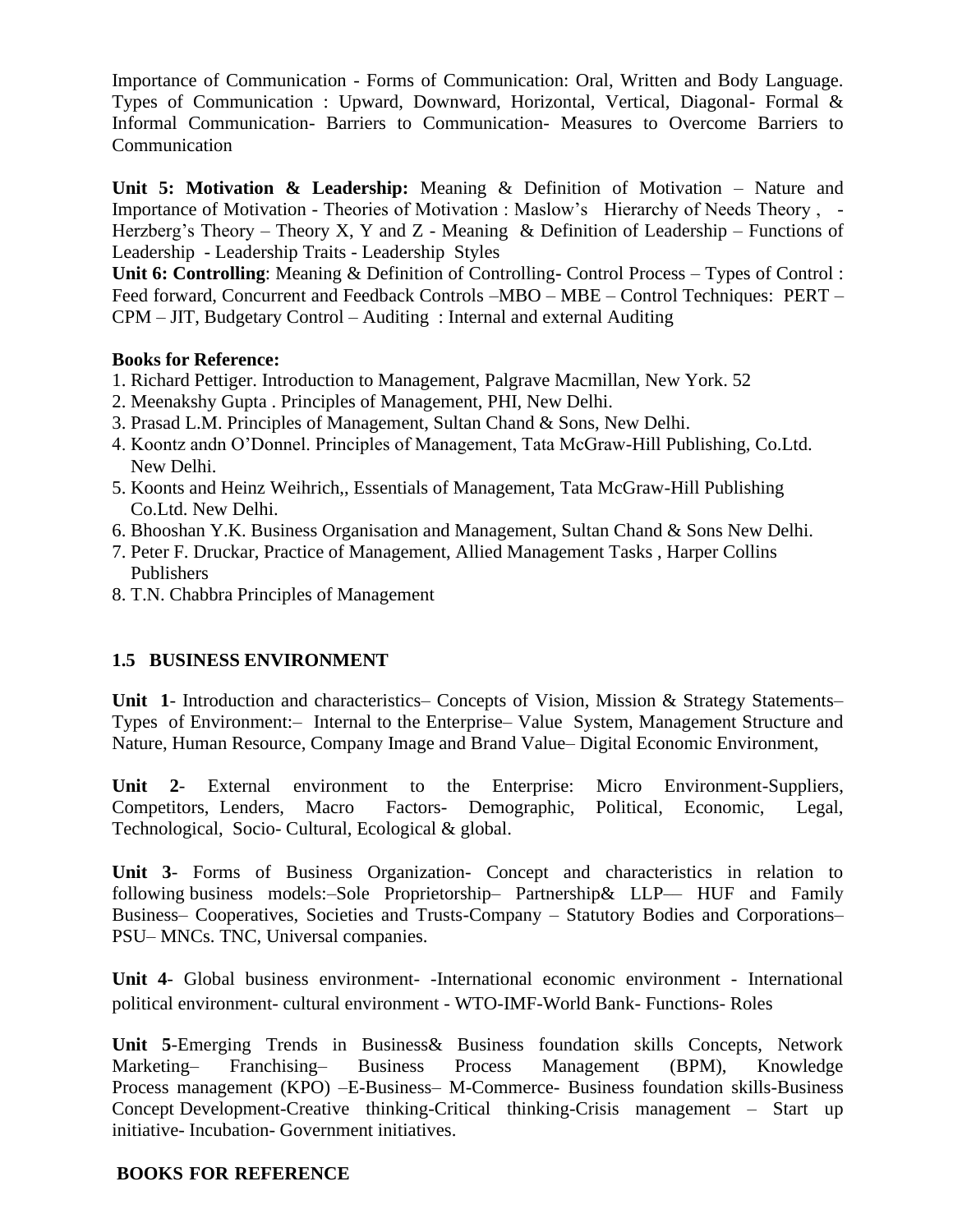1.Indian Business Environment : Role of Micro and Macro Environment of Business Decisions: RanjithPappachan.

- 2. Business Environment: Indian and Global Perspectives- Faisal Ahmed, M. Absar Alam
- 3. Essentials of business environment K Ashwathappa
- 4. Business Environment Text and cases Francis Cherunilam
- 5. 4. International business , Text and cases Sundaram & Black

# **1.6. ENVIRONMENTAL STUDIES**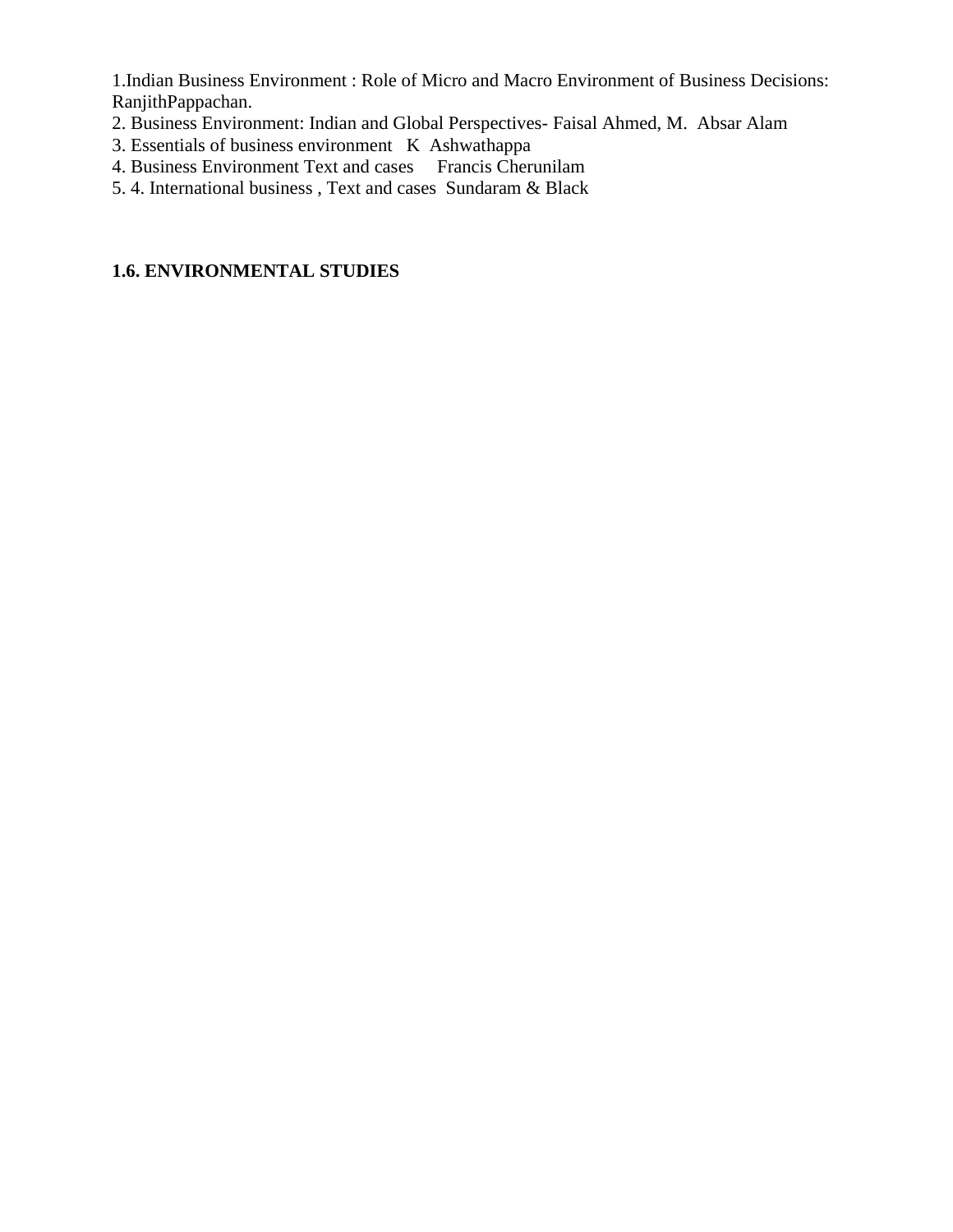# **II SEM BBA**

# **2.3 BUSINESS DECISION THEORIES**

### UNIT-I

Basic concepts—Demand analysis: Meaning of demand—Law of demand— Classification of demand—Demand function—Measure of demand—Methods of measurement of demand. Supply analysis: Law of supply—Determinants of supply—Supply function— Elasticity of supply—Equilibrium.

#### UNIT-II

National Income: Definitions—Concepts of national income—GDP—Methods o of measurement of GDP—NDP— NNP-- GNP—considerations for measuring GNP—Income method--Expenditure method and Value added method. Methods of measuring national income—Limitations of each method.

#### UNIT-III

Market structure—Monopoly—Duopoly—Oligopoly and Perfect competition

# UNIT- IV

Consumer Behaviour: Meaning—factors influencing consumer behaviour—the consumers preference and the concept of utility. Indifference curve analysis: Assumptions of indifference curve analysis—Properties of indifference curve.

#### UNIT- V

Cost Analysis: Fixed cost—Average fixed cost—Variable cost—Average variable cost— Total cost—Average total cost and marginal cost.

# **2.4. MANAGEMENT OF SERVICES**

**Unit 1**- Introduction- Meaning of Services- Concept- Characteristics of Services- Classification of Services- Marketing Mix in Service Industry- Growth of Service Sector- Service Processes-Building Customer Loyalty – Managing the Service Sector.

**Unit 2**- Banking and Insurance Services- Introduction- Traditional Services- Recent Trends in Banking Services. Insurance- Introduction- Meaning and Definition of Insurance- Types of Insurance- Life Insurance-Products of Life Insurance-General Insurance- Types of General Insurance.

**Unit 3**- Management of Hotel Industry: Hotels- Facilities- The Guest Cycle- Classifications of Hotels-Marketing Mix of Hospitality Industry.

**Unit 4-** Hospital and Educational Service- Evolution of Hospital Industry- Nature of Service-Risk Involved in Health Care Services- Marketing of Medicinal Services – Hospital Extension Services- Pharmacy-, Nursing – Medical Transcription. Educational System- Issues in Education System- Modern trends in Education Service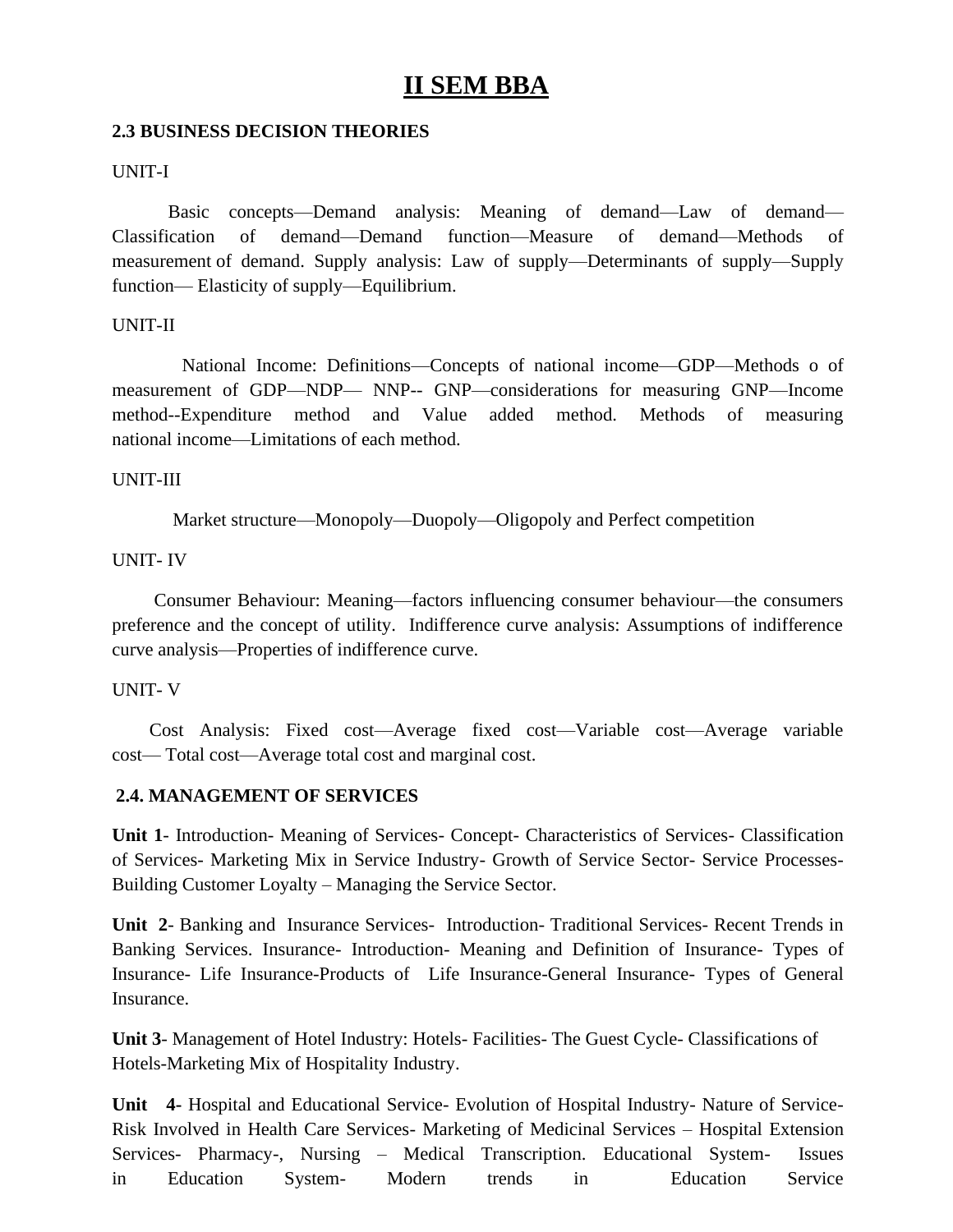**Unit 5**- Tourism Service : Introduction- Evolution of Tourism Industry – Concept and Nature of Tourism – Significance of Tourism Industry – Marketing Segmentation in Tourism – recent trends in Tourism and Travel Service.

**Unit 6**- Event management Service: Introduction, Types of Event Management -Corporate Event Management, Private Events, Small Events, Grand Events, Musical Events, Sports Events, Fashion Shows, Children Events, Trade Fairs And Exhibitions, Conference Event Management, Product Launch Event Management-Event Management Software, Event Management Industry in India-an Overview.

# **Reference:**

1. Management of banking and insurance services- K Ram murthy, - Sharadha

- Anthony Samson -- M P Pavan Kumar

- 2. Management of services - Cma Trinesh And Banu Prakash
- 3. Service Management- Sunil rao
- 4. Service Management And Operation Cengiz haksevertile Pearson education
- 5. Service Management K. Venkataramana-
- 6. Event Management Ashuthosh Chaturvedi

# **2.5 . FINANCIAL ACCOUNTING – II**

**Unit 1** -Joint-Venture: Meaning, objectives, Methods of preparing Accounts with separate books and without separate books. Differences between Consignment and Joint Venture.

**Unit 2**-Branch Accounts: Meaning, objectives and Types-Dependent Branches – Problems on

Debtors system only at Cost and Invoice price.

**Unit 3**-Hire purchase: Meaning, Features, Sale v/s Hire purchase - problems on Hire purchase (Excluding Repossession).

**Unit 4**-Installment system: Meaning, Differences between and Installment purchase – problems on Installment system.

**Unit 5**-Partnership Accounts- Fixed Capital system v/s Fluctuating Capital system. Accounting treatment on Admission, Retirement and Death of a partner.Treatment of goodwill, Sacrificing Ratio and Gain Ratio.Problems on Admission, Retirement and Death of a partner.

**Unit 6**-Dissolution of partnership firm, preparation of Account (Excluding Garner v/s Murry case).

# **References:**

| 1. Financial Accounting | <b>B</b> S Raman          |
|-------------------------|---------------------------|
| 2. ADVANCED ACCOUNTING  | RL GUPTHA & Radha swamy M |
| 3. Advanced accounting  | M C Shukla and T S Grewal |
| 4. Financial Accounting | S P jain and Narang K L   |
| 5. ADVANCED ACCOUNTING  | P C TULSIAN               |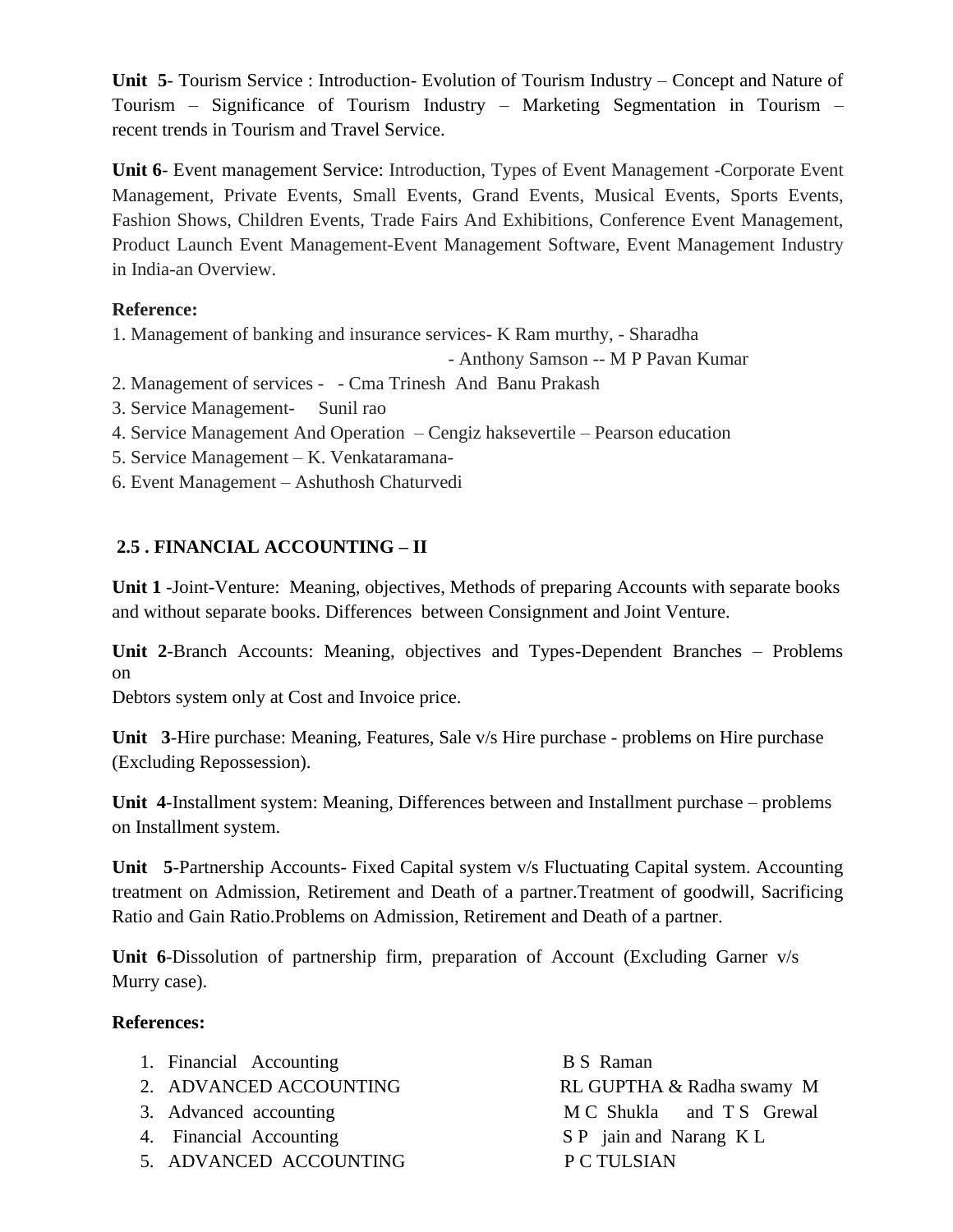# **2.6 Constitution of India**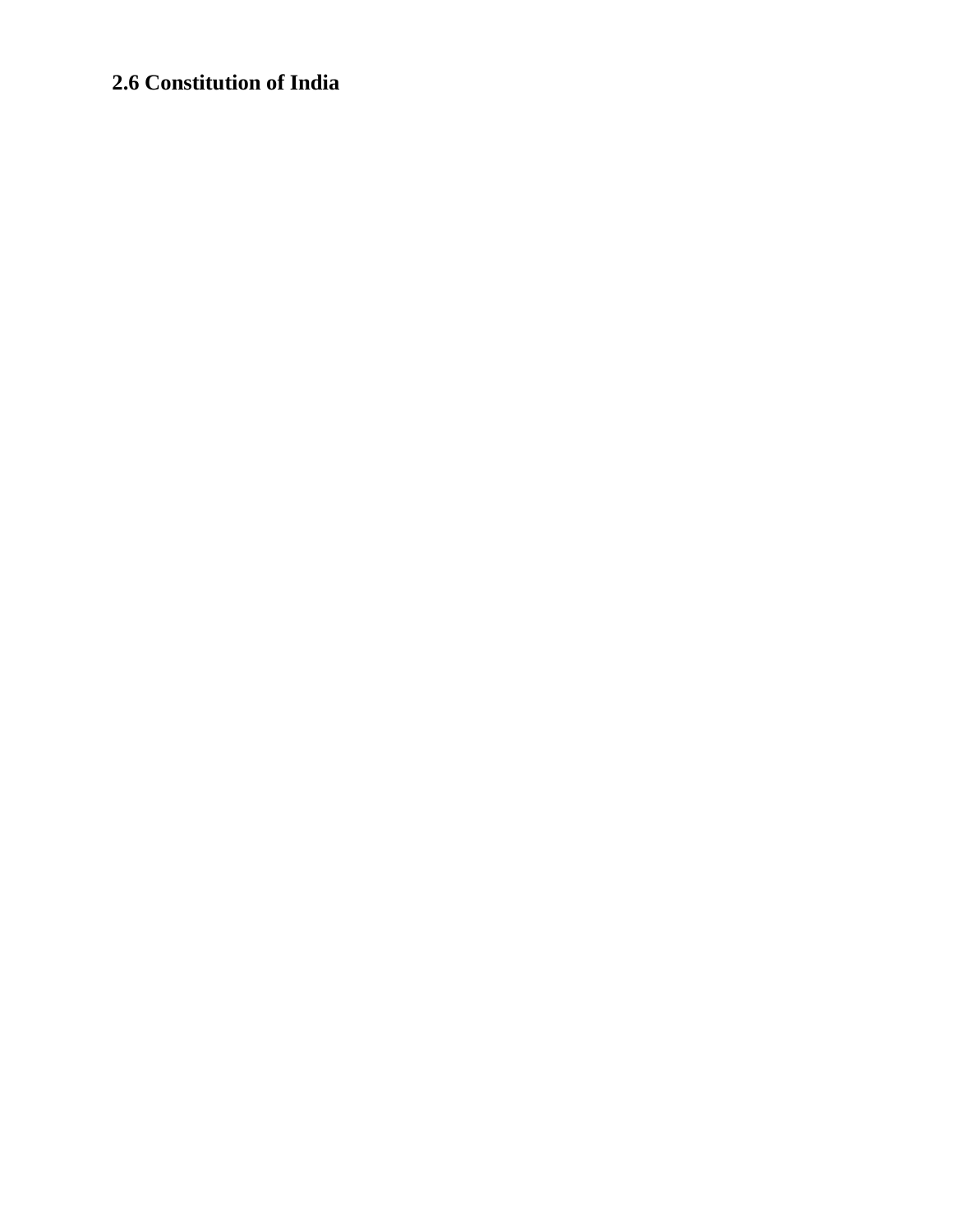# **III SEM BBA**

### **3.3 MANAGEMENT INFORMATION SYSTEM**

**Module 1-** Introduction to MIS - Meaning, concept - Evolution - significance and need - Objectives and features - subsystems of MIS - MIS and other academic disciplines - operating elements of MIS - structure of MIS based on management activity - based on organizational functions.

**Module 2-**Concepts of information - Nature of information - Definition and Types of management information - data Vs information - Information for various levels of management - Value of information in decision making - age of information.

**Module 3 -**Value and cost of information - Types of information systems - Operations support system - Transaction Processing Systems - Decision support System - Process Control Systems - Executive support system - Formal and Informal information system - Knowledge Work Systems- Expert system Artificial intelligence

**Module 4-**Planning information system - Developing information system - System Analysis and design - Implementing Information System acquisition - Managing and Controlling information system resources - Information resources management.

**Module 5-**Application Technologies: Introduction, ERP Concepts, Evolution of ERP, ERP packages, ERP Evaluation, ERP implementation Application Examples - Tally.ERP 9.

# **3.4 FINANCIAL ACCOUNTING-III**

**Unit 1**-Issue of share-at par and at premium, over subscription and under subscription of shares, pro-rata allotment of shares. Forfeiture and re-issue of forfeited shares.

**Unit 2-**Issue of Debentures and Bonds, types of debentures and Bonds, differences between shares and debentures and Bonds and Debentures. methods of redemption of Debentures conditions for issue of debentures. Simple problems on issue of debentures.

**Unit 3-**Financial statements of a company profit and loss account and balance sheet. (as per new regulations)

**Unit 4-**Liquidation of company, Preparation of liquidator's final statement of account.

**Unit 5**- Redemption of preference shares (simple problems only)

**Unit 6-**Right shares, Bonus share, stock option, E-Trading BSE, NSE and SEBI (problems on Bonus shares).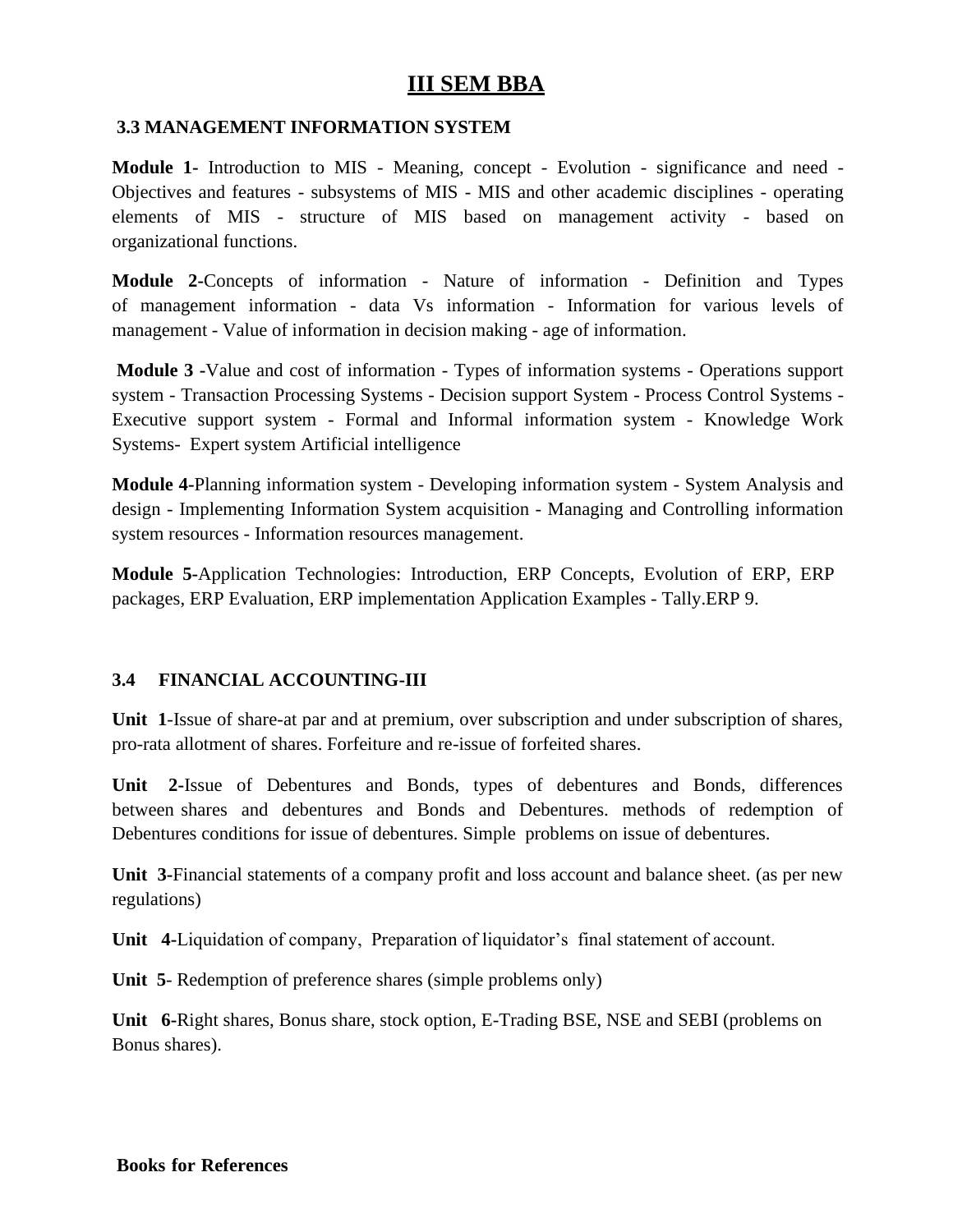- 1. Financial Accounting B S Raman
- 
- 
- 
- 5. Advanced Accounting P C Tulsian

2. Advanced Accounting RL Guptha & Radha swamy M 3. Advanced Accounting M C Shukla and T S Grewal 4. Financial Accounting SP Jain and Narang K L

# **3.5 COST ACCOUNTING**

**Unit 1**-Cost Accounting:- Introduction, meaning, definitions of cost, Costing and Cost Accounting, objectives, advantages and disadvantages of Cost Accounting. Comparison between Cost Accounting and Financial Accounting, Elements of Cost, classification of Cost, Cost unit, Cost centre, statement of Cost, preparation of Cost sheet including Estimations, Quotation and Tender.

**Unit 2**-Materials: Meaning, nature, classifications and codification. Purchase procedure, functions of store keeper. Inventory control-meaning, techniques-problems on stock levels, pricing the issue of materials-methods, problems on FIFO AND LIFO only.

**Unit 3**-Labour: Meaning, methods of time keeping and time booking, methods of remunerations to labour overtime and idle time and their treatment problems on time wage, piece wage, Halsey and Rowan plan.

**Unit 4**-Overheads: Meaning, Overhead accounting process-classifications, codifications, allocation, apportionment, re-apportionment and absorption of Overheads. Problems on primary and secondary distribution (Repeated Distribution method only). Machine Hour Rate- Meaning and problems.

**Unit 5**-Methods of Costing: Introduction, different methods of costing and applications-Contract Costing-problems, Process Costing-problems on Process losses only.

**Unit 6** -Operating Costing: Introduction, Format of operating Cost Sheet-problems on Operating Costing- Transport undertakings only.

# **Books for reference:**

| 1. Cost Accounting- | S P Jain and K L Narang       |
|---------------------|-------------------------------|
| 2. Cost Accounting  | R S.N. Pillai and V Bagavathi |
| 3. Cost Accounting  | M Ravi Kishore                |
| 4. Cost Accounting  | Shukla M.C. and Grewal T.S.   |
|                     |                               |

# **3.6 DISASTER MANAGEMENT**

# **IV SEMESTER BBA**

# **4.3 QUANTATIVE TECHNIQUES**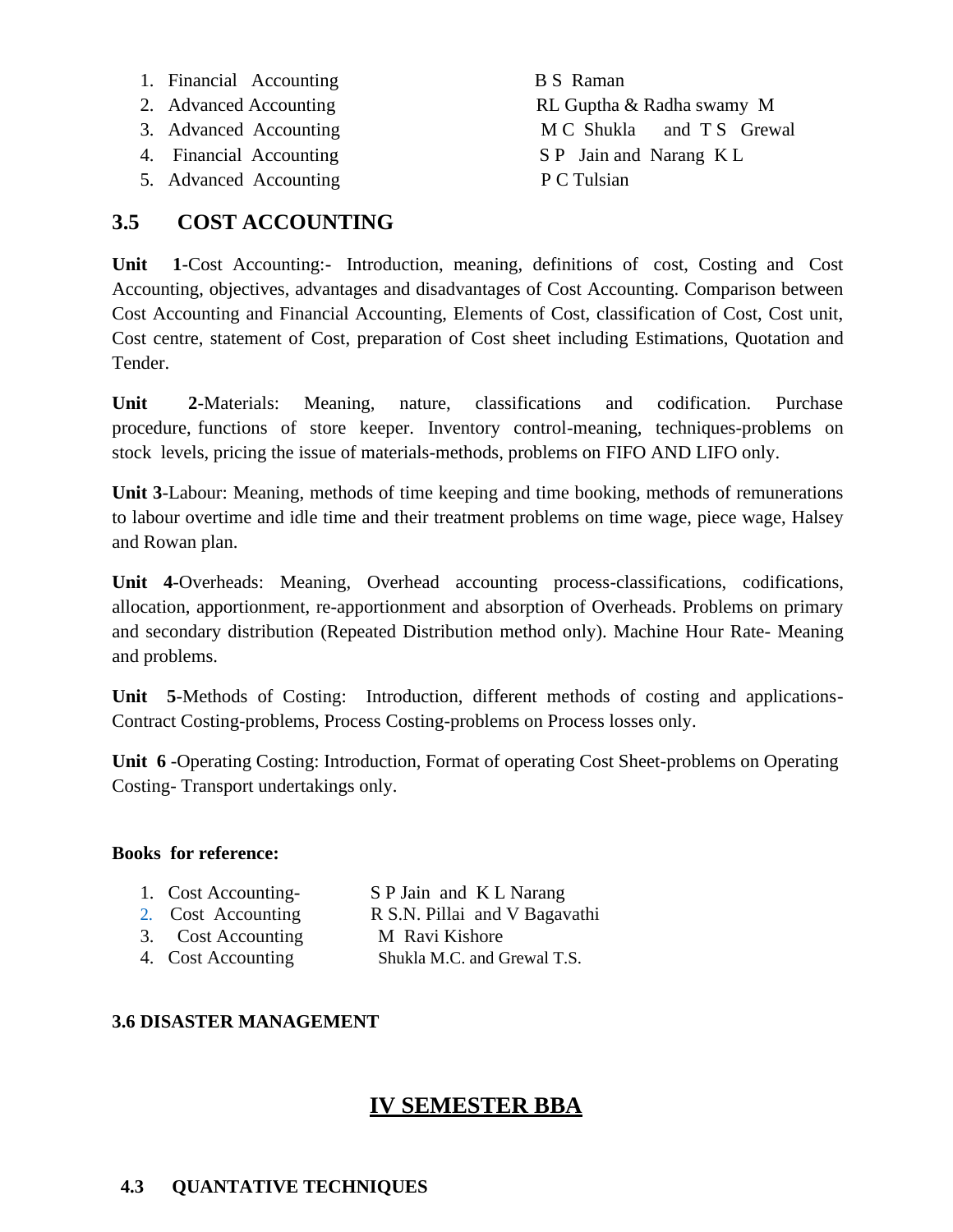**Unit**-I Indices –Meaning - Law of Indices and their application for simplification. Logarithms – Laws of Logarithms – Common Logarithms – Application of Logarithms for simplification.

**Unit** –II Progressions – Meaning of sequence and series – Types of Progression – Arithmetic Progression and Geometric Progression – General terms and sum of 'n' terms of Arithmetic Progression and Geometric Progression – Business applications – Problems on Arithmetic and Geometric Progression.

**Unit**—III Ratio Proportions and Percentages and their application to business. Permutations – Factorial notations – Linear and circular Permutations. Combinations – Business applications – problems on Permutations and Combinations.

**Unit** – IV Commercial Arithmetic –Simple interest and Compound interest- Bills discounting concepts, Bankers discount, true discount, Bankers gain and present value of bill.

**Unit –**V Matrices and determinants – Meaning, Definition and types of matrices – Matrix operations and properties. Determinants – Determinants of a square Matrix – Solutions of linear equations by using Cramer's Rule.

#### **Books for reference:**

- 1.Business Mathematics---D C Sancheti and V K Kapoor
- 2. Business Mathematics---K Madappa and M S Sridhar Rao
- 3. Business Mathematics---P R Vittal
- 4. Commercial Arithmetic---R H Dhareshwar
- 5. Commercial Arithmetic---Ayer and Bari
- 6.Quantative Aptitude---R D Sharma
- 7. Quantative Aptitude---R S Agarwal

# **4.4. COMMERCIAL LAW**

Unit - I Contract – Definition – Essentials – Types – Offer – Acceptance - Rules –Consideration - Rules and Exceptions.

Unit – II Contractual Capacity – Minor's Agreement – Free Consent – Essentials. Discharge of Contract – Modes – Remedies.

Unit – III Contract of Indemnity - Guarantee - Bailment and Pledge - Contract of Agency - Essentials - Rights and liabilities.

Unit – IV Intellectual Property Rights - Meaning – Provisions – Importance – Cyber Law – Meaning – Types of Crimes – Offence and Punishment.

Unit – V Competition Protection Act, 2002- Objectives, Anti Competition Agreement, Prevention and Abuse of Dominant Position, Competition Commission of India.

# **4.5 ORGANISATIONAL BEHAVIOUR**

**Unit 1-Introduction-**Organisational Behaviour: Introduction, definition, historical development, fundamental principles of OB, contributing disciplines, approaches, challenges and opportunities.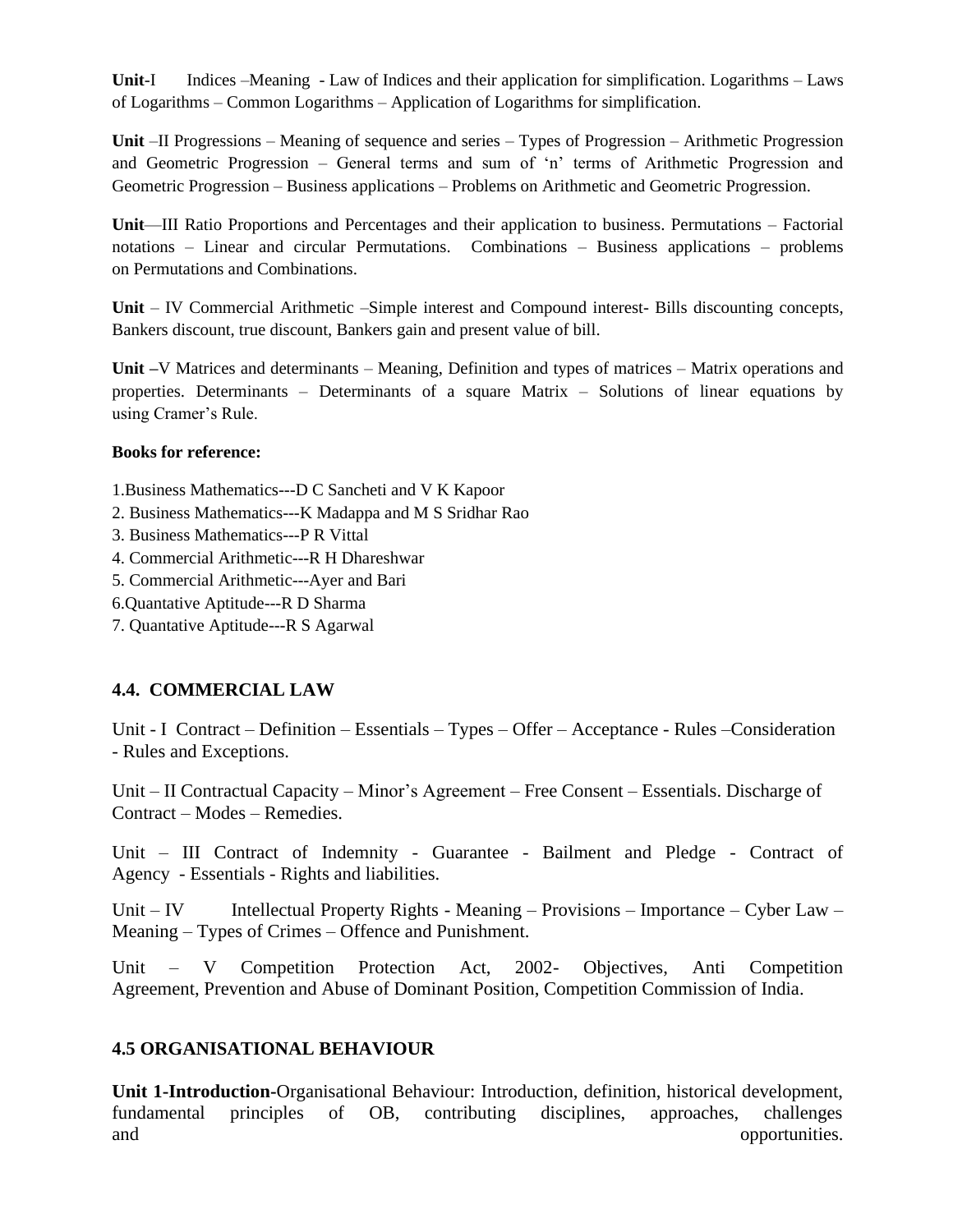**Unit 2-Foundations of Individual Behaviour-Individual 12ehavior:** Foundations of individual 12ehavior. **Ability:** Intellectual abilities, Physical ability, the role of disabilities. Personality: Meaning, formation, determinants, traits of personality, personality attributes influencing OB. **Attitude:** Formation, components of attitudes, relation between attitude and 12ehavior.

**Unit 3-Perception and Emotions-Perception:** Process of perception, factors influencing perception, link between perception and individual decision making. **Emotions:**  Affect, mood and emotion and their significance, basic emotions, emotional intelligence, selfawareness, self- management, social awareness, relationship management.

**Unit 4: Motivation and Leadership-Motivation:** Meaning, theories of motivation-needs theory, two factor theory, Theory X and Y, application of motivational theories. Leadership: Meaning, styles of leadership, leadership theories, trait theory, behavioural theories, managerial grid, situational theories-Fiedler's model, SLT, transactional and transformation leadership.

**Unit 5: Group Behaviour-**Definition, types, formation of groups, building effective teams. **Conflict:** Meaning, nature, types, process of conflict, conflict resolution. **Power and politics:** Basis of power, effectiveness of power tactics.

**Unit 6: Emerging Challenges-**Emerging challenges, managing diversity, 12 ehavior 12 tion, technology transformation, e-business, promoting ethical 12ehavior.

# **Reference Books:**

- 1. Organisational 12ehavior, Stephen P Robbins, Timothy A. Judge, Neharika Vohra, 14<sup>th</sup> Edition, Pearson
- 2. Organization Behaviour Ashwathappa, Himalaya Publication House
- 3. Organisational Behaviour: A modern approach Arun Kumar and Meenakshi, Vikas

Publishing House

- 4. Organisational Behaviour Fred Luthans, 12/e, McGraw Hill International
- 5. Management and Organisational Behaviour Laurie J Mullins, Pearson education
- 6. Fundamentals of Organisational Behaviour Slocum/Hillriegel, Cengene Learning
- 7. Introduction to Organisational Behaviour Michael Butler, Jaico Publishing House

# **4.6 MANAGEMENT ACCOUNTING**

**Unit 1**- Management Accounting: Meaning and Definitions, Nature, Scope and Objectives of Management Accounting, Difference between Cost and Management Accounting and Management Accounting and Financial Accounting. Limitations of Management Accounting.

**Unit 2**-Marginal Costing: Basic concepts and Definitions, assumptions contribution, P/V ratio. BEP, margin of safety. Make or buy decisions, graphical analysis.

**Unit 3**-Relevant Costs: Meaning, Distinction between Incremental Cost and Opportunity Cost. Simple problems on relevant cost in decision making.

**Unit 4**-Analysis of Financial Statements: Meaning, tools of financial statements-(Common size, comparative, Trend analysis, Ratio analysis).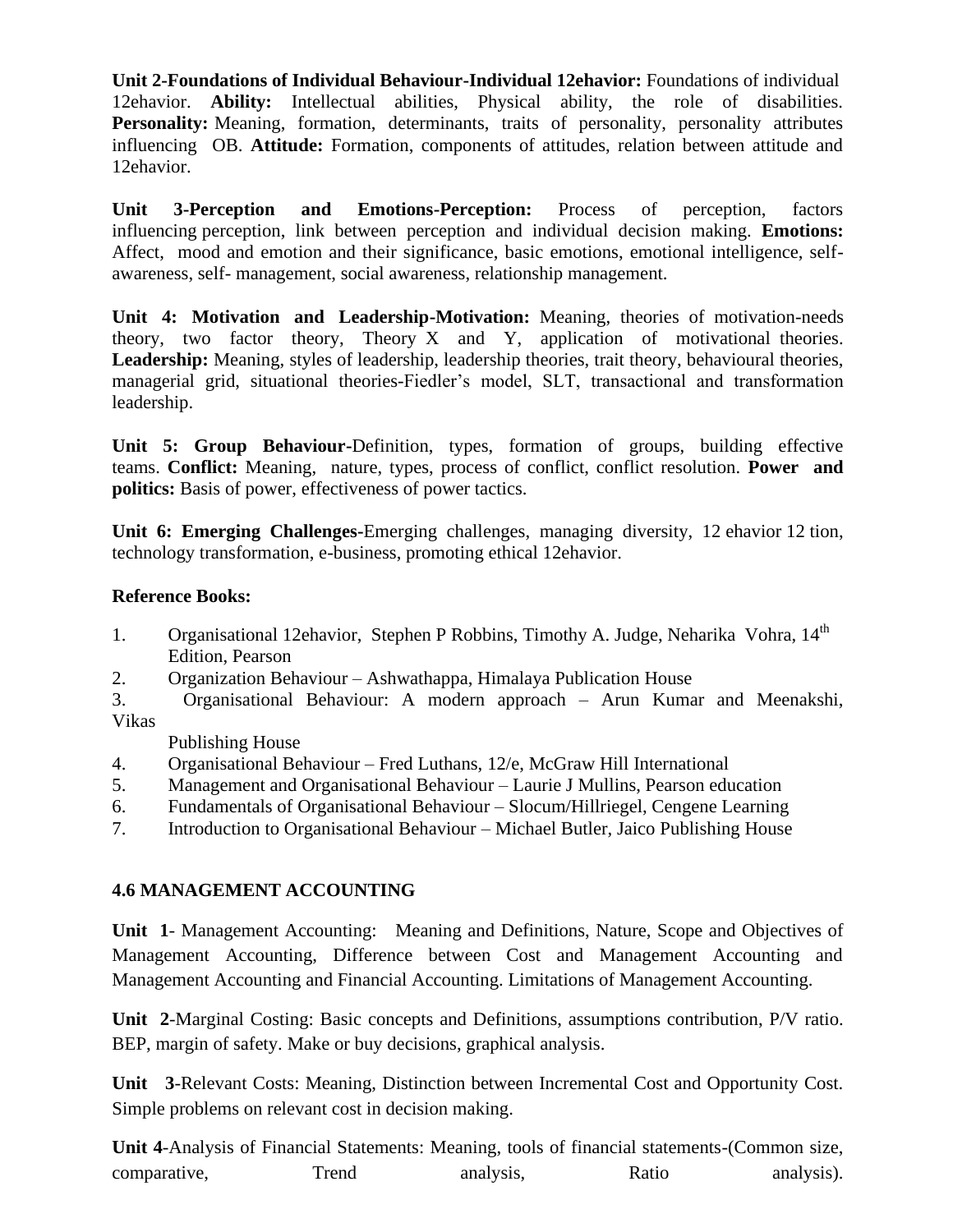Profitability Ratio- G/P, N/P, Operating Ratio, EPS, Turnover Ratio, Debtors Turnover ratio, Creditors Turnover ratio, Stocks Turnover ratio, working Capital Turnover ratio, Fixed Assets turnover ratio.

Financial ratio- Current ratio, Liquid ratio, Debt-equity ratio, Proprietary ratio, (problems on above ratio only).

**Unit 5**-Budgetary control: Definitions- Budget, Budgetary control, objectives, Basic concepts, key factors. Types of Budgets, problems on Flexible Budget, Cash Budget and Sales Budget.

**Unit 6**-Standard Costing: Meaning, Definition, Difference between standard costing and budgetary control, Advantages and limitations, Variance analysis. Simple problems on material and labour labour variances.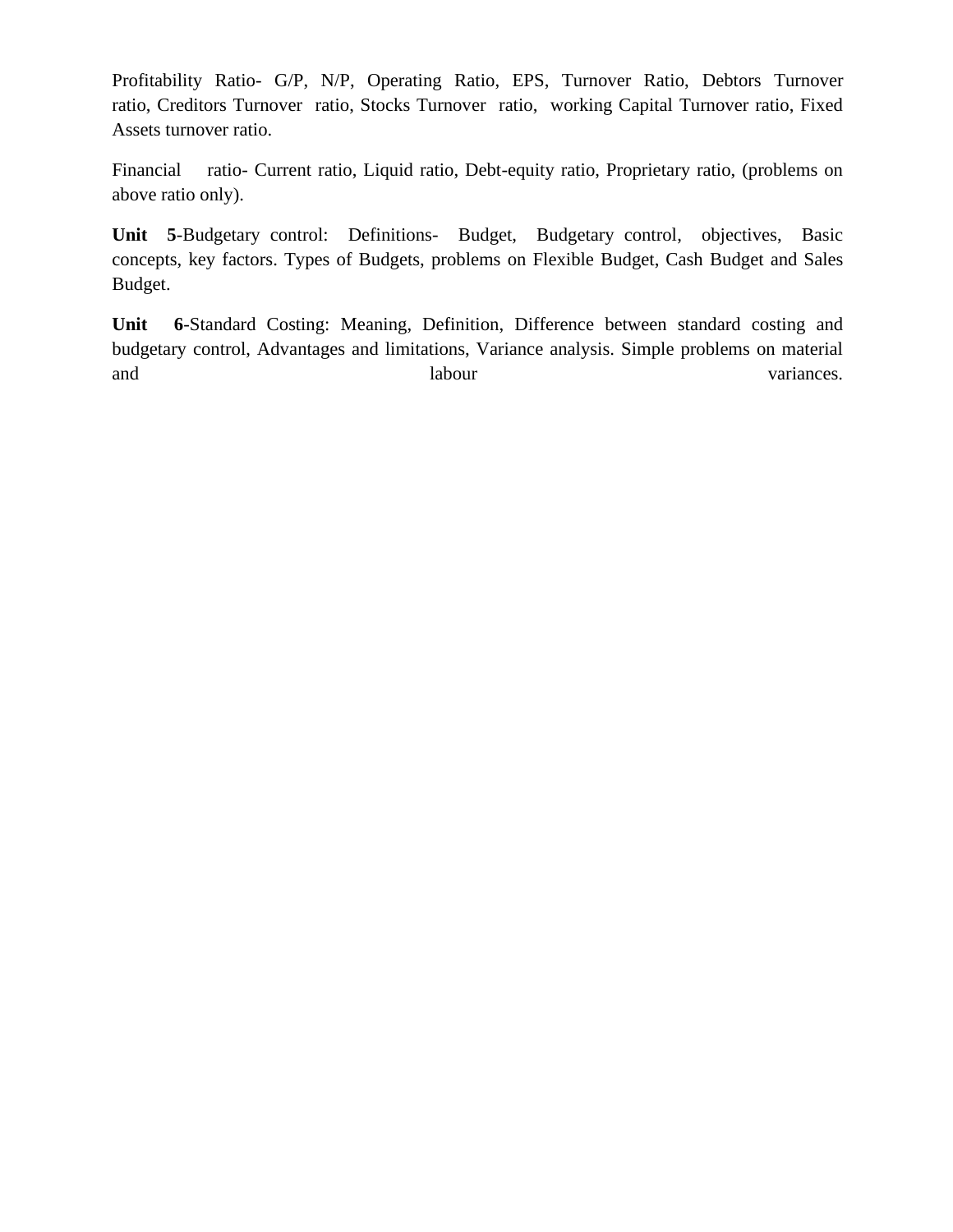# **V SEMESTER**

# **5.1 Company Law**

Unit – I Company – Definition – Features – Types - Corporate Veil and lifting of Corporate Veil (as per Companies Act of 2013).

Unit – II Company Formation –Stages – CIN - Corporate Social Responsibility -Meaning Scope - Constitution of CSR Committee – CSR expenditure.

Unit – III Memorandum of Association - Articles of Association – Meaning – Contacts – Prospectors – Meaning – Types - Liabilities towards mis Statements in Prospects.

Unit – IV Membership – Modes - Rights Key Managerial Personnel as per Companies Act 2013 - Secretary Directors - Rights and Duties Meeting – Types - Terms.

Unit – V One Person Company - LLP Limited Liability Partnership - Ministry of Company Affairs – Setup – Scope – Objectives - Company Frauds and Scams –Types – Prevention - Credit Rating.

# **5.2. STATISTICS FOR MANAGEMENT- I**

**Unit 1-** Statistics – Meaning – Definition, characteristics, advantages and limitations-Collection of data-methods of collecting primary data and sources of secondary data-Classification and Tabulation of data. Bar diagram, Histogram and Pie chart

**Unit 2**- Measures of central tendency-Arithmetic Mean, Median, quartiles and Mode. Geometric Mean and Harmonic Mean (Individual series only)

**Unit 3**-Measures of Dispersion – Quartile Deviation – Standard deviation – Co-efficient of variation. Skewness-Karl Pearson and Bowley's co-efficient of skewness

**Unit 4**- Correlation-Meaning-types-Karl Pearson's co-efficient of correlation-Spearman's Rank correlation co-efficient. Probable error

**Unit 5**- Regression analysis-Construction of regression equations-Estimation

#### **Books recommended:-**

- 1.Statistical Methods—S P Gupta
- 2. Fundamentals of Statistics—D N Elhance
- 3. Statistics—Sancheti and Kapoor
- 4. Statistics---R S N Pillai and Bhagavathi

**5.3 TAX MANAGEMENT– I**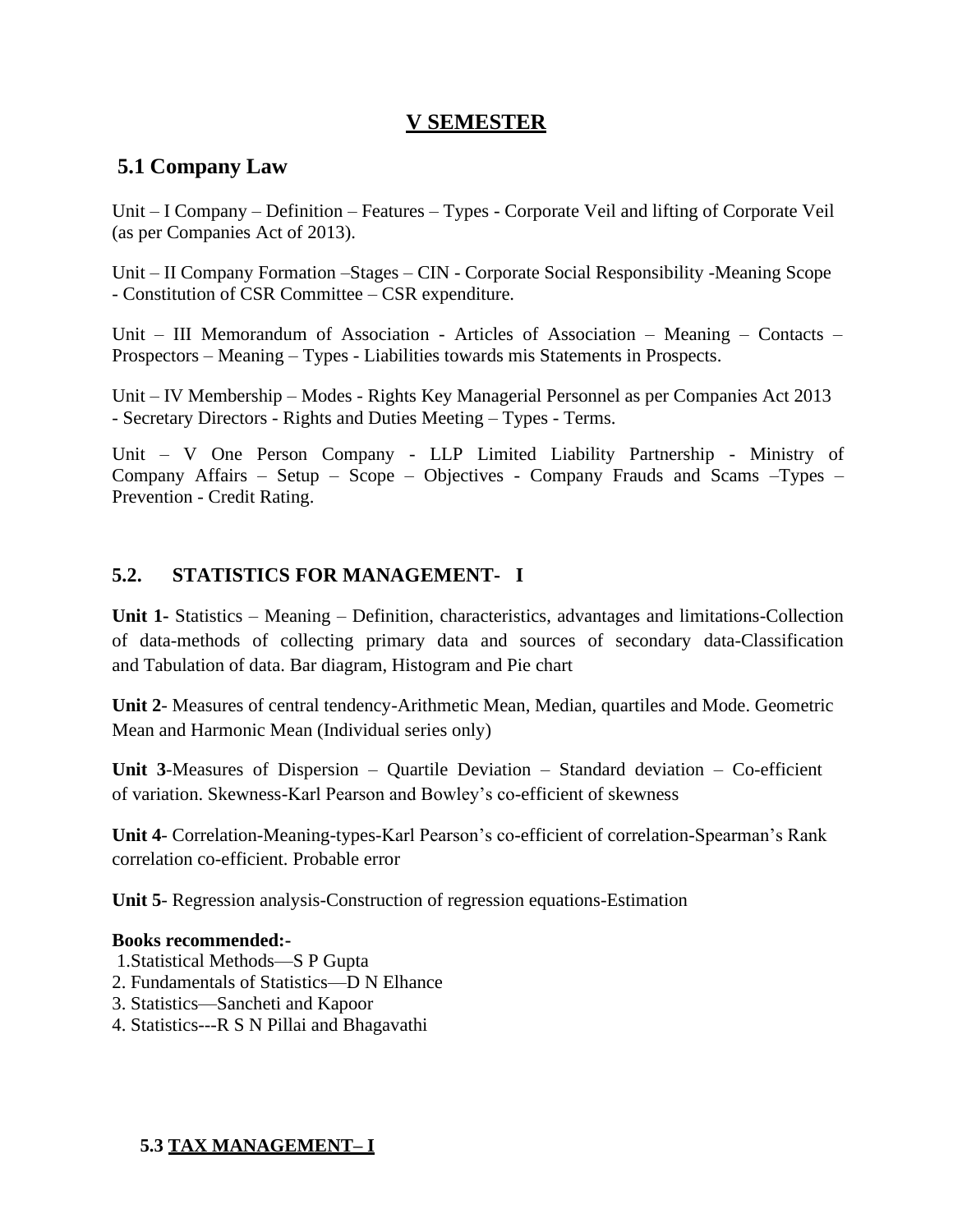**Unit 1**-Introduction to Income Tax-Income Tax-Income-Person-Income-Person-Assessment year-Previous year- Assessee-Gross Total Income-Total Income-Exempted Income-Agricultural Income –Residential Status and Incidence of Tax (Individuals Only)

**Unit2-**Income from Salary-Meaning of salary- Allowances- Perquisites-Valuations of perquisites- Provident fund-Deductions and U/S 24-Computation of Income from House Property.

**Unit 3-** Income from House Property-Basis of Charge –Exempted Income from House Property – Annual Value-Determination of Annual Value- Deduction U/S 24- Computation of Income from House Property.

**Unit 4**-Profits and Gains of Business and Profession-Meaning and Definition of Business and Profession, Expenses and Losses, Expressly allowed expenses and Losses Expressly Disallowed – Computation of Income from Business and Profession.

**Unit 5**-Deduction Under Chapter VI A-Deductions from section 80C TO 80U (Applicable to

Individual only)

**Unit 6**-Income Tax Authorities-Structure-Functions and Powers of various Income Tax Authorities.

# **Skill Development**

- 1. Filling of Form No.16
- 2. Filling and Filling of ITR-1
- 3. Filling of Form No.49A ( For Individuals)
- 4. Organisation Chart of IT
- 5. Collect Salary details of any employee of any organization.

| 1) Direct taxes   | H. C Mohotra      |
|-------------------|-------------------|
| 2) Income tax     | Bhugawathi Prasad |
| 3) Direct taxes   | Vinod Singania    |
| 4) Jain & Narang  | Dinakar pagare.   |
| 5) Direct taxes   | T. Manoharam      |
| 6) Indirect taxes | Dathe             |
|                   |                   |

# **5.4 Business Research Methods**

Unit I - Nature and Scope of Business Research – Role of Business Research in decision making. Applications of Business Research; The Research process – Steps in the research process; the research proposal; Problem Formulation: Management decision problem vs. Business Research problem.

Unit II- Research Design: Exploratory, Descriptive & Causal. Validity in experimentationinternal validity and external validity. Secondary Data Research: Advantages & Disadvantages of Secondary Data, Criteria for evaluating secondary sources, secondary sources of data in Indian Context, Syndicated Research (in India) Primary Data Collection: Survey Vs Observations.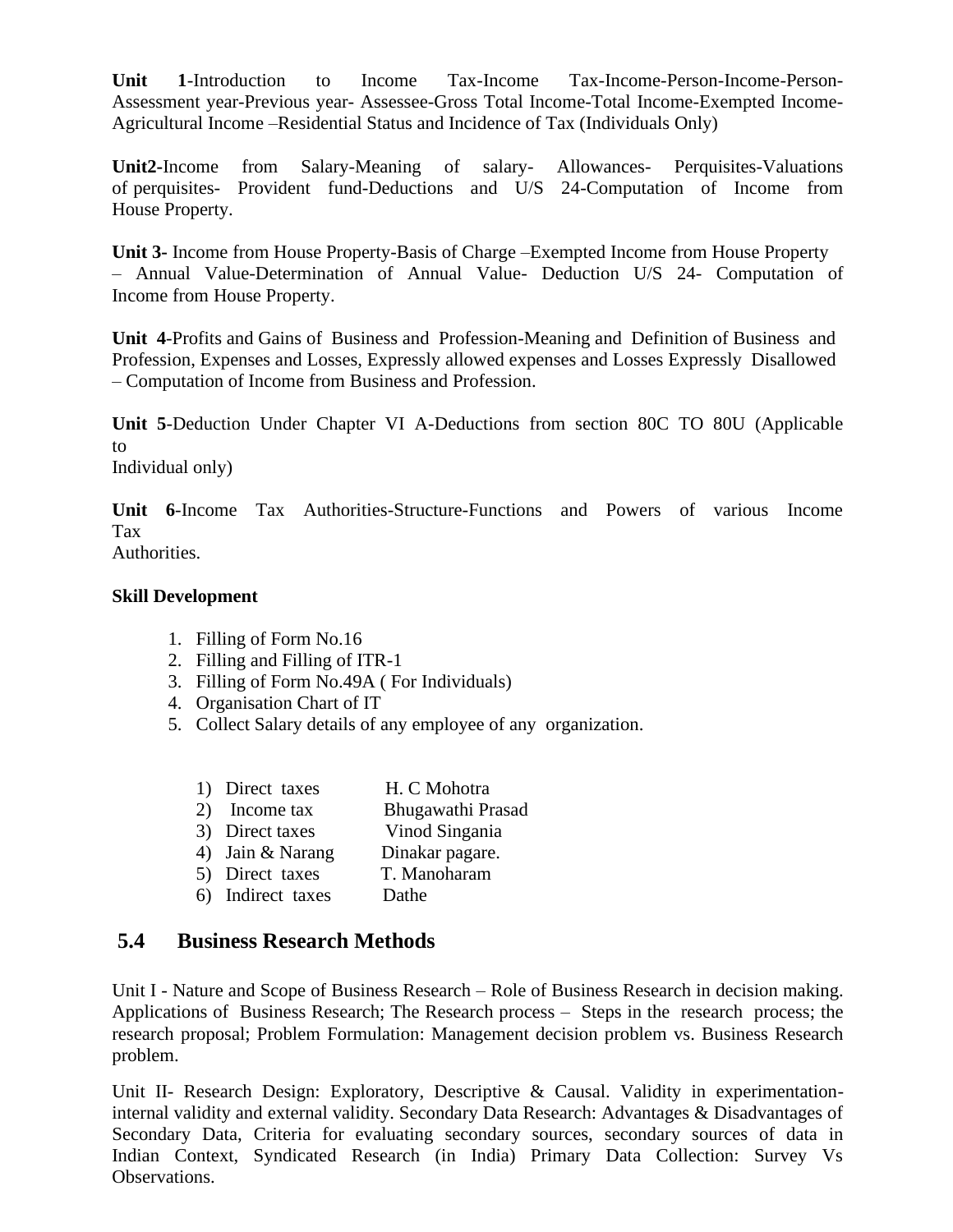Unit III- Measurement & Scaling: Primary scales of Measurement-Nominal, Ordinal, and Interval & Ratio. Scaling techniques-paired comparison, rank order, constant sum, semantic differential, itemized ratings, Likert Scale; Questionnaire-form & design.

Unit IV- Sampling: Sampling techniques, determination of sample size using statistical techniques.

Unit IV - Methods of Analysis: Analysis of Variance (ANOVA) One-Way & Two-Way, Chi square test (goodness of Fit). Multivariate Data Analysis: Factor Analysis (Principal Component Analysis), Discriminant Analysis (only theory)

Text Books: 1. Chawla, D, &Sondhi,N. (2011) Research Methodology Concepts and Cases (1st ed.). Vikas Publishing House

2. Malhotra, N & Dash. S (2010) Marketing Research An Applied Orientation (6th ed.). Pearson, Prentice Hall of India.

3. Zikmund, W.G., Babin, B.J., Carr, J.C. & Griffin, M. (2013). Business Research Methods (9th ed.). Cengage Learning.

4. Johnson, R.A. &Wichern, D.W. (1997) Business Statistics-Decision Making with Data (1st ed.). John Wiley & Sons.

# **5.4 Project Management**

**Unit 1 -** Project – meaning, definition, characteristics, importance, types, steps in identification of projects - features – classification of projects - stages in project cycle – identification, formulation and implementation.

**Unit 2-** Project management: meaning and scope, Technical appraisal, Environmental appraisal, Managerial appraisal Concepts of project management**:** concept of a project, categories of projects - tools and techniques for project management. The project manager - roles and responsibilities of project manager.

**Unit 3-**Appraisal of Projects: Market feasibility, technical feasibility, financial feasibility - different types of appraisal to determine feasibility – feasibility report. Project formulation: formulation stages bottlenecks - feasibility report - financing arrangements - finalization of project implementation schedule.

**Unit 4 -**Financial Appraisal of a Project: Evaluation Techniques – traditional and modern (theoretical aspects only). Administrative agencies for project approval: Ministry of Finance - Bureau of public enterprises planning commission public investment board.

**Unit 5 E**stimation of Project cost: Preliminary expenses – cost of acquisition of fixed assets, cost on technical knowhow, acquisition of patents and licenses – documentation charges – preparation of project report. Organizing systems and procedures: working of systems - design of systems project work system' design - work break down structure - project execution plan - project procedure manual project control system - planning scheduling and monitoring - monitoring contracts and project diary.project evaluation and its objectives, types and methods.

# **5.5 . Elective I (HRM/MM/FM/B&I/TM)**

# **5.6 . Elective II (HRM/MM/FM/B&I/TM)**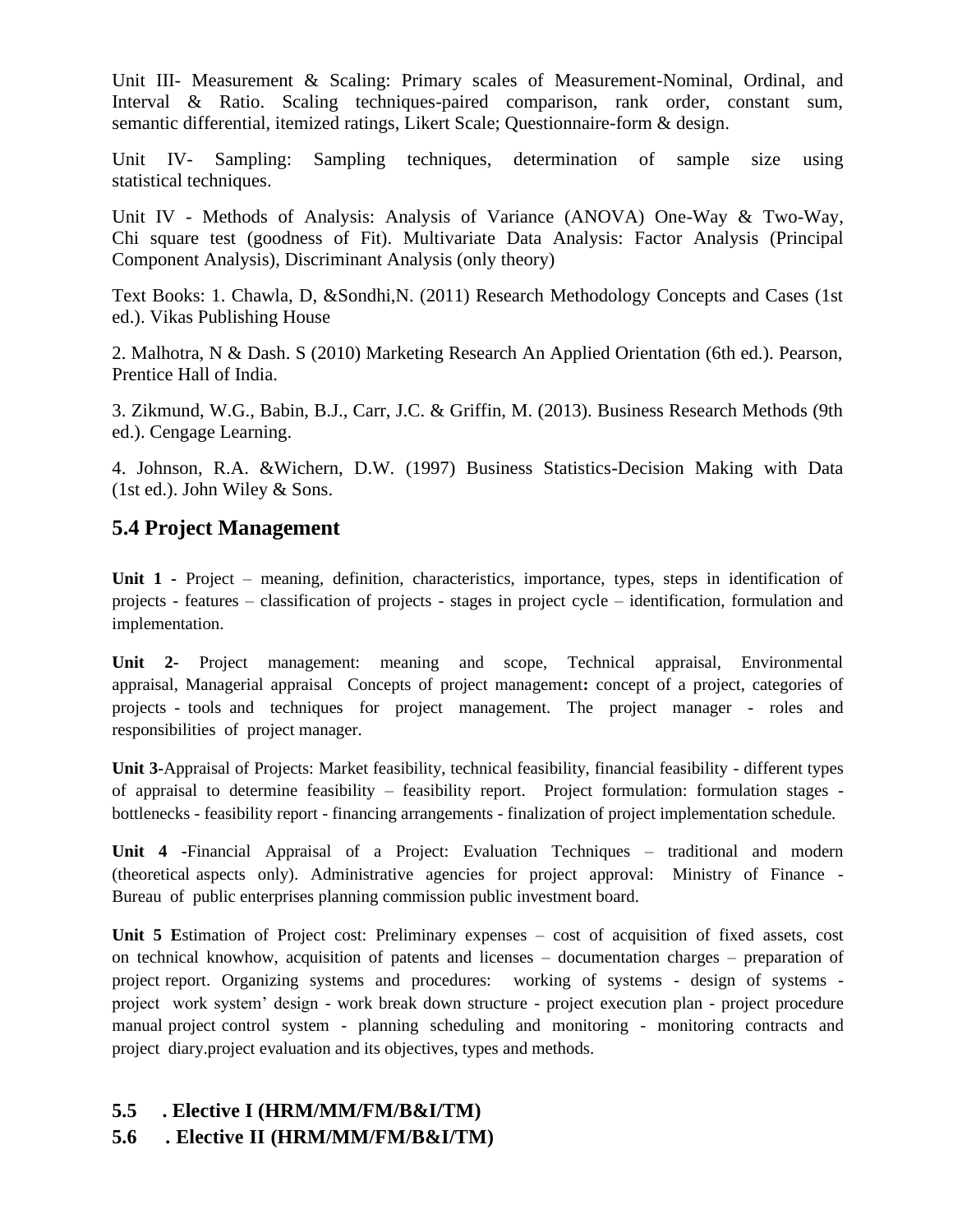# **VI SEMESTER BBA**

# **6.1 ENTREPRENEURSHIP AND SMALL BUSINESS MANAGEMEN**

**Unit 1: Introduction to Entrepreneurship:** Meaning and definition of entrepreneurship, features of entrepreneurship, entrepreneurship and enterprise. Entrepreneur – Meaning and definition, functions of an entrepreneur, types of entrepreneurs, qualities of a successful entrepreneurship, entrepreneur v/s professional manager, problems faced by women entrepreneurs.

**Unit 2: Entrepreneurship development program:** Meaning of entrepreneurship development program - need, objective, relevance and role of EDP. Phases of Entrepreneurship development programs. Problems in conducting EDP, suggestions to make EDP's successful.

**Unit 3:** Introduction to Small Scale Industry in India: Definition, Steps for setting up small

industry, Contribution to Indian Economy- The start-up process – steps involved in establishing a business enterprise, selection of location, clearance, permits, licensing, registration, legal considerations and basic start-up problems.

**Unit 4: Institutional Support to entrepreneurs:** Need for institutional support, financial assistance through – National Small Industries Corporation (NSIC), Small Industries Development Organization (SIDO), Small Scale Industries Board (SSIB), State finance corporations (SFC), Small industries development bank of India (SIDBI), Industrial Finance Corporation of India (IFCI) and commercial banks.

Non financial assistance from Small Industries Service Institutes (SISI), , District Industries Centers (DIC). Association of Women Entrepreneurs of Karnataka (AWAKE), Khadi and village industries commission (KVIC).

**Unit 5: Industry Review Report:** The purpose of this chapter is to inculcate in students a spirit of inquiry and research rigor to investigate the efforts that go into the working of industry at large and specific companies in detail, also to develop analytic skills through a comparative study. Apart from learning teamwork, students would be equipped to gather, filter relevant information and understand the dynamics of the respective industry.

# **PARAMETERS FOR ANALYSIS OF COMPANIES OF AN INDUSTRY**

- 1. Name of the enterprise &Year of Establishment
- 2. No. of. Employees and brief profile of employees
- 3. Profile of CEO/CMD
- 4. Total Share Capital& Share holding pattern
- 5. Total Sales Turn Over including foreign sales
- 6. Board of Directors/Management Profile.
- 7. Major Competitors
- 8. Annual Growth rate last 5 years
- 9. No of Subsidiaries (If applicable)
- 10. Headquarters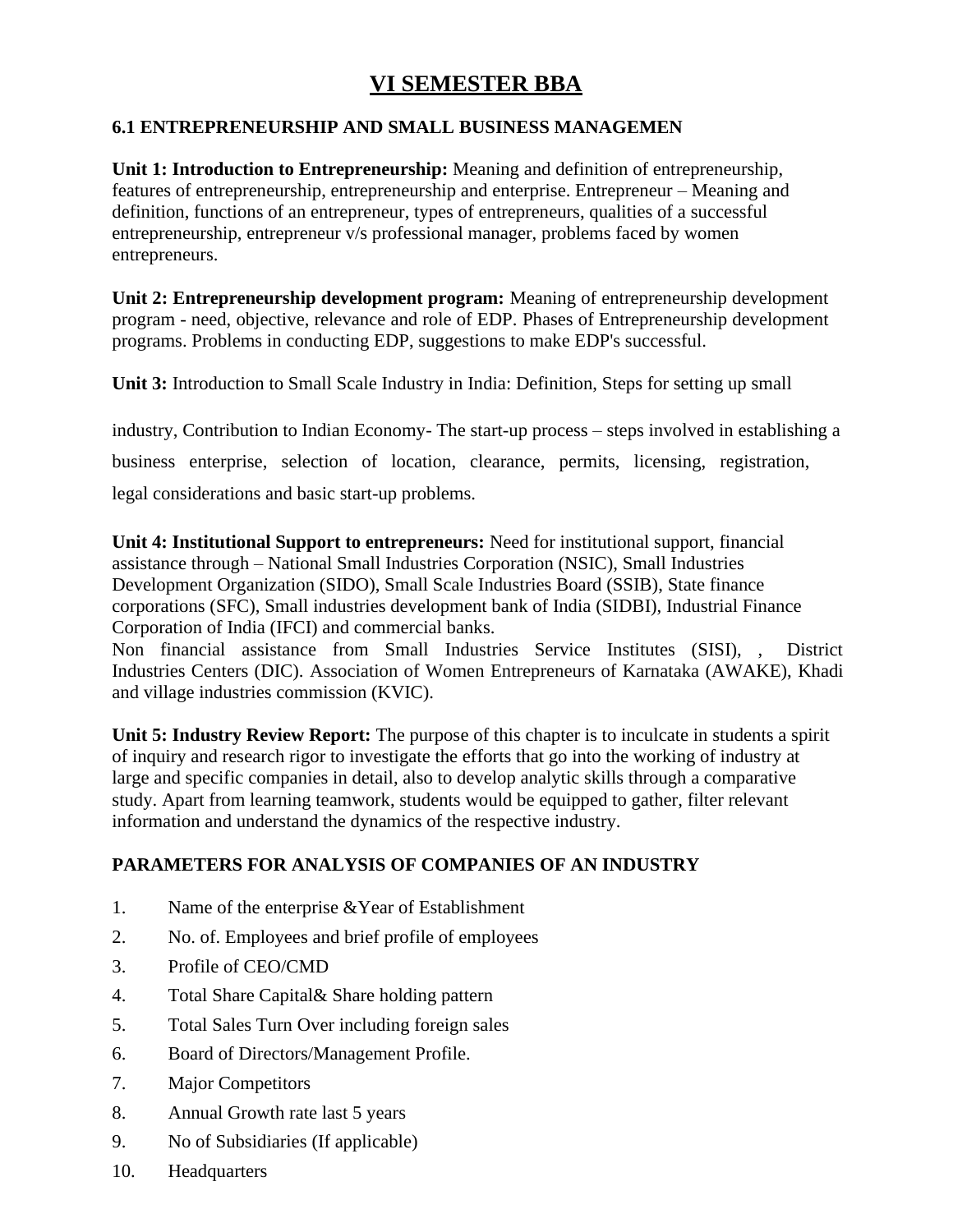- 11. Market Share [during last three years]
- 12. Mergers and Acquisitions, Joint Ventures, collaborations & Strategic Alliances.
- 13. Diversification and other businesses (If applicable)
- 14. Nature of business & main business& other businesses.
- 15. Product profile(Range of Products)
- 16. No. of Patents/ Trade Marks/ Copy Rights(if any)
- 17. Market capitalization (in case of public company) in India or abroad
- 18. Number of awards & Recognitions (if any)
- 19. Market capitalization (In case of listed public company)
- 20. Litigations, if any.

# **Essential Text Books:**

Desai, V. (2014).*The Dynamics of Entrepreneurial Development and Management* David, H. (2013). "Entrepreneurial Development" (5th edition), Gupta, C.B., & Srinivasan, N.D. (2012) Entrepreneurship Development. Khanka, S.S. (2006). Entrepreneurship Development, Kurakto, D.F. (2007). Entrepreneurship-Principles and practices (7th edition). Lall, M., &Sahai, S. (2006). Entrepreneurship (4th edition), Manimala, M.J. (2007). Entrepreneurship Theory at Crossroads, Robert D Hisrich, Mathew J. Manimala, Michael Peter, Dean A Shepherd. (2013).*For teaching Business Plan you can refer- "Entrepreneurship"(8th edition).* Tata McGraw Hill

# **6.2 STATISTICS FOR MANAGEMENT -II**

**Unit 1**-Business forecasting-time series analysis-components-measurement of trend by the method of least squares.

**Unit 2-**Linear programming-meaning -features-applications-graphical method of finding solution to linear programming problem (two variables only).limitations.

**Unit 3**-Statistical decision theory-decision making process-decision making under certainty and under uncertainty-mini-max, maxi-min, laplace and hurwicz's criterion-expected opportunity loss criterion.

**Unit 4**- Probability-Meaning-Uses-Random Experiment- Sample space- Event-Mutually exclusive events-Equally likely events-Independent and Dependent events. Addition and Multiplication theorem.

**Unit 5**-Theoretical distributions-Binomial, Poisson and Normal distribution. Properties of each distribution and their application

# **6.3 TAX MANAGEMENT -** II

**Unit – 1** Depreciation – Meaning – Conditions – Block of Assets – Rates of Depreciation – Problems on computations of depreciation U/S 32.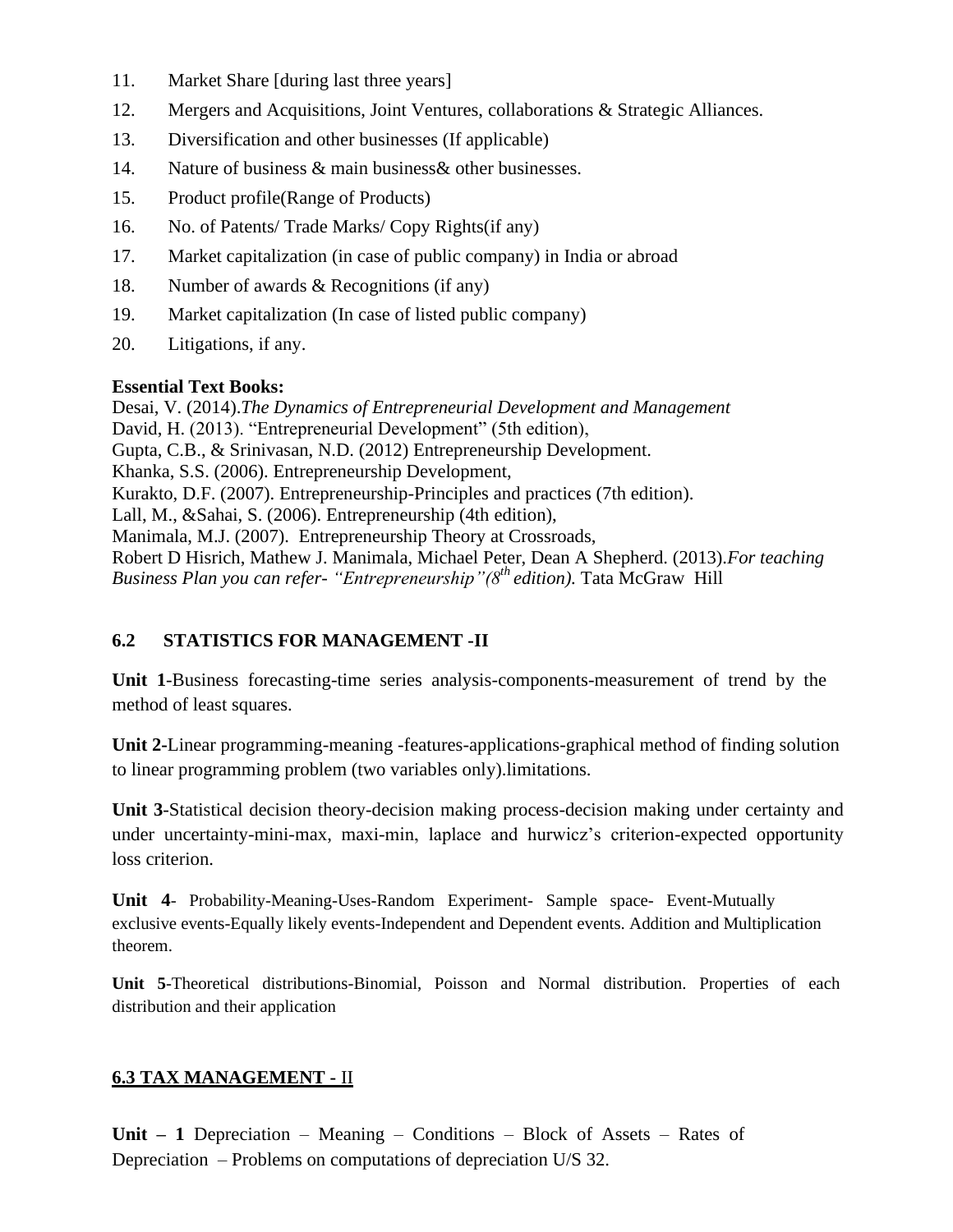**Unit – 2**: Computation of Income from Capital Gains-Capital Gains – Types of Capital Assets – Transfer – Cost of Acquisition – Cost of Improvement – Types of Capital Gains – Exemption for Individual Assessee – Computations.

**Unit – 3** : Income from other Sources -Items of Income chargeable – Kinds of Securities – Bond Washing Transaction – Deductions – Computations – Set of Losses and Carry forward and set off of losses – Assessment of Individuals.

**Unit 4**-Assessment of Companies-Meaning-Types of Companies -Computations of Total Income and Tax Liability (Normal Computation Only)

**Unit 5** -Tax deducted at Source-Tax Deduction at Source-Advance Payment of Tax -Interest U/S 234C- Assessment Procedure – Kinds of Assessment – E Filing of Returns.

**Unit 6** -Goods and Service Tax-Short title- Extent and Commencement –Features-Important definitions- Authority agrees – aggregate Turnover – Business Vertical Goods -Capital goods – CGST-SGST-Common portal-Input -Input Service-Input Tax-Input audit-Outward Supply- Output Tax, etc… Advantages and Disadvantages of GST.

Note: Tax management -2 can be replaced when GST Comes in force with full pledged purpose.

# **Skill Development**

- **1)** PAN Filling of Form No.49A (Other than Individuals)
- **2)** Filling of Challan for making payments of taxes.
- **3)** Filling of Forms No.16A & 15H.
- **4)** Different Kinds of Notice U/S 142, 144 and 148.

# **6.4 BUSINESS POLICY**

Unit – I: Meaning and Nature; Business policy and Strategic Management; Imperative, Vision, Mission, and Objectives, Strategic Levels in Organisation.

Unit – II: Strategic Planning- Meaning, Stages, Alternatives, Strategy Formulation. Strategic & Situational Analysis – SWOT Analysis, TOWS Matrix, Portfolio Analysis, BCG Matrix. Unit – III: Marketing Strategy, Financial Strategy, Production Strategy, Logistics Strategy, Human Resource Strategy.

Unit – IV: Organisational Structures, Establishing Strategic Business Units, Establishing Profit Centers by Business, Product or Service, Market Segment or Customer, Leadership and Behavioural Challenges.

Unit –V Case studies in business policy and strategic management. SUGGESTED READINGS:

- 1. Kazmi A, Business Policy & Strategic Management, Tata McGraw hill, New Delhi.
- 2. Upendra K, Strategic Management Concepts & Cases, Excel Publications, New Delhi.
- 3. Glueck W.F., Strategic Management & Business Policy, McGraw Hill, Newyork.
- 4. Thompson & Strickland, Strategic management Concept & Cases, Tata McGraw Hill, New Delhi.

# **6.4 Project Report**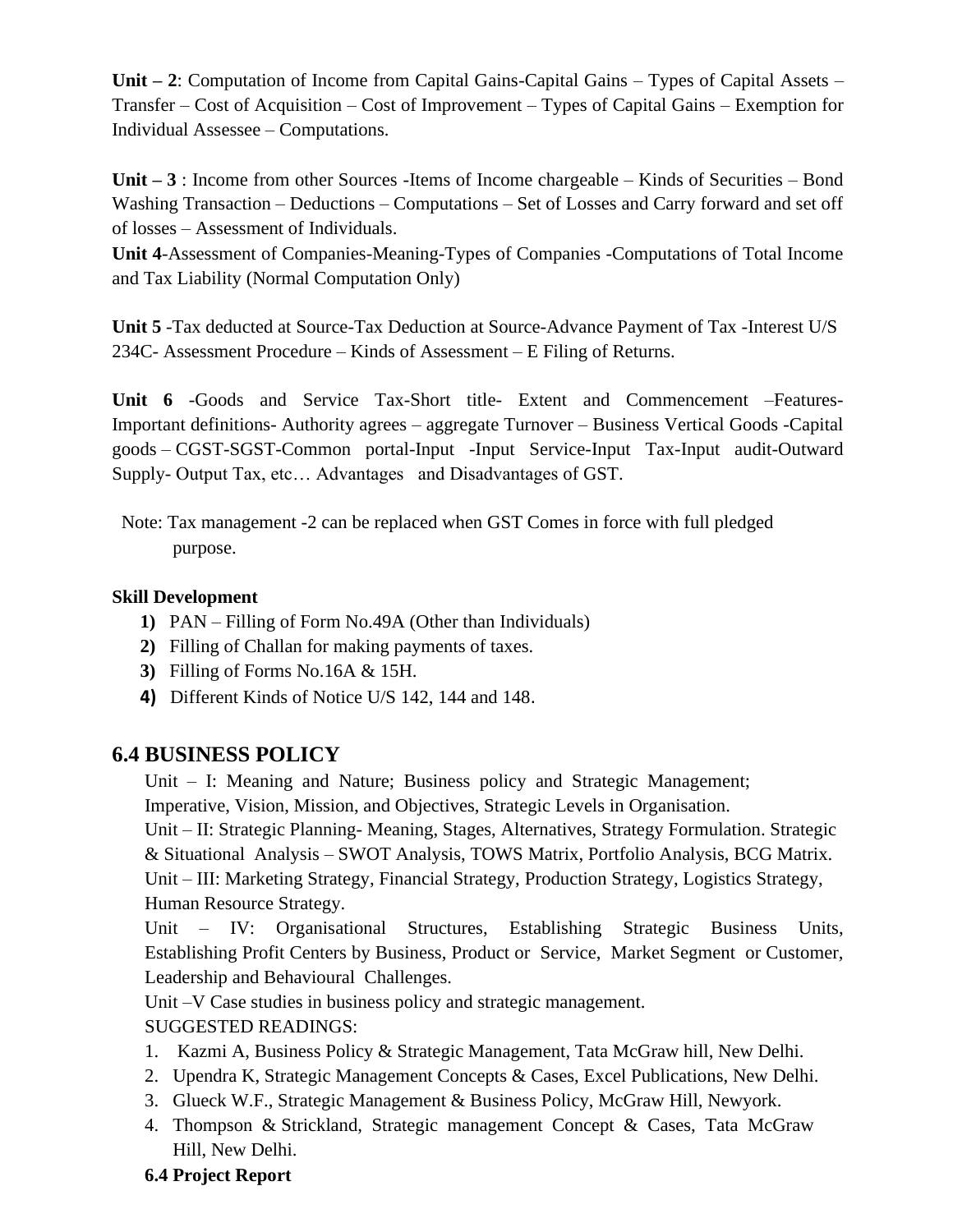# 6.5. Elective III **(HRM/MM/FM/ B&I/TM)** 6.6 Elective IV **(HRM/MM/FM/ B&I/TM)**

#### **V** and VI **Semester BBA (Elective Papers)**

#### **Elective I HRM: Human Resource Management**

**Unit 1**-Meaning and Definition; Differences between Personnel Management and HRM; objectives; scope; functions; Evolution and Development of HRM- trade union movement era; social responsibility era; Human relations Era; Behaviourial Science Era; systems approach era contingency approach era. HRM in India- an overview.

**Unit 2**-Human Resource Planning: Definition, Man-power Planning vis-à-vis HR planning, objectives of HRP; Need for and Importance of HRP- Human Resource Planning process; Human Resource information system, Barriers to HRP.

**Unit 3**-Job-analysis and design; Job analysis- job description- job specification, job evlaution- uses of job analysis, process of Job Analysis- methods of data collection, concept of Job Design, factors affecting job design; Techniques of job Analysis-work simplification, job rotation, Job enrichment, Job Enlargement-ways to enrich job.

**Unit 4**-Recruitment- Meaning and definition; factors affecting recruitment-internal and externalsources of recruitment-internal and external sources- evaluation of internal and external sources; recruitment process; Recruitment practices in India –an overview- Methods of Recruitmentdirect, indirect and third party method.

**Unit 5**- Selection : Meaning and definition, differences between recruitment and Selection, Need for scientific selection, Selection process- preliminary interview, application blanks, Selection tests, Types of tests- ability tests, Aptitude tests, Achievement tests, Intelligence tests, Personality testsinterviews- objectives, Types, Final selection, Induction, meaning objectives, Phases of induction.

#### **Elective II HRM: Human Resource Development**

**1. Unit 1**- Introduction to HRM- Concept, evolution and development of HRM, scope of HRM, function of HRM, role of HR executives – changing role of HR in India , emerging trends in HRM- competency mapping, business process outsourcing, right sizing of workforce, flexi time, talent management, employee engagement

**Unit 2** -Human Resource Development : Meaning and concept of HRD , training- objectives, methods, difference between training and development , advantages and limitations of training , evaluation of training, performance appraisal – concept, need, methods . Internal mobility and separations- promotion, transfer, demotion, separations. Employee misconduct and disciplinary procedure, grievances and grievances' redressal procedure.

**Unit 3** -Training- Introduction, meaning and definition, objectives, Training and Development, Need and Importance, Benefits of training to Individuals and organization, Steps in Systematic training plan, training methods—on the job training- Job instruction training, Coaching, Mentoring, position rotation, Apprenticeship,- Off the job training- vestibule training, Apprenticeship training, classroom training, internship training, conferences, role playing, computer based training.

**Unit 4**-**Executive development**:-Introduction, meaning and definition, objectives, importance, process of executive development, methods of executive development- In basket exercise, management games,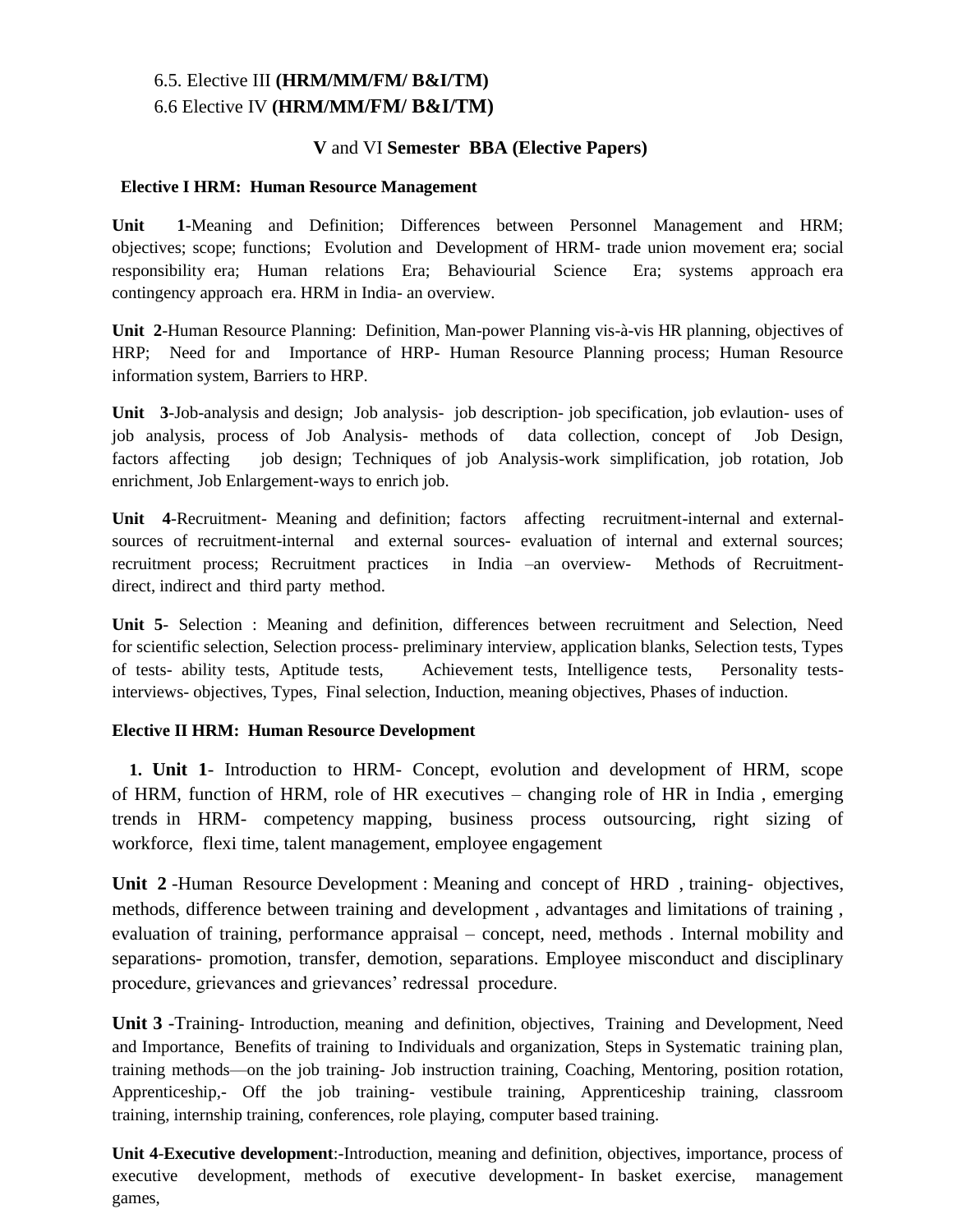case study, interpersonal skills-Role playing, sensitivity training, behavioural training, transactional analysis, Multiple Management, Job Knowledge- on the job experience, coaching, understudy, organizational knowledge, Job rotation, General Knowledge.

**Unit5**-**Career planning and development**: introduction, meaning, objectives, career planning vs manpower planning, Individual career planning- factors to be considered – self awareness- elements of career management programme- career Models- Pyramidal model, obsolescence model, Japanese model- benefits to individual and organizations, Steps in career Planning.- success in career –parameters of judging career success.

#### **Elective III HRM: Performance Appraisal and Compensation Management**

**Unit .1-**Wage and salary Administration--introduction, meaning, objectives, principles, factors influencing wage and salary administration, wage and salary determination process, theories of wages, methods of wage payments, wage policy in India, concept of wages – minimum wage, fair wage, Living wage, Wage Differentials, significance of wage differentials.

**Unit 2-** Incentive plans, Introduction, meaning, characteristics, benefits of incentive plans, Limitations, Essentials of a good incentive plan, types of wage incentive plans- Halsey plan- merits and demerits, Rowan Plan-merits and demerits, Emerson plan, Taylor's differential piece rate system, Gant's Task and Bonus Plan, types of Group incentive plans- priest man's plan, Scalon plan, Co-partnership plan, Profit sharing- meaning, merits and demerits. Fringe benefits- Definition, objectives.

**Unit 3**- Performance appraisal- meaning, definition, objectives, features, benefits, limitations, performance appraisal process- Methods of performance appraisal- traditional methods-confidential report, graphic sales method, straight ranking method, Paired comparisons method, grading system, Forced distribution method, check list method-critical incident method, free essay method, Group appraisals , Field Interview method.

**Unit 4-** Performance appraisal methods- modern methods- Assessment centre, Human resource accounting, Behaviourally anchored rating scales. Management by objectives, 360 degree performance appraisal, computerized and web based performance appraisal, suggestions to improve performance appraisals, essentials of an effective appraisal system

**UNIT 5-**Motivation- meaning and Definition, types of motivation, importance of motivation, financial motivators, Non-financial Motivators, Theories of Motivation- Maslow's Need Hierarchy method, Herzberg's Theory, McGregor's theory X and Theory Y, theory Z, Alderfer's ERG Theory,Vroom's Expectancy theory.

#### **Elective IV HRM: Employee Empowerment and Industrial Relations**

**Unit 1-** Employee Empowerment-Meaning, Conditions Necessary for Empowerment, Forms of Empowerment-Quality circles, features, Developing quality circles in organizations, problems of Quality circles-Empowered Teams, Workers' Participation in Management-, Definition and Objectives, Forms of Workers' Participation, Evaluation of WPM Scheme.

**Unit 2**- Employee Health and Safety- Meaning of Health, Importance, occupational Hazards and Diseases,-Types- protection Against hazards- preventive measures, Curative Measures, Accidents- types and Causes, Social Security, Meaning, objectives, Scope, Need for social security Types, Types of social Security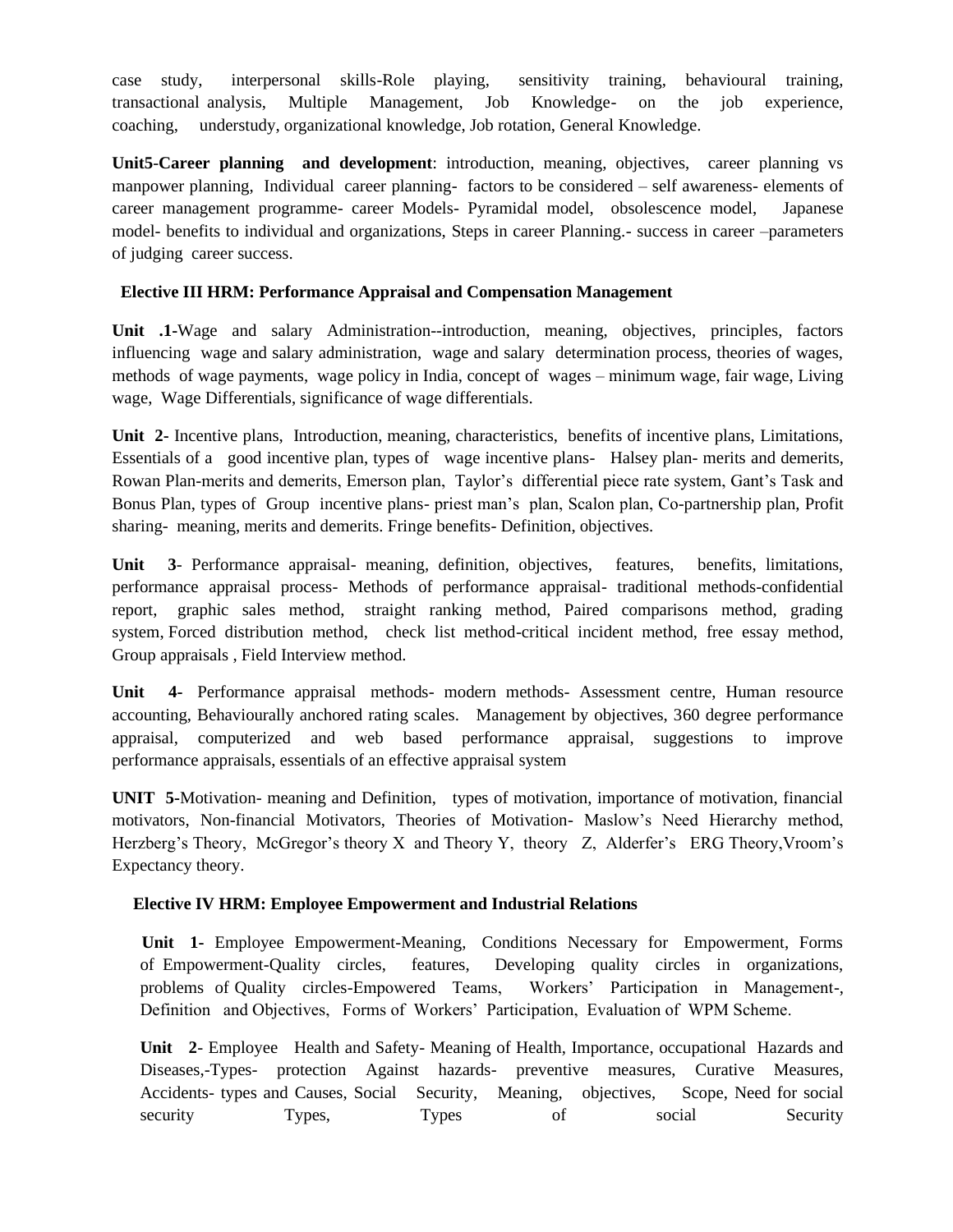**Unit 3-** Industrial relations- concept, objective, , Approach Industrial Relations,- causes of Poor Industrial Relations, Steps for Good Industrial Relations, Trade Union- Meaning, Reasons for joining trade unions, problems of Trade Union and Measures to strengthen trade Union movement in India.

**Unit 4-**Industrial Disputes- Definition, forms of Industrial disputes- primary strikes, secondary strikes, Lock-outs, Gherao, Picketing and Boycott- Causes of Disputes-Settlement of Industrial disputes- Conciliation, Arbitration, Labour court, Industrial Tribunal, National tribunal.

**Unit 5-**Strategic HRM- HRM effectiveness and business success- Michael Porter's theory of competitive strategy- types of strategies-corporate strategies- competitive strategies, functional strategies-strategic management process, Approaches to SHRM- Resource based Approach, Strategic Fit, Universalistic Approach, Configurational Approach, Contingency Approach.

Books for reference:

- 1. Human Resource Management- V S P Rao
- 2. Human Resource Management K Ashwathappa
- 3. Human Reosurce Management -L M Prasad
- 4. Human Resource Management Shashi K. Gupta & Rosy Joshi
- 5. Human Resource Management Varshney, SL Guptha

#### **Financial Management**

#### **Elective I FM: Financial Management**

**Unit 1-** Introduction to Financial Management: Nature, Scope, and objectives of Financial Management-Profit Maximization and Wealth Maximization, EVA- Risk and Return, Financial Engineering, Time value of Money.

**Unit-2-** –Financing Decisions: Sources of long-term financing, Concept of Leverage- Operating Leverage, Financial Leverage, Combined Leverage, Computation of Cost of Capital- Cost of Debt, Cost of Preference Capital, Cost of Equity, Cost of Equity under CAPM, Cost of Retained Earnings, - Weighted Cost of Capital.

**Unit 3** -Capital Structure Theories- EBIT- EPS analysis, Financial Break-even point, Theories of Capital Structure-Net Income approach, Net operating Income theory, Traditional Approach, MM Hypothesis .

**Unit 4**- Capital budgeting Decisions- Meaning, Features, Significance, Problems of Captial budgeting-Techniques of Capital budgeting- Traditional Mehtods, ARR, Pay-back period-Discounted Cash flow techniques- NPV, IRR, Profitability Index.

**Unit 5**-Dividend Decisions- Concept and Significance, Factors influencing Dividend decision, Relevance of Dividend Policy-Walter's Model, Gordon's Model- Irrelevance of Dividend Policy-Residual theory, MM theory.

#### **Books for reference:**

- 1. Financial Management M Y Khan and P K Jain
- 2. Financial Management I M Pandey
- 3. Financial Management Prasanna Chandra
- 4. Financial Management Rustagi R P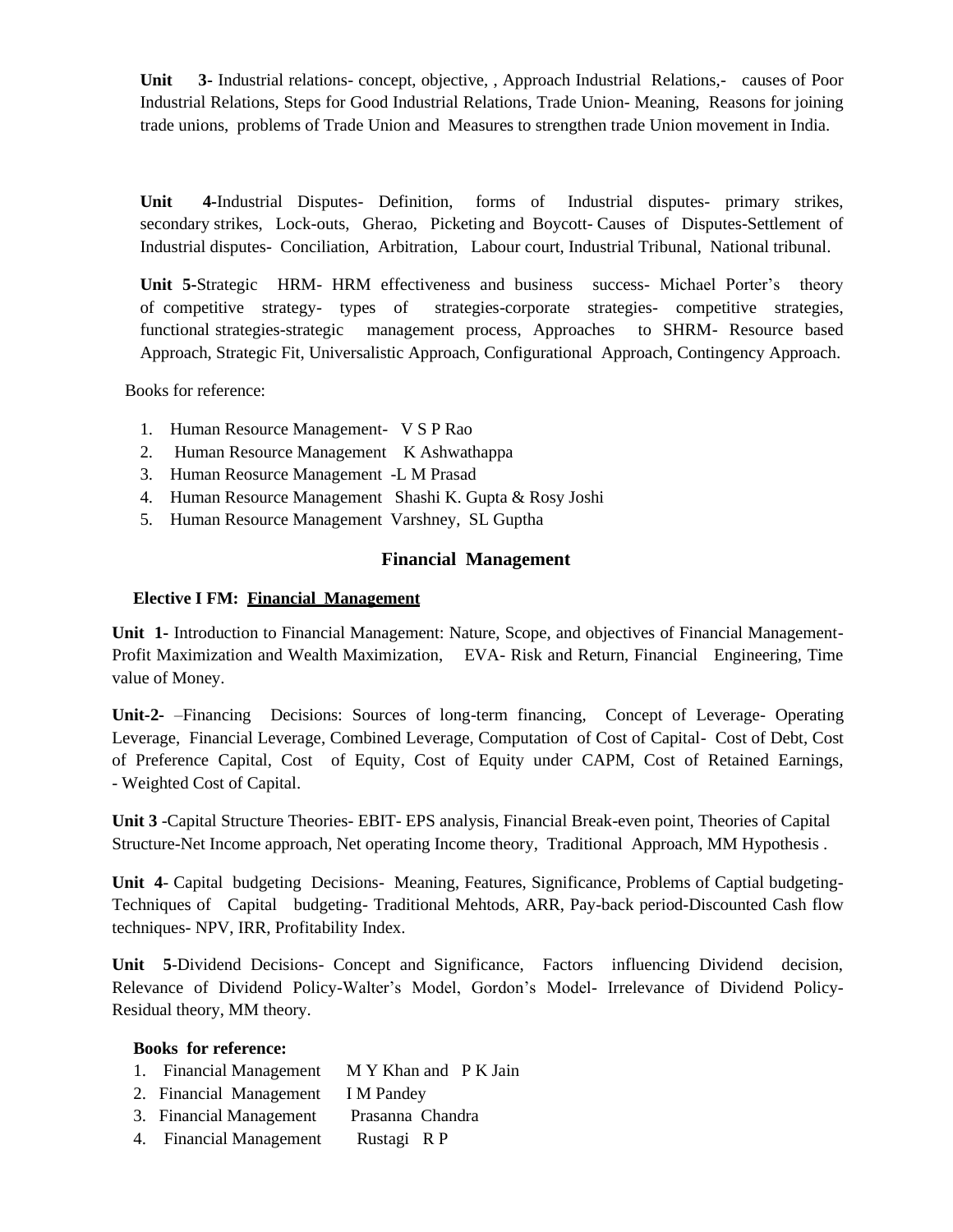#### **Elective Paper II- Working Capital Management**

**Unit 1-**Working Capital Planning and Management; nature and types of Working Capital, Operating and Cash cycles, Factors influencing working capital, Types of working Capital- Permanent and temporary working capital, Approaches to Financing of Current assets- Working Capital Estimation.

**Unit 2**-Management of Cash-Introduction, motives for holding cash, Objectives of Cash Management, Cash budget, Optimum cash balance; Baumol's Model, Miller-orr model, Management of Marketable securities.

**Unit 3**- Receivables Management-Introduction- Cost and Benefits of receivables, Credit Policy, Credit evaluation, Evaluation of Credit Policies.

**Unit 4**-Inventory Management- types of inventories, Motives for holding inventory, Techniques of inventory management- ABC analysis, E O Q, Levels of stock, JIT.

**Unit 5**-Financing of Working Capital- Sources- Trade credit- Open account, Bills payable, Accrued expenses, Commercial Papers- Bank Credit for working capital- Types of bank credit- Overdraft, Cash credit, Bills purchased and Discounting, Letter of credit, Working capital term loan- Security for bank credit-Hypothecation, Pledge, Mortgage, Lien.

#### **Books for reference:**

| 1. Financial Management | M Y Khan and P K Jain |
|-------------------------|-----------------------|
| 2. Financial Management | I M Pandey            |
| 3. Financial Management | Prasanna Chandra      |
| 4. Financial Management | Rustagi RP            |

#### **Elective Paper III- Financial Services**

**Unit 1-** Financial services- Meaning-Features, Importance, Contribution of financial services in promoting industry and service sector- financial assets- types- financial markets-unorganized and organized- money market and capital market.

**Unit 2-** Merchant Banking- Meaning, Origin, and growth of merchant banking in India, Scope of merchant banking services- Merchant bankers and management of public issues- merchant banking practices in India, Weaknesses in the functioning of merchant bankers in India

**Unit 3-** Mutual Funds: Meaning, Evolution of mutual funds, types of mutual funds, differences between mutual funds and hedge funds-periodic plans for investors- Systematic investment Plan(SIP),Systematic Transfer Plan(STP),Systematic withdrawal plan(SWP),Mutual fund Myths.

Unit 4- Lease financing: Meaning-types of leasing- Finance lease- direct lease, leveraged lease, sale and lease back- operating lease- factors influencing lease, Treatment of lease transactions –lease v/s buy-Evaluation of Lease-buy decision-Lease financing critical evaluation – problems on lease financing.

**Unit 5-** Factoring- Introduction- need for factoring-types- factoring mechanism- securitization of debtconcept and mechanism.

1.Fiancial Services- MY Khan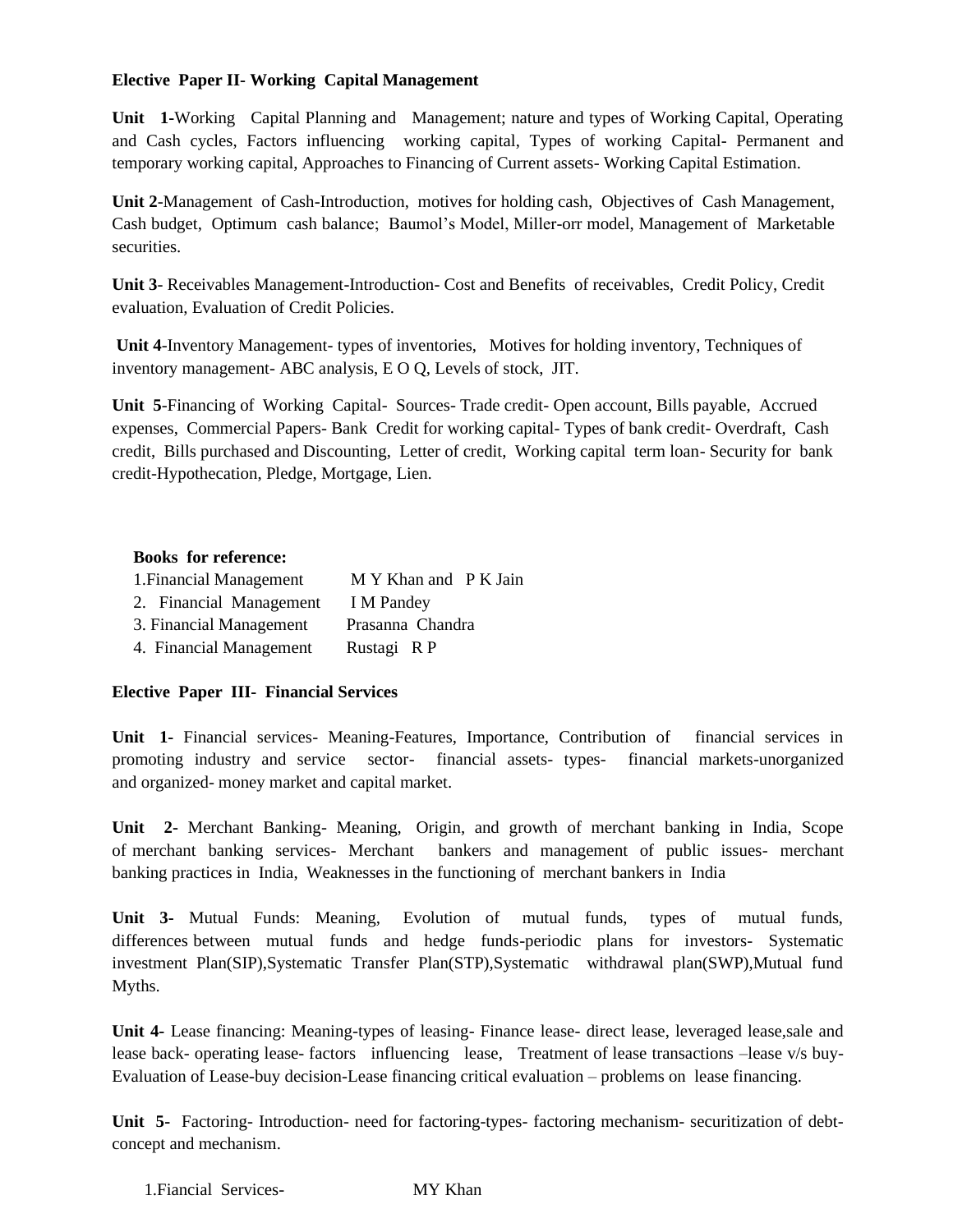| 2. Financial Management-           | Dr R P Rustagi                 |
|------------------------------------|--------------------------------|
| 3. Financial service in India-     | Rajesh Kothari                 |
| 4. Financial services $-$          | Shashi K Gupta & Nisha Agarwal |
| 5. Financial Services and Markets- | Punithavathi Pandian           |

#### **Elective Paper IV - Investment Analysis and Portfolio Management**

**Unit 1-** Investment- Meaning, Alternatives, financial Markets, Portfolio Management Process-Approaches to Investment Decision making, Common errors in investment management- qualities for successful investing.

**Unit 2**-Investment Instruments-Capital Market instruments -shares, debentures, bonds, mutual funds- Money market instruments-Call Money, Treasury bills, Certificate of deposit, Commercial paper, Inter- corporate deposits- derivative instruments-futures, forwards, options and swaps.

**Unit 3-** Analysis of investments- fundamental analysis- Industry analysis-Equity analysis-problems on equity valuation, technical analysis-price chart- Dow theory, efficient market hypothesis-Elliot theory.

**Unit 4-**Risk and Return- meaning-current return and capital return-Risk- Sources of risk- interest rate risk, market risk, business risk, Measuring total return- average return- measuring risk-variance and standard deviation- Expected rate of return and risk.

**Unit 5-** Portfolio theory- diversification and portfolio risk- Portfolio Return and Risk-Measurement of co-variance, Co-efficient of correlation, calculation of Portfolio risk with two and three securities- Markowitz model.

- 1. Investment analysis and Portfolio Management- Prasanna Chandra
- 2. Security Analysis and Portfolio Management-Investment management- Puneethavathi Pandian,
- 3.Security analysis and portfolio management-Sasidharan
- 4. Security analysis and Portfolio Management- Avadhani V A

#### **Banking and Insurance**

#### **Elective Paper I - Indian Banking System**

**Unit 1**:Role and Function of banks; Definition of Banking, Services of banks, structure of commercial banks in India, public sector banks, New private sector banks, Local Area banks, status of scheduled banks, the changing face of commercial banks, Reserve bank of India- constitution and management, functions Relationship between RBI and commercial banks.

**Unit 2**: Role and functions of Capital markets- classification of financial markets, Regulatory role of SEBI, Mutual funds- benefits of mutual funds- t types of schemes, Role of Insurance companies-IRDA-FUNCTIONS OF IRDA- BANCASSURANCE- meaning- Factoring companies-meaning- benefits- export factoring-forfaiting- Securitisation—meaning- advantages and disadvantages.

**Unit 3**; Banker and customer- Definition of Customer, General Relationship between customer and banker, obligations of a banker-obligation to honour the cheques- Garnishee order-meaning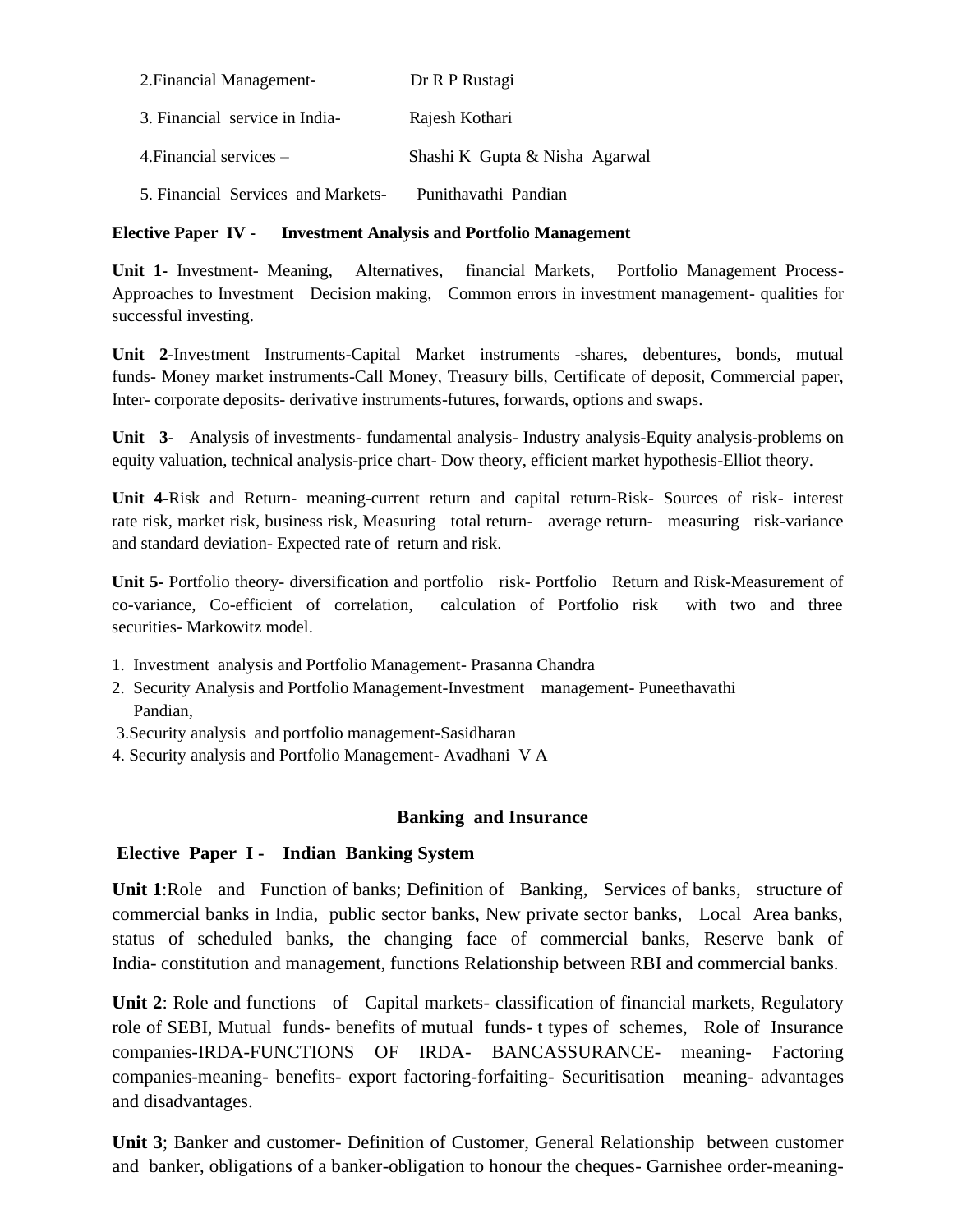application to different accounts-Banker's Rights-Right of general lien,-exceptions to the right of general lien, Right of set-off, Right of appropriation, Right to charge interest, period of limitation.

**Unit 4**:Types of bank accounts- Types of deposit accounts- Fixed deposit-rate of interest on FD accounts, -opening and operation of fixed deposit account, payment of interest, renewal, change of name, loss of FD receipt, Savings bank Account- Minimum balance, Recurring Deposit, current accounts,- opening of current and savings account- proper introduction, KYC guidelines, closing of a bank account.

**Unit 5**: Special types of customers- Minor- Married woman, pardanashin woman, illiterate persons, Lunatics, trustees, executors and administrators, customer's attorney, joint accounts, Partnership firm, precautions for opening account in the name of partner, borrowing power of a partner- Joint stock companies- examination of documents, copy of board's resolution, Borrowing powers of company-Clubs, Societies, and charitable institutions.

#### **Books for Reference:**

| 1. Principles of banking              | P N Varshney S L Gupta, T D Malhotra    |
|---------------------------------------|-----------------------------------------|
| 2. Principles and Practice of Banking | Indian Institute of Banking and Finance |
| 3. Principles of banking              | Moorad Choudhary                        |

### **Elective paper II Banking Information Technology**

**Unit 1-**bank mechanization- branch computerization- meaning, benefits, online systems with mini computer networking and with main frame computers, time sharing, duplication of data bases at various levels. Electronic payment system- ATM- advantages, disadvantages, safety measures in installing ATMs, electronic clearing service, credit clearing, process, benefits of the scheme, limitations of the scheme, debit clearing, process. Corporate and personalized banking, tele-banking.

**Unit 2 -**Electronic fund transfer system: transfer of funds- benefits of fund transfer system- society for worldwide internet bank financial tele-communications-SWIFT- facilities of SWIFT, bank net, Rbinet, special features of RBINE, two level funds transfer, fedwire, bankwire, point of sale, chip card.

**Unit 3-**Document handling system- magnetic ink character recognition(MICR)-features of MICR cheques, size quality of paper, MICR equipment, benefits of MICR technology, MICR based national clearing system. Code allotment under MICR, city codes, city codes, micro- filming, benefits of microfilming, microfiche, optical disk in documents handling, Documents transmission systems.

**Unit 4**- banking technology- electronic clearing service, objectives of ECS, procedure, cyber trading, mechanism, benefits- RTGS system, multimedia, application area of multimedia, voice mail, electronic mail, multimedia based FAX, digital signatures, Cyber crime and cyber laws, penalty for damage to computer and computer system, hacking with computer system.

**Unit 5**- Security considerations-computer security, power failure, accidental damage, human errors, malicious damage, measures to check damage to computers, security measures for computers, audit trails, computer audit system, computer virus- classification of viruses, types of viruses, safety from viruses, treatment of infection from virus.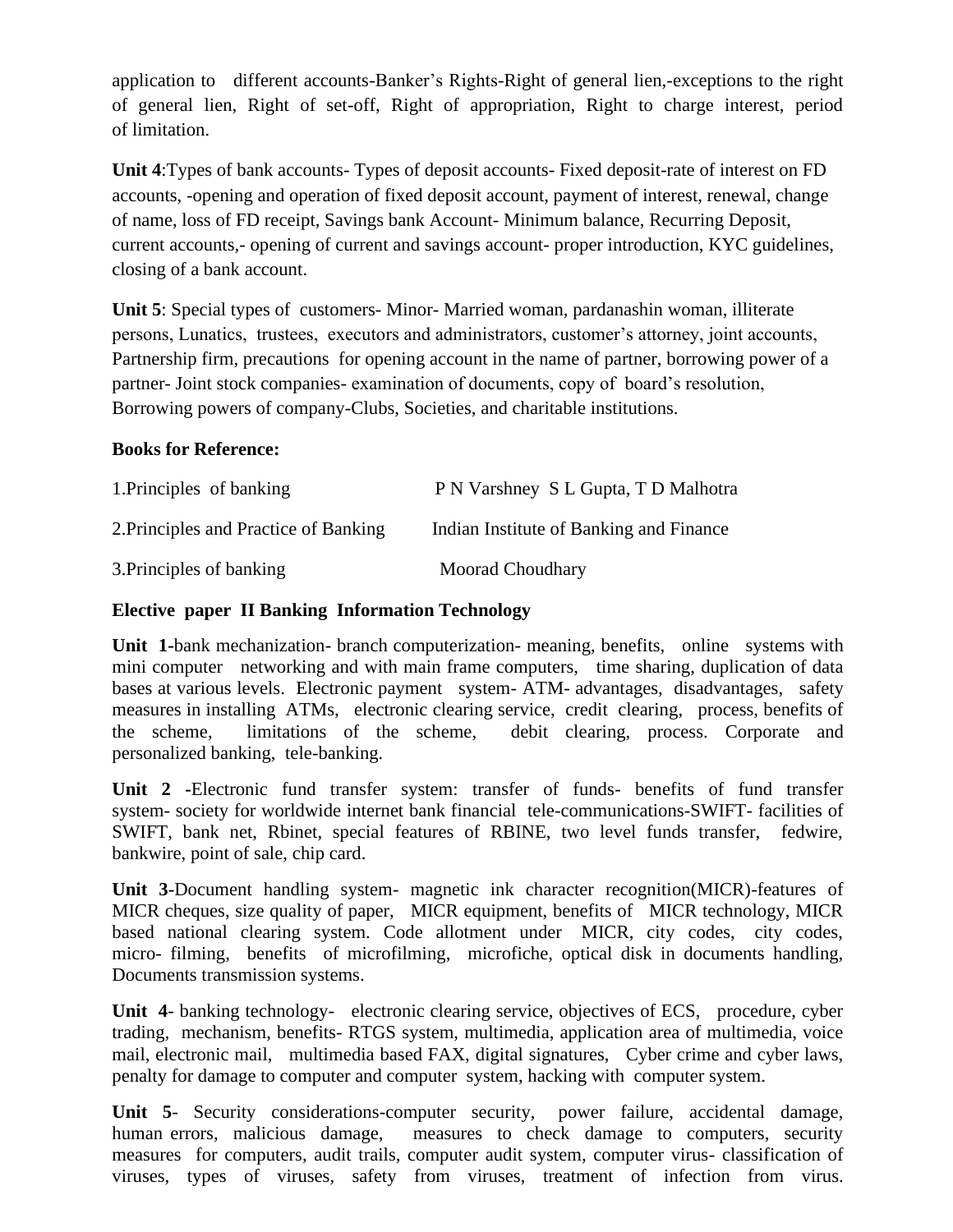### **ELECTIVE PAPER III Principles of Insurance**

Unit 1- Risk management- importance- concept of risk, meaning of business risk, nature of business risk, causes of business risk, types of business risk, methods of handling risk, enterprise risk management

Unit 2- Introduction to insurance-characteristics, purpose, need, benefits of insurance, functions of insurance, importance of insurance, principles of insurance, nature of insurance contract, types of insurance contract, fundamentals of insurability, insurance vs wagering, assurance vs insurance gambling vs insurance

Unit 3- life insurance-meaning, features, advantages, types of life insurance plans-Term policies . Endowment Policies .Money back policies . with or without profit policies . Pension schemes Their features and purposes.

Unit 4-Insurance Business : Structure and operation. Life Insurance Corporation . LIC Act of 1956 . LIC of India . Structure and performance . LIC as a non-banking financial Intermediary.

Unit 5- Life Insurance Agency . Rules of agency . Types of agency . Qualities of Insurance salesman, Commission and benefits to agents.

#### E**LECTIVE PAPER IV General Insurance**

**Unit 1** : Introduction : History of general Insurance business in India . Scope and functions of general Insurance, GIC Act of 1972 , GIC of India and its subsidiaries.

**Unit 2** : Classification of General Insurance . Cover note . Reinsurance . contribution . Calculation of contribution.

**Unit 3** : Fire Insurance; Meaning and Scope . Types of policies . Perils covered . Special perils and special policies . Excluded perils, property and losses fire policy rating and tariff declaration and floating policy . Problems.

**Unit 4** : Marine Insurance : Meaning and Scope of marine insurance, fundamental principles of marine insurance, types of marine insurance losses, Types of marine insurance policies.

**Unit 5** : health insurance- importance of health - concept of health - determinants of health - levels of healthcare - legal provisions - healthcare – stakeholders in India - – health insurance products: classification of health insurance products - health insurance products - fixed benefit insurance plans

- clauses in health policies.

#### B**OOKS FOR REFERENCE:**

| 1. Elements of banking and insurance-                                      | Jyothsna Sethi and Nishwan Bhatia PHI learning pvt ltd       |
|----------------------------------------------------------------------------|--------------------------------------------------------------|
| 2. Insurance theory and practice -                                         | Tripathy N P                                                 |
| 3. Insurance Institute of India -<br>4. Insurance- principles and practice | Hand book on General Insurance<br>M.N. Mishra and S B Mishra |
| 4. Elements of Insurance                                                   | Dr A Murthy                                                  |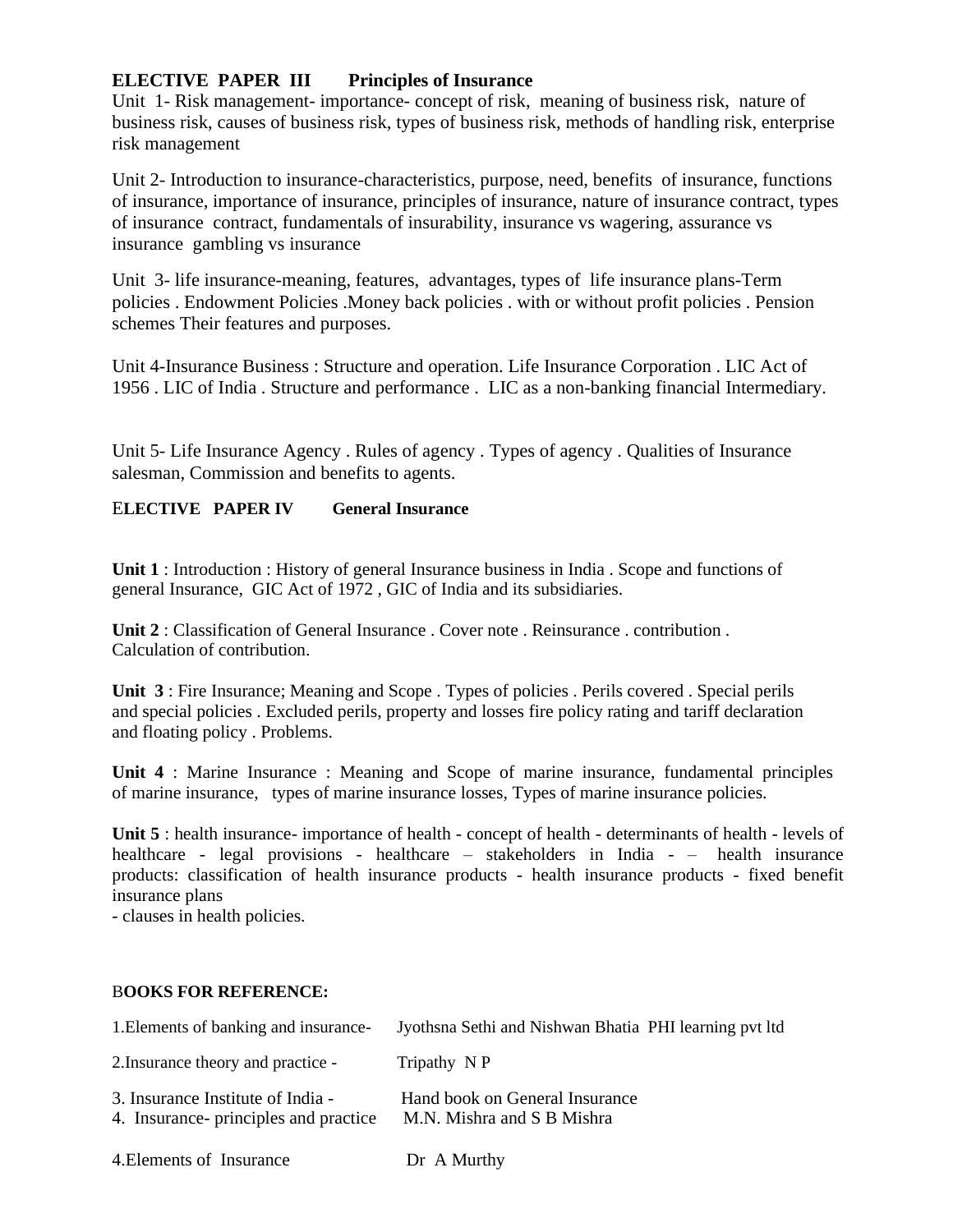### **Marketing Management**

### **Elective Paper I: Principles of Marketing**

**Unit 1**- Marketing concepts, Marketing Mix, -Product, Price, Place and Promotion, Social Marketing.

**Unit 2**- Product Strategy- Product Planning and Product development of New Product, Product Life cycle, Product Line and Mix, Product modification and elimination, Branding and Packing decisions.

**Unit 3**- Consumer Behaviour and the impact of behavioural science on Marketing creations, Factors influencing the consumer Behaviour.

**Unit 4**- Pricing Policies and strategies, types of pricing, factors affecting pricing decisions

Promotion, types of sales Promotion, Channels of distribution.

**Unit 5-** Social responsibility of Marketing, Marketing Ethics, Consumerism, Environmentalism.

# **Elective Paper II: Rural Marketing and Consumer Behavior**

**Unit 1**- Rural marketing: introduction, scope, evolution, classification of rural markets, rural vs. Urban markets, need for rural marketing, types of rural customers, factors affecting rural consumer behaviour.

**Unit 2**- Product branding and promotion in rural market: rural product categories – FMCGs – consumer durables-agriculture goods, services, branding in rural india: fake brands, look-alikes, spell-alikes, duplicates, product promotion through melas, haats, interactive games, folk media, puppet shows.

**Unit 3**- consumer behaviour: nature, scope, importance of consumer behaviour in marketing decisions, characteristics of consumer behaviour, models of consumer behaviour.

**Unit 4**-Consumer reference groups and group dynamics: different types of reference groups, reference group influence on products & brands; determinants of social class, characteristics of social class; influence of culture on consumer behaviour, introduction to subcultural & cross- cultural influences; opinion leadership process.

**Unit 5-** Consumer decision making process: problem recognition, pre-purchase search influences, information evaluation, purchase decision (compensatory decision rule, conjunctive decision, rule, lexicographic rule, affect referral, disjunctive rule), post-purchase evaluation; situational influences.

# **Elective Paper III: ADVERTISING**

**Unit-1:-Advertising**: Meaning, Definition, Objectives, Scope, Growth of Modern Advertising, Types of Advertising, Publicity v/s Advertising, AIDA.

**Unit-2:- Advertising aids and Media:** Trademark, Labelling and Package, Point of Purchase (POP), Display and below the line promotion, Advertising media, Types, Media Planning and Scheduling.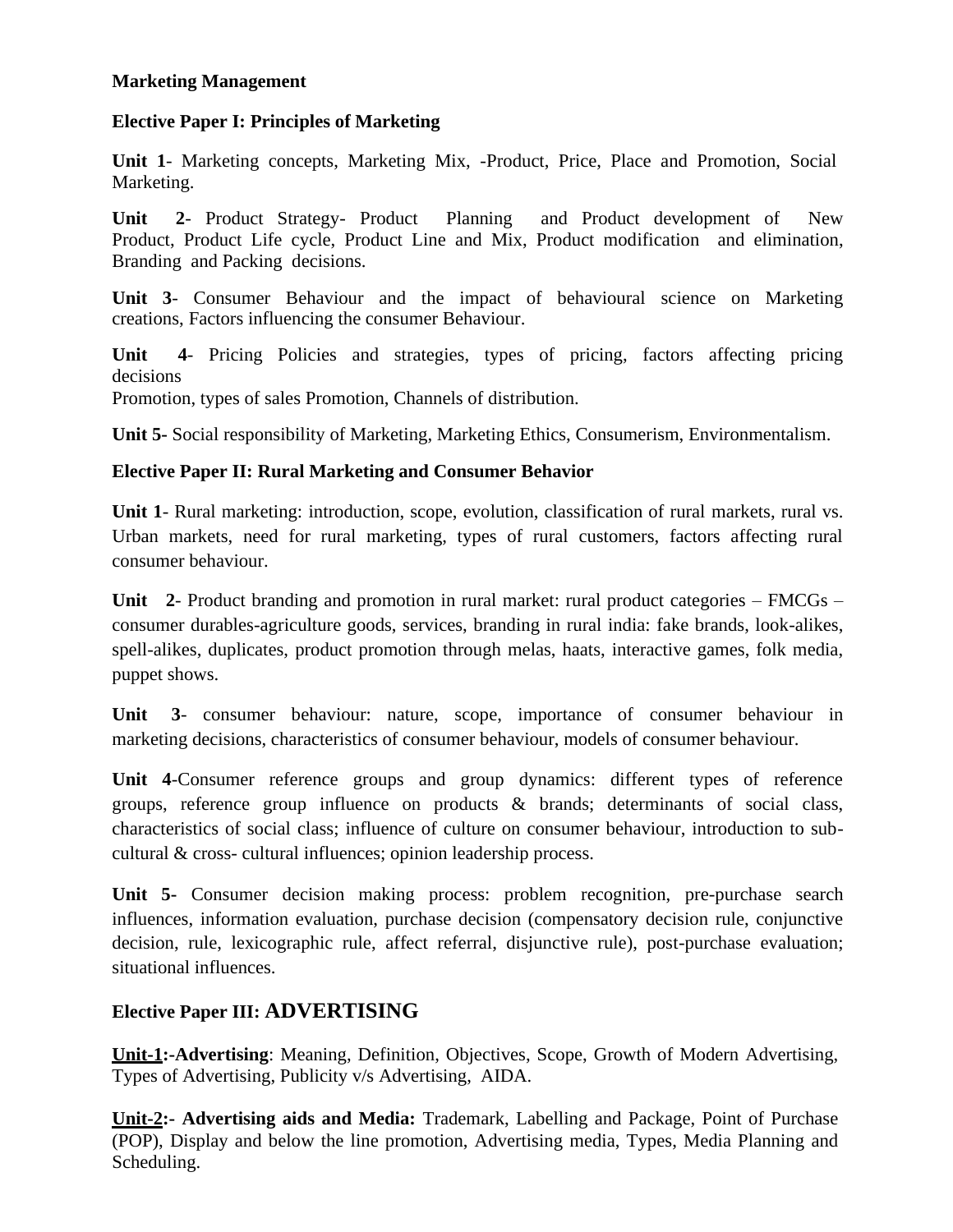**Unit-3:- Art and Layout of an Advertising**: Elements of Advertisement copy, visualisation, Types, Essentials of good advertisement copy, Layout- Balancing in layout, Technical aspect of layout Illustrations, advertisability of a product and Slogan.

**Unit-4:- Advertising Agency and Budget**: Factors influencing the choice of an Advertising agency – Types of agencies- Advertising Budget- Approaches to Advertising Budget.

**Unit-5:- Ethical and Legal Framework:** Advertising ethics, Social responsibility and self regulation, Need for advertising laws, Types of advertising laws in India, Advertising Standards Council of India, Laws relating to advertising and article 19(1) & 2 of constitution, sections relating to advertising in IPO Code 1868 and Indian Contract Act 1872.

#### **Books for References:**

- 1. Aaker, Myers &Batra: Advertising Management , Prentice Hall.
- 2. Aren & Bovee: Contemporary Advertising, TataMcGraw Hill.
- 3. Chunawala: Theory and Practice of Advertising Management .
- 4. Dawar S. R: Salesmanship and Advertisement.
- 5. Keval J. Kumar, Mass Communication in India, Jaico Publishing House; 2004.
- 6. P. K. Agarwal: Advertising Management.
- 7. Rathore: Advertising Management.
- 8. Rayude, C.S. and Rao, S.B. Nageswara Mass Media Laws and Regulations (Himalaya

Publishing House, Mumbai-400004), 3rd Ed.

2005.

9. Rayudu, C.S: Media & Communication Management, Himalaya Publishing House, New Delhi.

10. Russel, Thomas & Verill, Glenn-Otto kleppners, Advertising Procedure; PrenticeHall. **Elective Paper IV: Retail and Supply Chain Management**

**Unit 1**- Introduction to Retailing: Definition, Characteristics, Evolution of Retailing in India, Emerging Trends in Retailing, Factors Behind the change of Indian Retail Industry, Retail Formats.

**Unit 2-** Store Planning: Design & Layout, Location Planning and its importance, retailing image mix, Effective Retail Space Management, Floor Space Management.

**Unit 3-** Retail Operation: Elements/Components of Retail Store Operation, Store Administration, Store Manager –Responsibilities, Inventory Management, Management of Receipts, Management of Retail Outlet/Store, Store Maintenance, Store Security.

**Unit 4-**Customer Relation Management(CRM): Introduction, Benefits of RM, Principles, Strategies, Components, Customer Service in retailing.

**Unit 5**- Supply Chain Management: Concepts and importance of a Supply Chain (SC), Key issues of Supply Chain Management, SC strategies, Push-based, Pull-based and Push-Pull based supply chain, Demand Forecasting in a Supply Chain, Managing inventory in SC environment: Transportation in SC environment.

# **Tourism Management**

**Elective Paper I: Fundamentals of Tourism**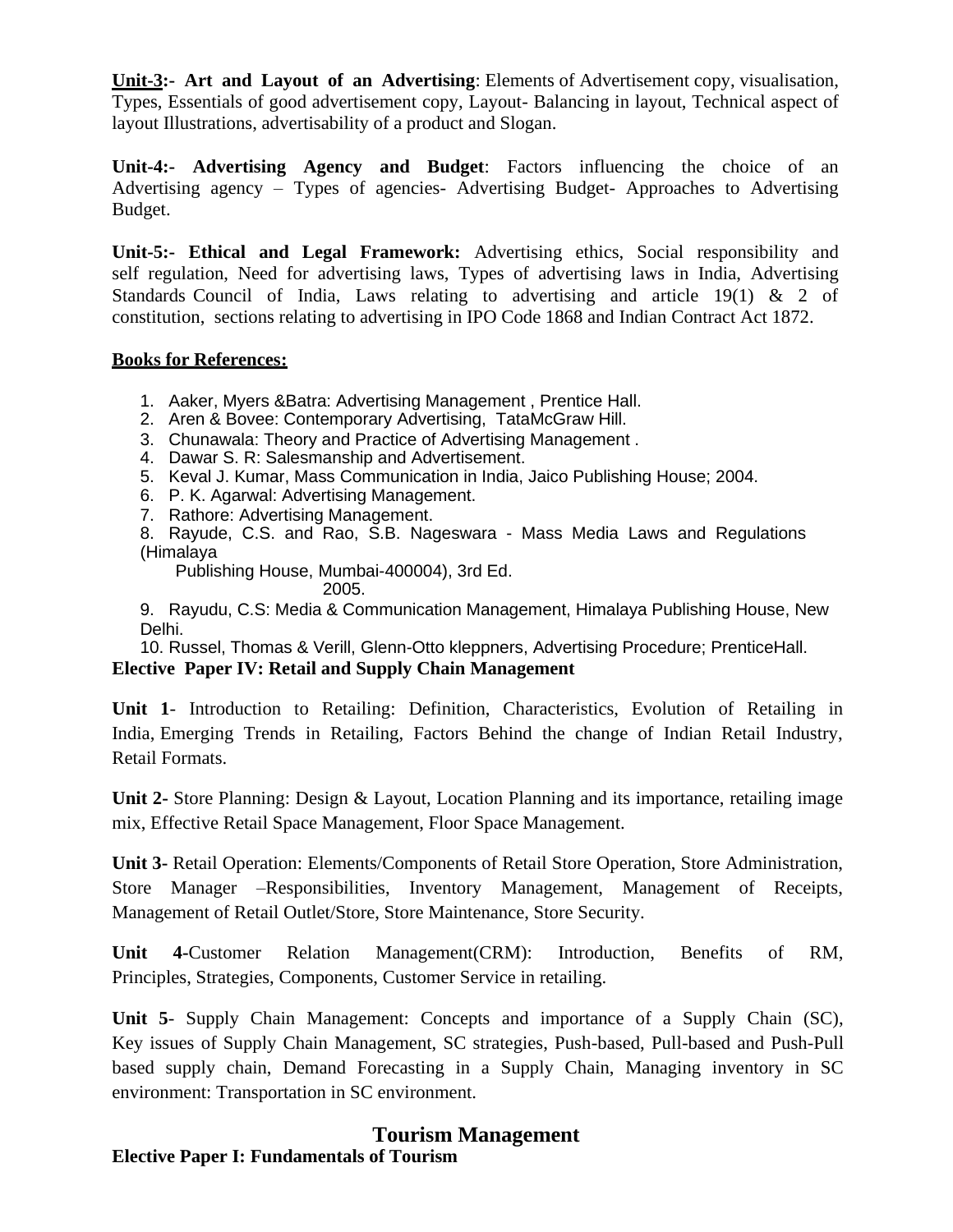**UNIT 1**-Introduction to Travel and Tourism: Tourism : Meaning, Definition, Nature, Scope, Types: Leisure/ Holiday Tourism, Cultural Tourism, Adventure Tourism, Sports Tourism,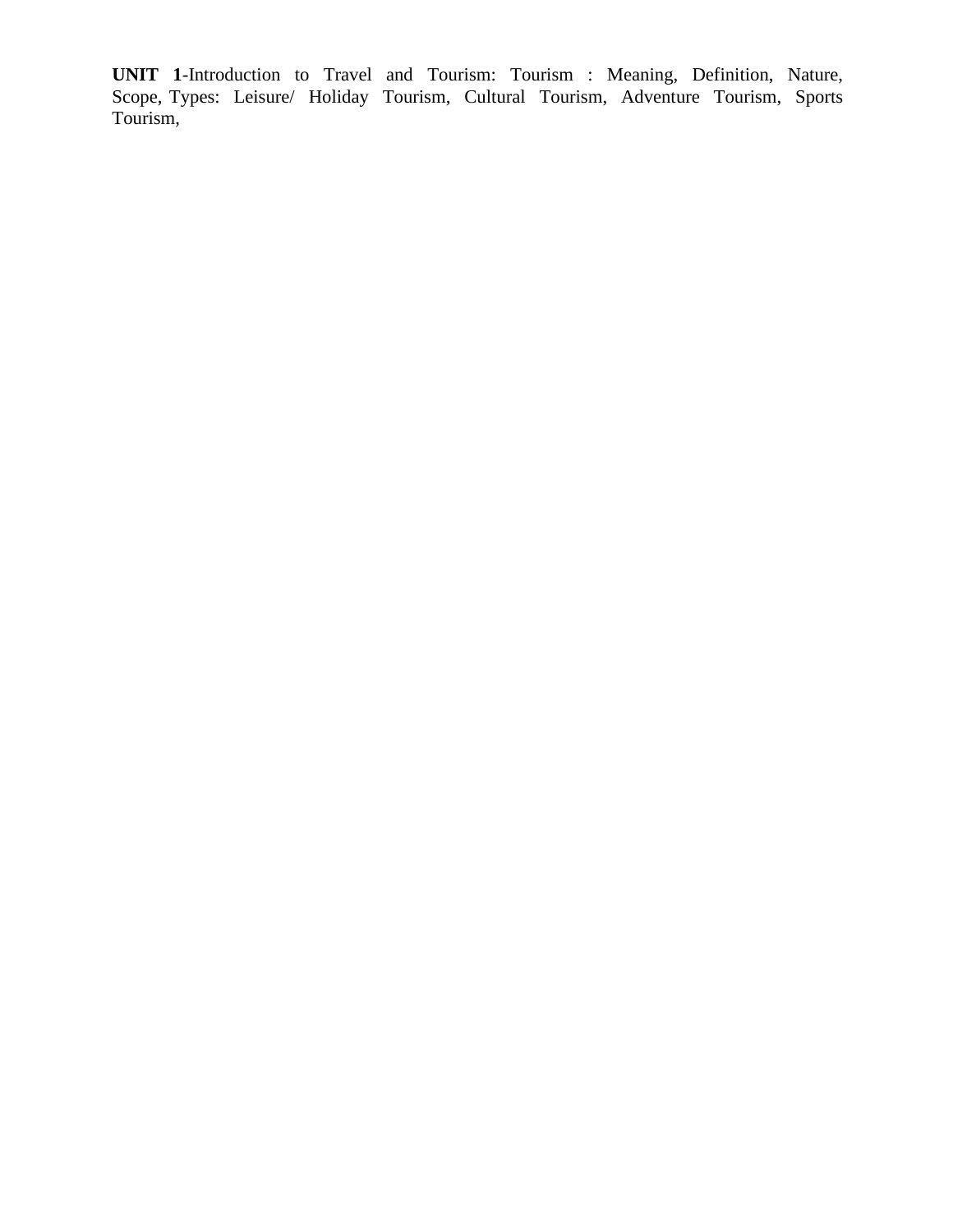Religious Tourism, Business Tourism, Health Tourism. Tourist, Traveller, Visitor, Tourist Visitor and Excursionist: Meaning, Definition and Differentiation.

**UNIT 2**-History & Growth of Tourism: Developments in History of Tourism – Tourism in India: Post Independence Tourism and Modern Tourism – Tourism Industry – Recent Trends in Indian Tourism industry - Concept of Paid Holiday

**UNIT 3**-Infrastructure in Tourism-Tourism infrastructure: Types, Forms and Significance-Accommodation: Forms and Types -Attractions, Telecommunications, Transport Sector, Modes and Relative Significance- Essential and Other Support Services -Hotel Industry- Major Hotel Chains

**UNIT 4**-Tourism Demand and Supply- Concept of demand and supply in Tourism – Unique features of Tourist Demand – Factors affecting tourism supply – Creation of ideal destination for tourism: Significance and Constraints in creation of destination- Trends in tourist statistics with respect to Karnataka and India

**UNIT 5-**Impact Of Tourism-Economic impact- social impact – cultural impact – Environmental impact – Ecological impact – Negative impact of tourism – Impact of tourism in India: Positive and Negative

# **Elective Paper II :Tourism Planning and Organisation**

**UNIT 1**: **Planning** : Its significance in Tourism – Planning approaches for different forms of Tourism: Eco tourism, Urban Tourism, Rural Tourism – Planning for Development of a tourist destination – Impact of unplanned tourism development on a tourist destination

**UNIT 2**: **Travel organization**: Organisation and Functions of UNWTO, TAAI, IATA and PATA . Govt organizations in India – ITDC – Dept of Tourism – With special reference to Karnataka - Computerized Reservation System - Introduction to Computerized Reservation System - change over from Manual booking to CRS - difference between CRS &  $GDS -$ 

**UNIT 3: Understanding Travel Agency :** Travel Agency and Tour Operation Business: Definition, types, forms of organizations. Genesis and Growth of travel agency– Functions of a Travel Agency : Travel information, Documentation, Tour Counselling, Ticketing, Reservation and Itinerary, Immigration related Services

**UNIT 4: Tour Operation business:** Definition and Differentiation, Types and Forms of Organisations – Evolution of Tour operation business – Functions of Tour Operators, Sources of Income of Travel Agency and Tour Operator - Tour Packaging : Definition, Types and Designing a tour Package - Tourist Guide : Duties and Responsibilities - Tour guiding - Tour escort - Tour managers - Tour guides - Skills and Qualities of guides - Certification of guides -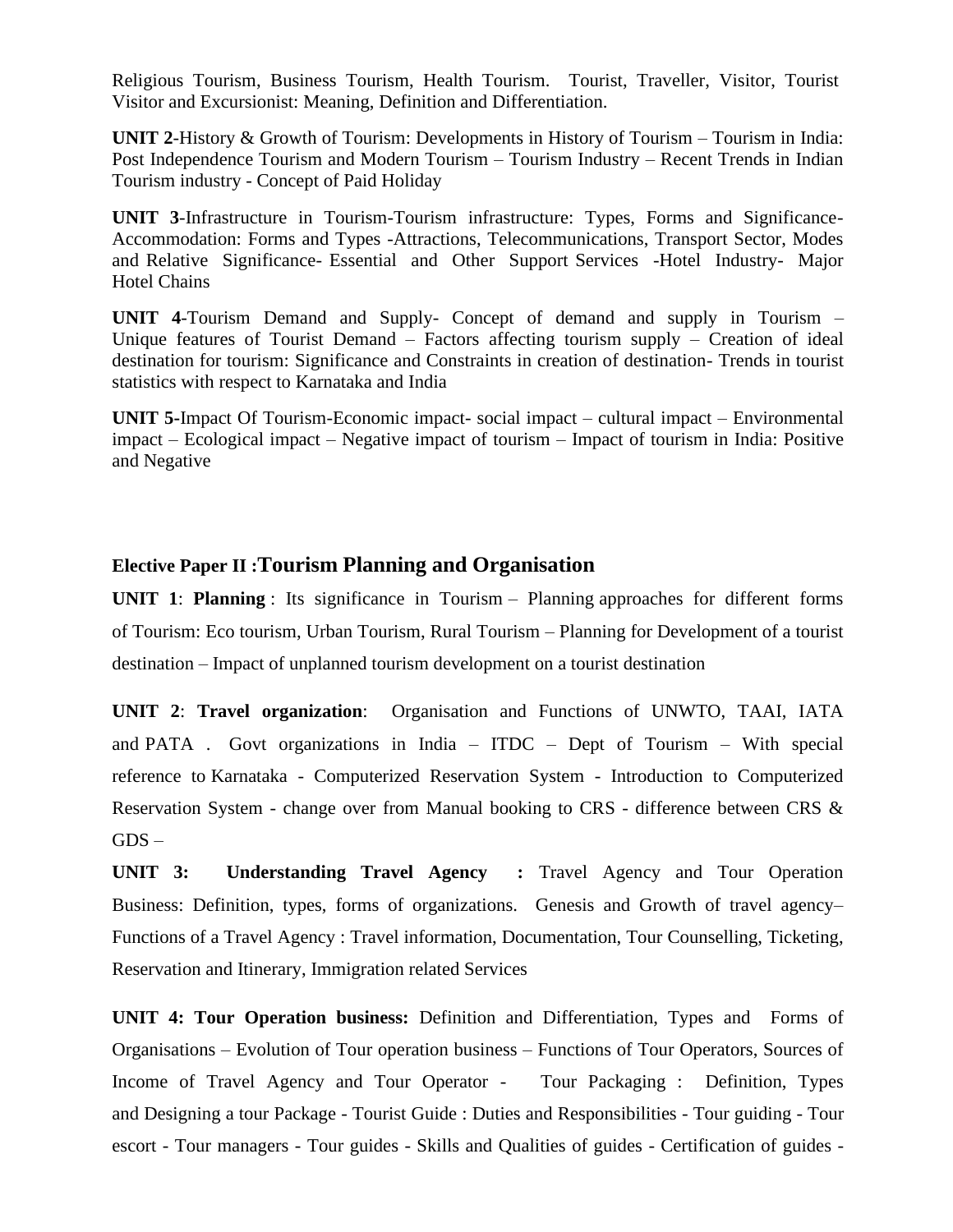How to manage tourists – Tour analysis - Pre tour and Post tour analysis – Tourist retention programs.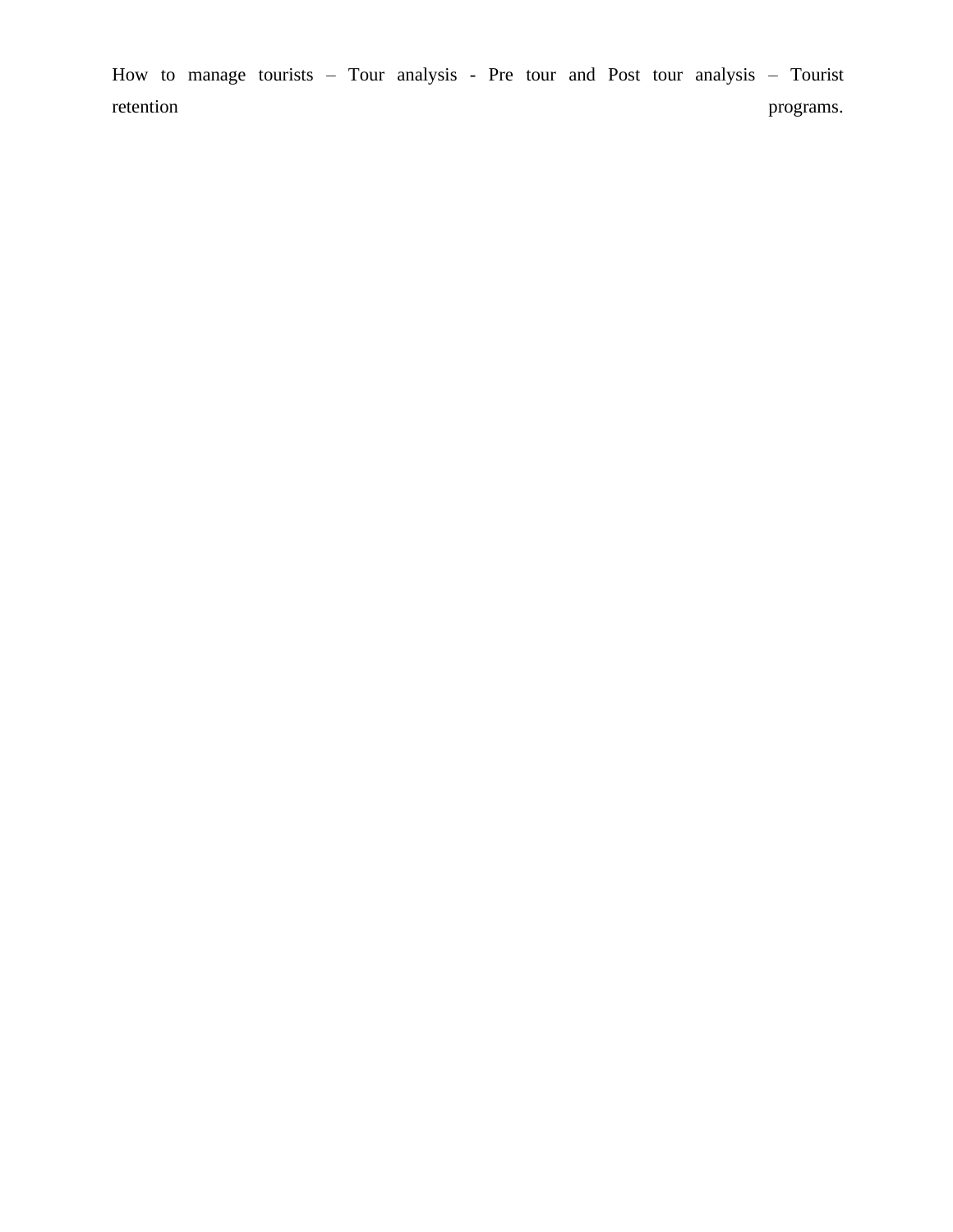**UNIT 5: Approval, Travel Formalities:** Procedure for setting up of Travel Agency and Tour Operating Enterprises: Their Role in Development of Tourism Industry - Approval from Depat of Tourism – International Air Transport Association . Travel Formalities : Passport, Visa, Health Regulation along with Travel Documents required for visiting NE region of India : Restricted Area Permit and Inner Line Permit

# **Elective paper-III: TOURISM MANAGEMENT**

**Unit 1-**MANAGING TOURISM- Meaning of Tourism Management – Importance – Managing of Services in tourism -Customer Relationship Management in Tourism –Meaning and importance - Front Office and Other Departments - Front Office organization structure - Functions - Baggage handling upon arrivals & checkouts - Mails and Message Handling - luggage handling and arrival records - Methods of Communication - Importance – Methods - Managing risk involved in tourism management - Sustainable Tourism Management.

**Unit** 2-Introduction to Hospitality industry- Types of Accommodation – Hotels - Commercial & Non commercial hotels - Various departments in hotels: House Keeping Department - Engineering Department - HRD Department - Accounts Department . Hotel classification - supplementary accommodation - sector- Resorts - Guest House - Caravans, Lodges - Inns - Youth Hostels –Home stays - Serviced villas. Safety and Precautions - Importance - Fire Precautions - The accident book - Security & Safety Instruction.

**Unit 3-** Tourism Organisations: Inter -Governmental, National and International:Inter governmental organizations and tourism industry – coordination of the tourism industry with government departments : Tourism, Civil Aviation, Transport, Forest, Archaeology, Culture, Museum and Health – Role of State Tourism Development Corporation in the development of tourism in Karnataka – National Tourism organizations : NTD, IRDC, FHRAI, TAAI and their Role.

**Unit 4** -Destination Management-Tourist Destination, Management of the Destination: Measuring the infrastructure, Environmental Quality preservation of attractions through tourism – Future of the destination : increasing competitiveness for globalization and satisfying the tourist needs

**Unit 5**- Management of Natural Resources of India: Need for managing natural resources and their significance; National Parks and Wildlife sanctuaries , Bird Sanctuaries, Tiger and Crocodile Project sites of India – Major Hill stations, Islands, River & River Islands of India, Important Sea Beaches of India – Mumbai,Puri, Goa, Chennai, Trivandrum and Kerala. Adventure Sports: Existing trends and places of importance for Land based, Water based, and aero based adventure sports of India -

# **Elective Paper IV: TOURISM MARKETING**

**Unit 1**-Introduction to Tourism Marketing- Tourism Marketing: Nature, Process and Growth. Services andtheir Marketing, Tourism Marketing and Development: Socially Responsible Marketing, Social Marketing, Participants in Socially Responsible Marketing and their Roles.